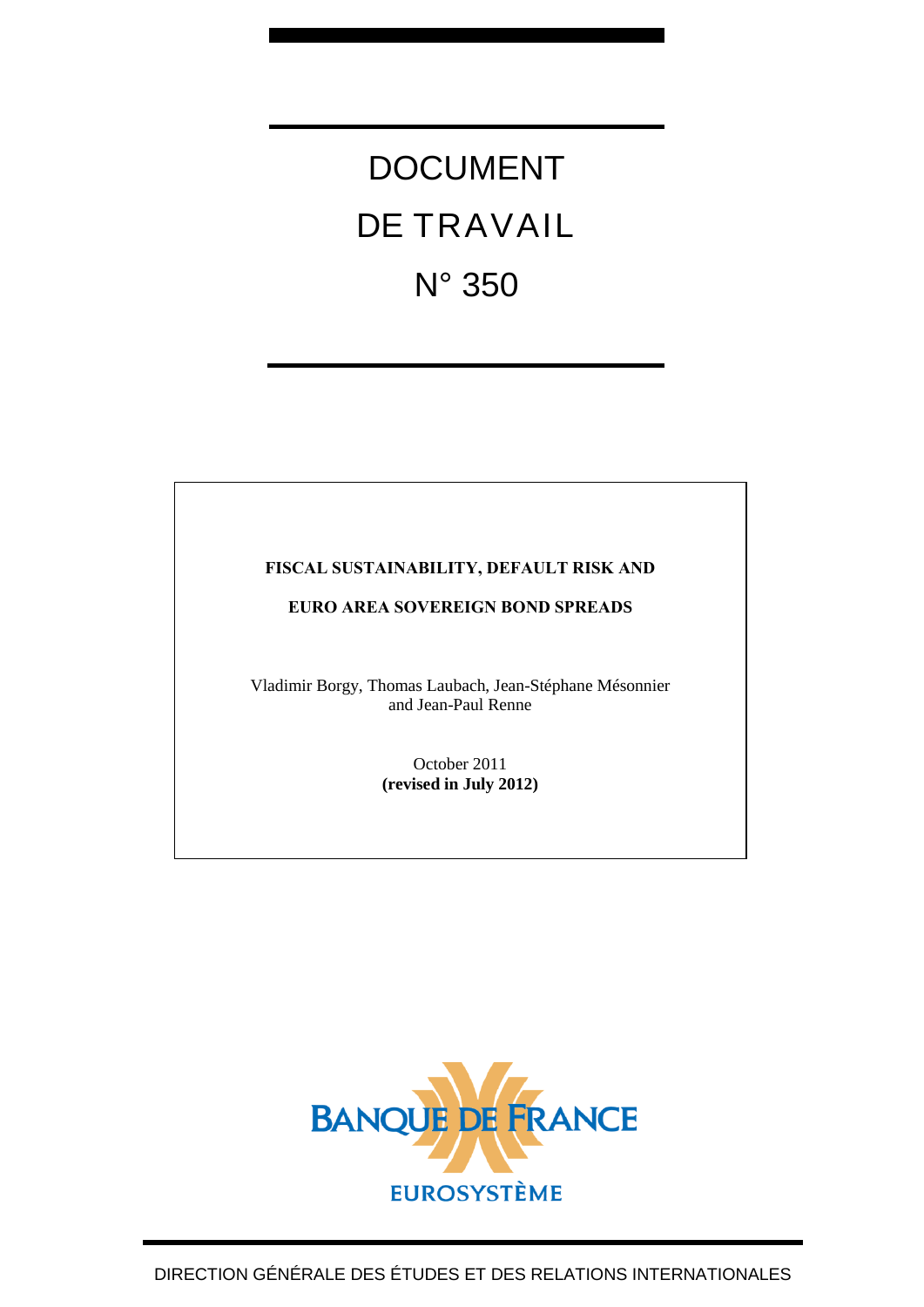## DIRECTION GÉNÉRALE DES ÉTUDES ET DES RELATIONS INTERNATIONALES

#### **FISCAL SUSTAINABILITY, DEFAULT RISK AND**

#### **EURO AREA SOVEREIGN BOND SPREADS**

Vladimir Borgy, Thomas Laubach, Jean-Stéphane Mésonnier and Jean-Paul Renne

> October 2011 **(revised in July 2012)**

Les Documents de travail reflètent les idées personnelles de leurs auteurs et n'expriment pas nécessairement la position de la Banque de France. Ce document est disponible sur le site internet de la Banque de France « [www.banque-france.fr](http://www.banque-france.fr/) ».

Working Papers reflect the opinions of the authors and do not necessarily express the views of the Banque de France. This document is available on the Banque de France Website "[www.banque-france.fr](http://www.banque-france.fr/)".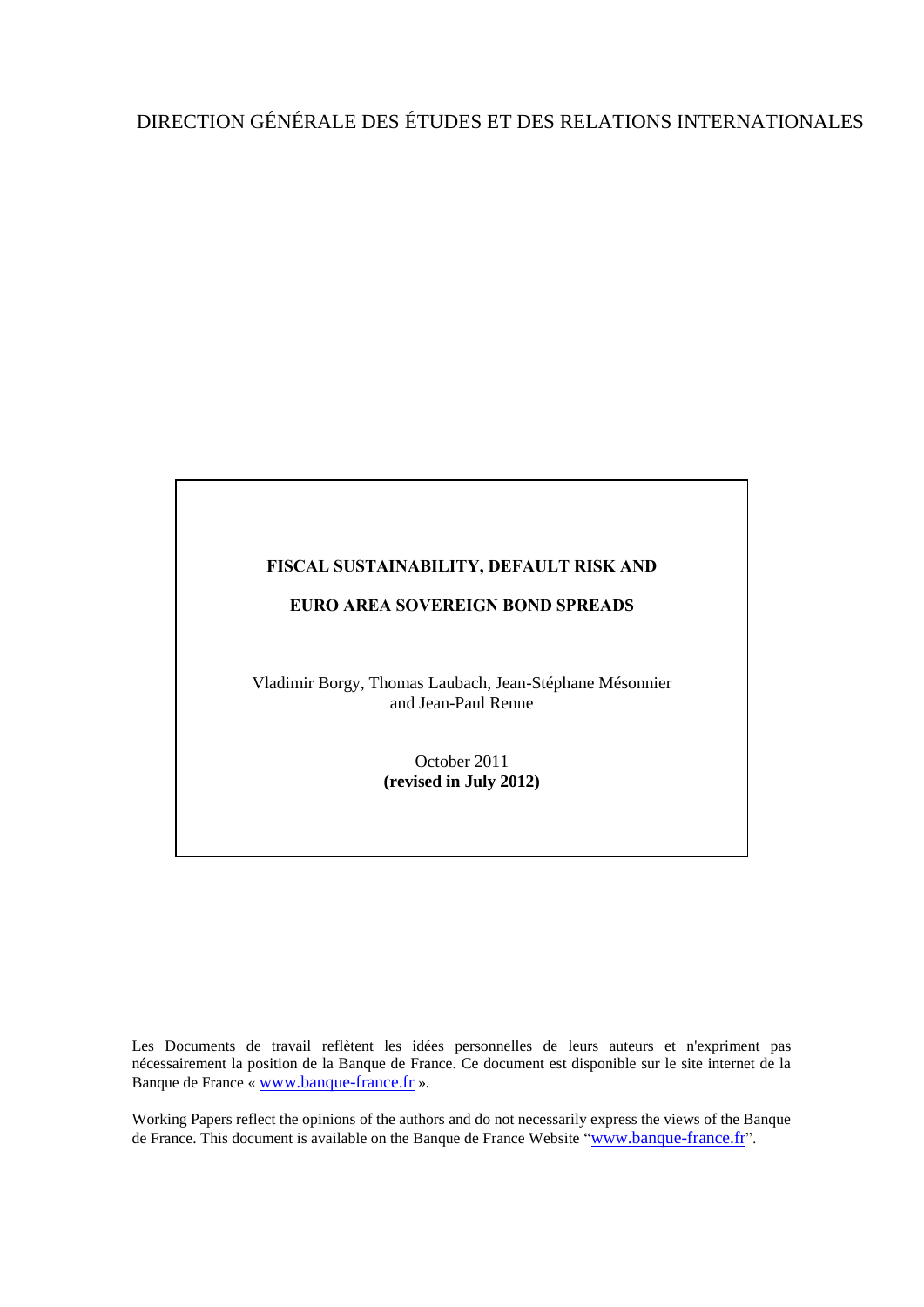## Fiscal Sustainability, Default Risk and Euro Area Sovereign Bond Spreads

Vladimir Borgy, Thomas Laubach, Jean-Stéphane Mésonnier and Jean-Paul Renne <sup>†</sup>

<sup>\*</sup>We thank Heather Anderson, Kerstin Bernoth, Russell Cooper, Hans Dewachter, Refet Gürkaynak, Leonardo Iania, Julien Idier, Wolfgang Lemke, Julien Matheron and Alain Monfort for helpful discussions, and seminar participants at the Graduate Institute Geneva, the Banque de France/Bundesbank Workshop on Current macroeconomic challenges (May 2011), the Konstanz Seminar on Monetary Theory and Policy 2011, the Swiss Economic Association Congress 2011, the European Economic Association Congress 2011, the EABCN/EUI Conference on Econometric Modelling of Macro-Financial Linkages (October 2011), the Computational and Financial Econometrics Conference 2011, the French Finance Association Congress 2011, the Symposium on Money, Banking and Finance 2012, the European Central Bank, the Banque de France and INSEE for comments. All remaining errors are ours. We thank Patrice Ollivaud for providing us with OECD data. Aurélie Touchais and Béatrice Saes-Escorbias provided excellent research assistance. The views expressed herein are those of the authors and do not necessarily reflect those of the Banque de France or of the Federal Reserve Board.

<sup>&</sup>lt;sup>†</sup>Borgy, Mésonnier and Renne: Banque de France; Laubach: Federal Reserve Board. This paper was mainly written while Laubach was Professor at Goethe University Francfort and consultant at Banque de France. Correspondance to: Jean-Stéphane Mésonnier, Banque de France, Financial Economics Research Division, 39 rue Croix des Petits-Champs, 75001 Paris, France. Email: jean-stephane.mesonnier@banquefrance.fr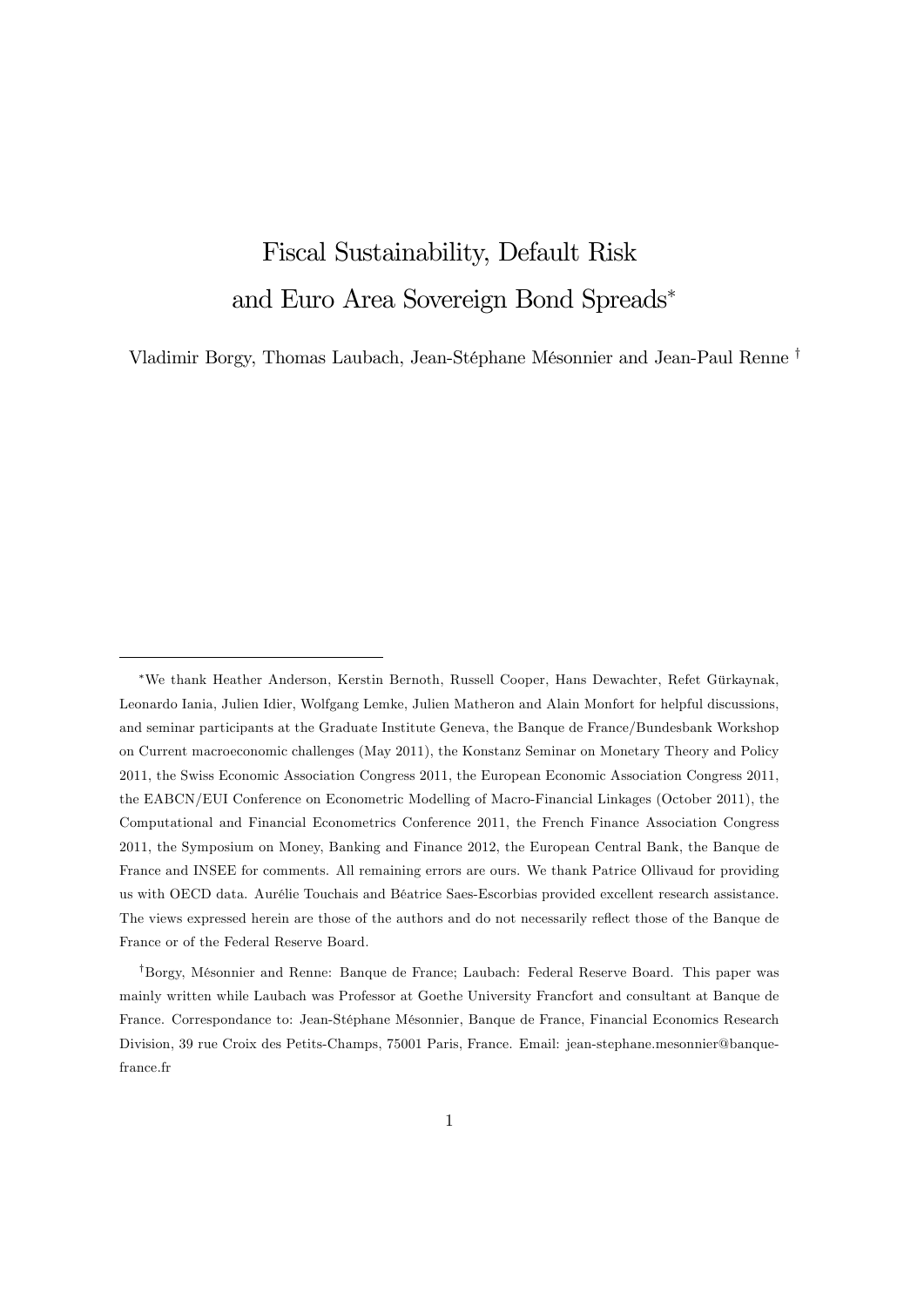Abstract: This paper analyses the role of fiscal factors in the joint dynamics of eight euro-area government-bond yield curves within an arbitrage-free affine term structure model of potentially defaultable sovereign bonds. Thanks to a new, computationallyefficient algorithm, we are able to estimate both the historical and risk-neutral dynamics of the pricing factors in a single step by likelihood maximization. We find confirmation that the perceived deterioration in public Önances was the major driver of the widening in bond spreads towards Germany after 2008, albeit through both heightened required compensations for default risk and increases in associated risk premia.

#### JEL classification: C32, E6, G12, H6.

Keywords: Government debt, affine term structure models, default risk, yield spreads, fiscal projections.

Résumé: Ce papier estime un modèle affine de la structure par terme d'obligations souveraines pouvant éventuellement subir un défaut afin de décrire de façon jointe la dynamique des courbes de rendements obligataires de huit pays membres de la zone euro depuis 1999. Grâce à un nouvel algorithme calculant rapidement les taux obligataires découlant du modËle, nous estimons les dynamiques historique et risque-neutre des facteurs de risque en une seule étape, par maximisation de la log-vraisemblance. Nos résultats con-Örment que la dÈgradation des Önances publiques occupe une place centrale pour expliquer l'écartement des taux de financement des états vis-à-vis des taux souverains allemands après 2008. Cet écartement reflète les augmentations jointes (a) de la compensation attendue pour le risque de défaut et (b) de primes de risque associées à de tels évènements de crédit.

Classification JEL: C32, E6, G12, H6.

Mots-clés: Dette publique, modèles affines de la structure par termes, risque de défaut, écarts de rendements obligataires, prévisions budgétaires.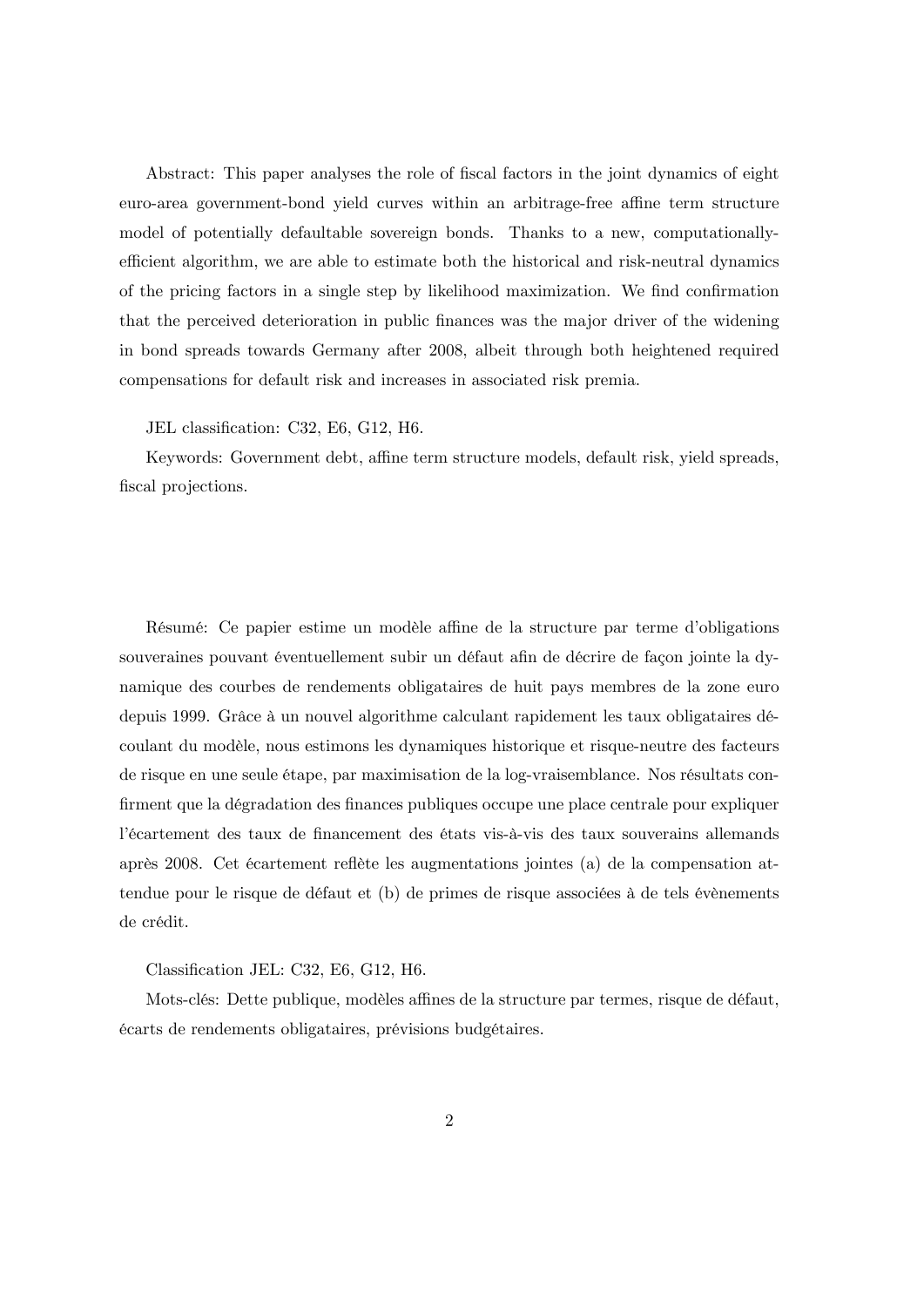### 1 Introduction

The question of the effects of fiscal policies on interest rates has for decades been a central aspect of macroeconomic debates about the effects of fiscal policies on resource allocation more broadly. Since the onset of the sovereign debt crisis in the euro area in late 2009, the nexus between fiscal sustainability and interest rates has moved beyond the academic debates to the center of Önancial market attention and subsequently of macroeconomic policy in Europe as well. Whereas the first wave of widening yield spreads of euro area government bonds vis-à-vis German bonds following the Lehman event was largely synchronous (even though of different magnitude) across most euro area countries, the evolution of spreads over the past two years or so (as of this writing) was substantially differentiated, as financial markets have been rife with speculation about the possibility of a sovereign default by one or more member countries of the euro area. At the heart of these events are investors' doubts whether fiscal policy makers can deliver policies, including the stabilization of their financial sectors, that are consistent with government solvency. In light of this dramatic break in yield spreads since 2008, a key question is to what extent this can be explained by changes in investors' assessment of sustainability of member countries' national fiscal policies, as opposed to a change in the pricing behaviour of bond-market investors in the wake of the financial crisis. The answer to this question is important because of its implications for the predicted effects on the yield curve of member countries' current efforts to restrain the expected path of government debt.

In this paper, we use recent advances in term structure modeling to explain the evolution of euro area sovereign yield spreads with the goal of understanding the role of macroeconomic variables and especially of fiscal policies in determining yield spreads across countries and maturities, both before and since the onset of the financial crisis.<sup>1</sup> Specifically, we jointly model the zero-coupon yield curve of government bonds of Germany plus yield spreads of government bond yields of seven other euro area countries within

<sup>&</sup>lt;sup>1</sup>From the perspective of academic research, the events discussed above play out against the backdrop of intense efforts over the past decade to arrive at a better understanding of the macroeconomic determinants of asset prices in general, and of the linkages between the term structure of interest rates and the macroeconomy in particular. Gürkaynak and Wright (2011) provide an up-to-date survey of research on the term structure from a macroeconomic perspective.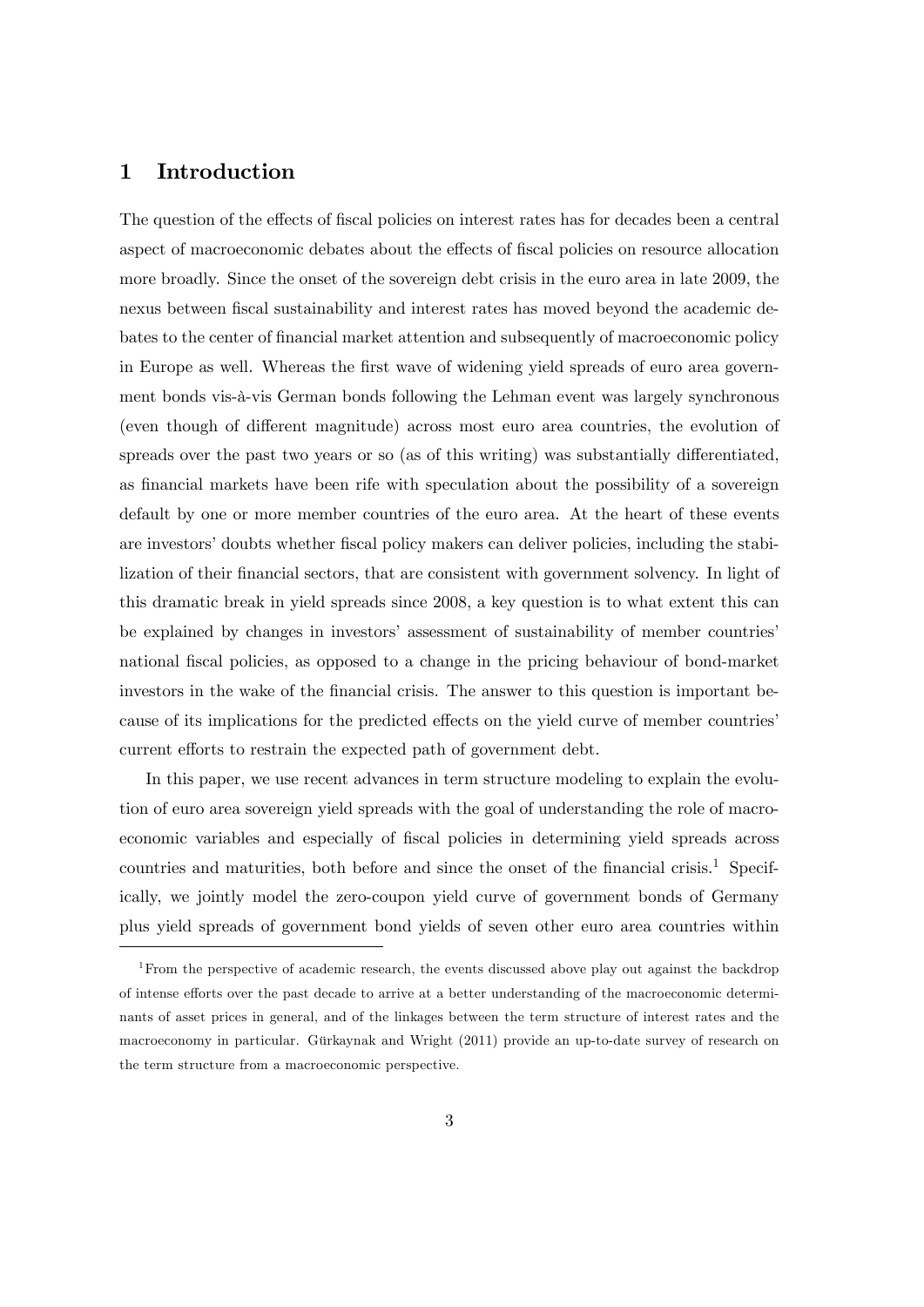an affine term structure model, assuming that bonds of the other euro area countries are potentially defaultable, and using only interpretable macroeconomic variables as factors. The probabilities of default perceived by investors are linked to the same macroeconomic fundamentals that drive yields. We estimate this model using a data set of government bond yields of those eight countries covering the period from the beginning of stage three of European Monetary Union (EMU) in January 1999 to June 2011. For illustration, the yield spreads at the 5-year maturity are shown in Figure 1.

Estimating such a joint no-arbitrage affine term structure model for the yield curves of several countries with both observable and unobservable (or partly observable) macroeconomic factors can be quite cumbersome in practice, as the resulting model is necessarily highly parameterized. A first key contribution of this paper is thus methodological. Indeed, we develop and implement here a new, computationally-efficient algorithm that provides a convenient alternative to the traditional estimation procedure of macro-Önance term-structure models, as, e.g., in Ang and Piazzesi (2003). The standard approach proceeds in two steps: Örst, the historical dynamics of the macroeconomic factors (including the short term rate) is estimated using simple OLS (or the Kalman filter and likelihood maximization if some of the factors are unobservable and have to be simultaneoulsy estimated), then the risk-neutral dynamics of the factors (or equivalently the parameters of the market price of risk) are estimated in a second step, while holding all pre-estimated historical parameters fixed. This second step entails the implementation of a recursive algorithm in order to map the parameters to be estimated into the pricing matrices that load observed yields of different maturities on the pricing factors. With several countries and long term maturities included, the computational burden tends to explode all the more quickly than the frequency of observation of yields is high, which poses a serious hurdle to the maximum likelihood estimation. Our new algorithm then allows to by-pass the recursive mechanics, so that a joint estimation of the unobservable macro factors and of both the historical and pricing dynamics of all the factors is indeed achievable in single step and in a limited amount of time.

The key economic insights we gain from this exercise are the following: (i) A small set of macroeconomic variables can fit the term structures of all eight countries remarkably well, without assuming any break in the pricing behaviour of investors; (ii) the satisfying fit of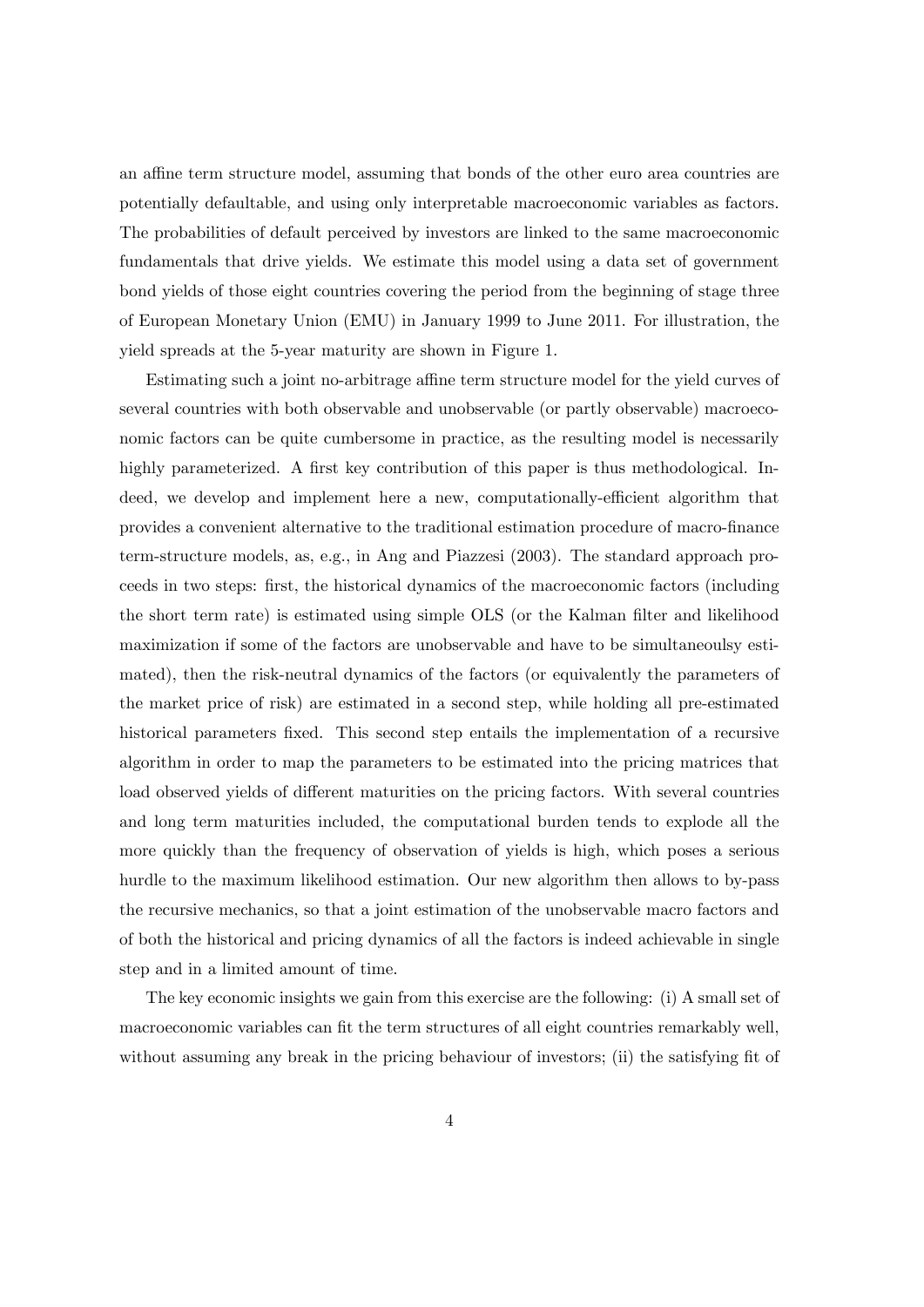the spreads' term structures as well as the ability of the model to reproduce survey-based forecasts of future spreads suggest that both historical and risk-neutral factor dynamics are accurately estimated; (iii) yield spreads vis-‡-vis German yields since the onset of the crisis are overwhelmingly explained by the expected change in a countryís debt/GDP ratio; the common area-wide factors explain little of the variation in spreads; and (iv) when we decompose spreads into contributions from default risk premia on the one hand (i.e. extra returns demanded by risk-averse investors for default risk), and contributions from default risk compensation on the other hand (i.e. compensations that would also be required by risk-neutral investors), the former contributions are moderately larger than the latter, underlining the importance of modelling risk premia in a term-structure framework.

Although current events lend urgency to a better understanding of the determinants of euro area sovereign yield spreads, these spreads have already been studied extensively; we discuss the related literature in the following subsection. Euro area sovereign yield curves are particularly interesting because they allow us to study the macroeconomic determinants of credit spreads. Under the assumption (maintained throughout our study) that the probability of a country leaving the euro is considered nil, expectations of future short-term interest rates are identical across countries and exchange-rate risk is not priced. Hence our data set allows us to focus on the pricing of credit risk in relation to the common monetary policy on the one hand and country-specific fiscal policy on the other.

The literature in this area has mostly focused on regressions of yield spreads of other euro area members vis-à-vis Germany at a specific maturity on country-specific variables such as fiscal variables, proxies for liquidity (such as size of the outstanding debt), proxies for time-varying risk aversion (as captured e.g. by private credit spreads) etc. We share with this literature the focus on fiscal variables (in addition to macroeconomic determinants of the common short-term interest rate) as explanatory variables. We depart from these earlier studies by estimating a multi-country affine term structure model, thereby using the entire cross-sectional information in the term structure by imposing the restrictions implied by ruling out arbitrage across maturities and borrowers, and by allowing for the interaction between macroeconomic variables and prices of risk. We thereby arrive at a much richer interpretation of the determination of yield spreads than could be obtained by regression-based methods.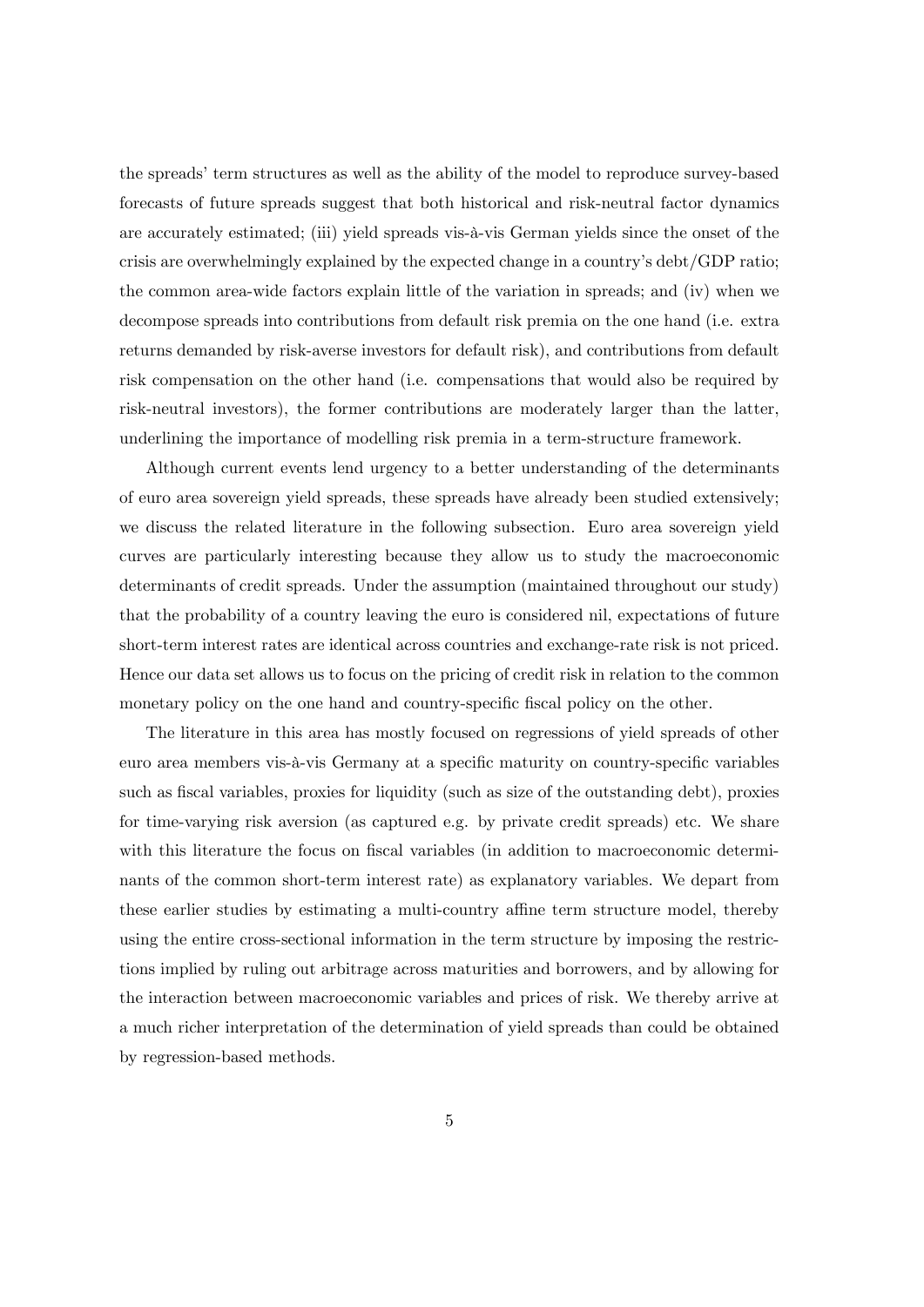Within the finance literature on the term structure, our paper is the first application of an affine term structure model of defaultable bonds to euro area yield curves that uses macroeconomic variables as factors.<sup>2</sup> Linking the term structures to macroeconomic variables is challenging for several reasons. First, given the high persistence of yields, our sample is very short, spanning only two interest rate cycles. Estimates of the historical dynamics of the short-term interest rate and other macro variables would thus be expected to be very imprecise. We address this problem by using a range of survey data on expectations in estimation.

The still short sample period since 1999 is also problematic because we are interested in the influence of fiscal variables that are usually published only once a quarter, and even then are often based in part on interpolation of annual information. In order to have enough observations for the estimation of the term structure model, we rely on monthly data, which is a compromise between the higher-frequency yield data and the lower-frequency macro data. Using national accounts data interpolated to monthly frequency is problematic because of econometric concerns about smoothing. We therefore rely in our estimation on the Kalman filter to extract our national fiscal variables from the relatively scarce observed Öscal information, constraining the estimated variables to be close to their observed counterpart whenever available.<sup>3</sup> Besides, since we estimate the complete model in one step by maximum likelihood methods, we can make use of the information contained in spreads when extracting the fiscal factors. Our national fiscal variables are then neither purely latent pricing factors nor purely observable fiscal variables. For this reason, we label them "pseudo-observable" factors and interpret them as reflecting the perception by investors of the countries' fiscal sustainability. We present ev-

<sup>&</sup>lt;sup>2</sup>This use of macroeconomic variables as factors is not uncontroversial. Duffee (2009) and Joslin et al. (2010) document the importance of unspanned macro risks, i.e. that current macroeconomic variables cannot be recovered from current yields, but that macroeconomic variables nonetheless can affect future yield curves through their impact on expected future short-term interest rates. We nonetheless prefer to use macroeconomic variables directly as factors rather than the method proposed by Joslin et al. (2010), because the former facilitates the interpretation of the Ötted yields, spreads and premia in terms of contributions from the macroeconomic variables rather than from latent pricing factors.

 $3$ Allowing for some discrepancy may be justified notably by the fact that our observed data are revised data that differ from the information set available in real time.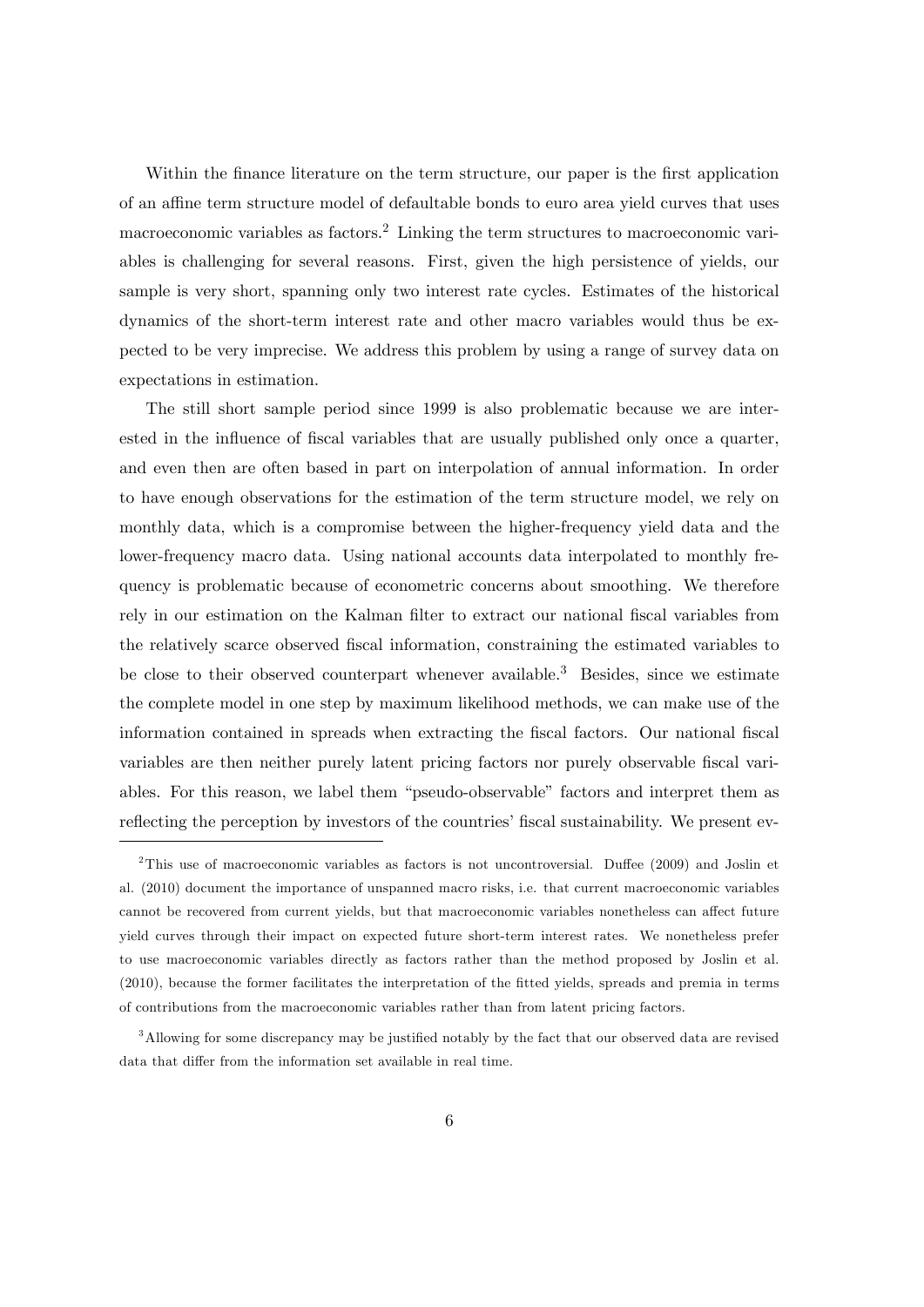idence that these estimated factors correlate in many cases closely with publicly available projections for the same variables.

A final problem is related to two fundamental assumptions within the class of affine term structure models. First is the assumption that the factors are exogenous to the yields. In our case, this precludes both a direct feedback from yields to the expected change in government debt (the "snowball effect") and more fundamentally the possibility of multiple equilibria (as analyzed e.g. by Calvo, 1988). Second, the model also assumes that each issuer is a risk by itself and unrelated to the default events of other borrowers, except insofar as the default probabilities may be driven by common factors or correlations among shocks to the fiscal factors. This assumption precludes contagion effects in the form of one countryís default raising the perceived default probability of others. It also may have become questionable due to the introduction of the EFSF in May 2010 as well as the effects of the ECB's Securities Markets Programme. For these reasons, we present results for a sample which excludes Greek, Irish and Portuguese yields after the announcement of an EFSF program for the respective country.<sup>4</sup>

We first conduct some preliminary regression analysis to check whether our selected set of macro variables effectively spans the intra-EMU spread curves. The term structure model of multiple defaultable issuers that we then estimate using these variables as pricing factors appears to fit yields and spreads for all countries and a wide range of maturities impressively well, despite the fact that we do not use pure latent factors in our term structure model and restrict ourselves to three euro area-wide macro factors and, for each country, one fiscal factor. Having an affine term structure model of euro area spreads allows us then to analyze these spreads in several interesting directions. We notably make use of this model to derive estimates of perceived sovereign default probabilities for each country over the period of study and provide estimates of the sensitivity of spreads at different maturities and of default probabilities at different horizons to the expected future fiscal policy.

In the following section we review related literature. In section 3 we present some exploratory results using OLS regressions. Section 4 describes the affine term structure

<sup>&</sup>lt;sup>4</sup>A further issue is that it is not clear to what extent trade took place at some of the most extreme price quotes for these three countries.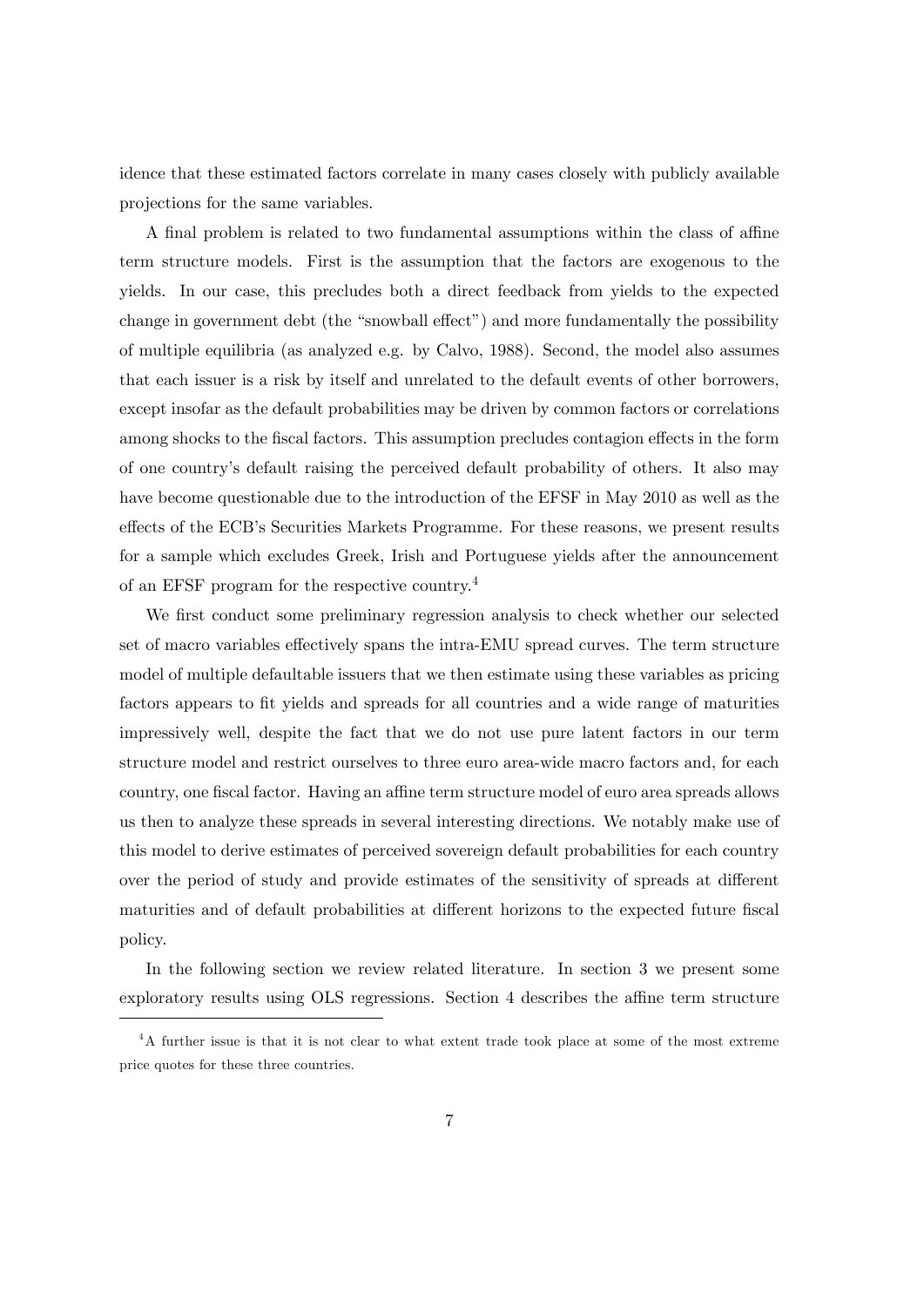model. Section 5 presents our results. Section 6 concludes. Details on the data and the model specification are in appendices.

## 2 Relation to the literature

As mentioned earlier, a large empirical literature has studied government bond spreads in the euro area since the beginning of European monetary union in 1999 with the goal of identifying the determinants of sovereign spreads in the absence of exchange-rate risk. Many of these studies rely on regressions of yield spreads at certain maturities on candidate explanatory variables. A common finding in this literature, beginning with Codogno et al. (2003) and Bernoth et al. (2006) and including more recent studies such as Manganelli and Wolswijk (2009), Haugh et al. (2009) and Schuknecht et al. (2010), is that euro area sovereign yield spreads seem to strongly comove. Principal component analysis regularly reveals that the first principal component accounts for more than  $80\%$  in the total variation of yield spreads. This Önding suggests that a common factor, frequently interpreted as time-varying risk aversion of international investors that affects all yield spreads through the repricing of given country-specific risk characteristics, is the dominant force, making it difficult a priori to identify the role of country-specific variables such as fiscal policies in the determination of spreads. Laubach (2011), however, presents evidence that the strength of comovement among yield spreads varies substantially over time and has weakened since 2009.

Because the aforementioned studies do not use term structure models to model risk premia, yield spreads can only be explained as compensation for either liquidity risk or default risk (under the maintained assumption that investors assign zero probability to the event of a member country leaving the euro). How to distinguish between these two interpretations of spreads has been a source of disagreement in the literature. Although since the eruption of the Greek Öscal crisis in November 2009 it seems plausible that default risk has been the dominant market concern, the relative importance of liquidity versus default risk is less clear during the first ten years of EMU. In their early study based on four years of monthly data, Codogno et al. (2003) concluded that "the risk of default is a small but important component of yield differentials" while liquidity factors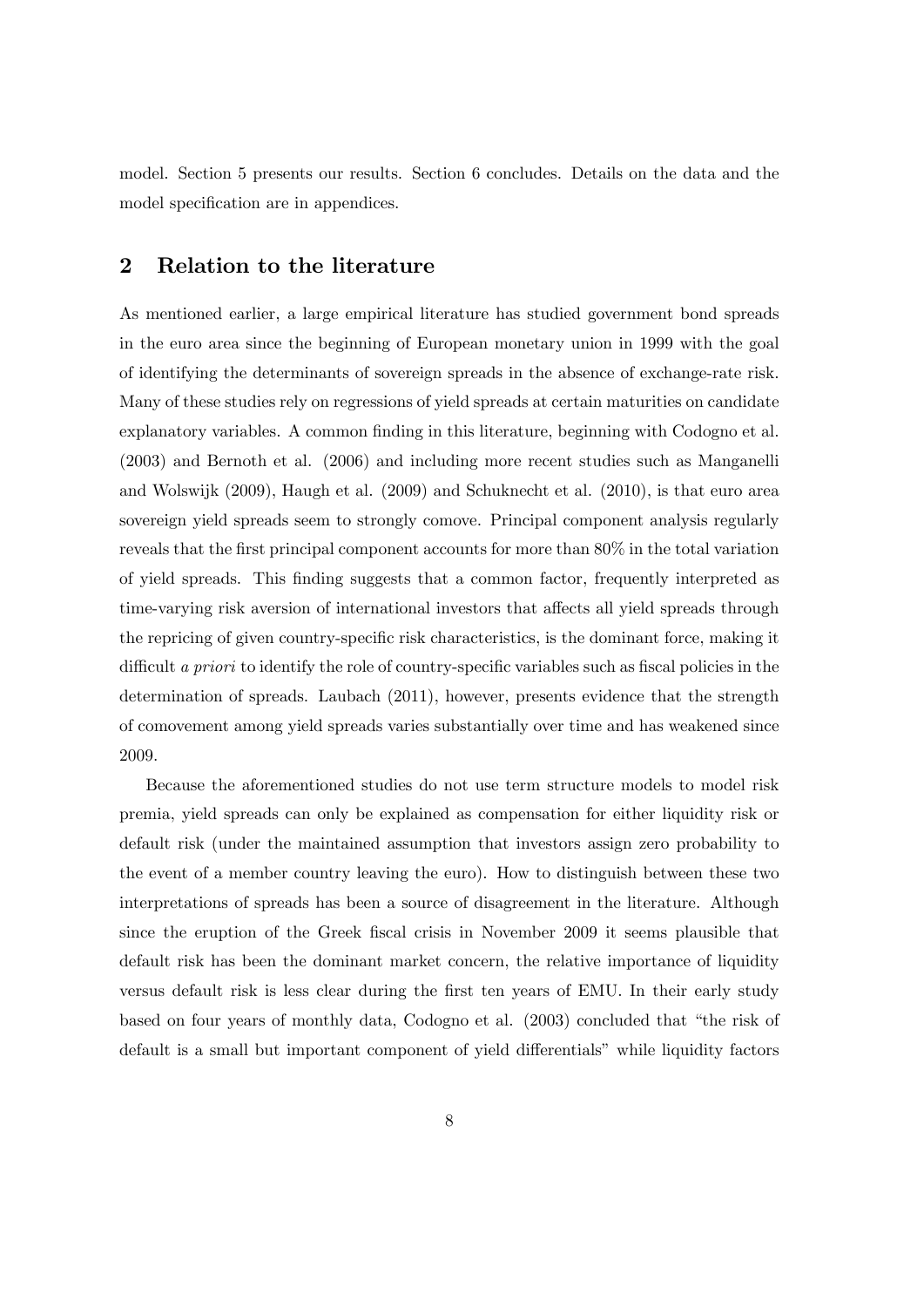seemed to be of lesser importance (see also Monfort and Renne, 2011).

Several recent studies conclude that the importance of liquidity risk seems to vary over time with proxies of international investor risk aversion. Beber et al. (2009), using intraday European bond quotes from the period April 2003 to December 2004, find that differences in credit quality among countries play a major role, but that "in times of market stress, investors chase liquidity, not credit quality.î By contrast, Favero et al.  $(2010)$  conclude that the interaction between liqudity demand and risk is *negative*. They attribute the difference between their results and those of Beber et al. to the fact that Beber et al. "control for country-specific risk but do not consider aggregate risk factors." In pooled regressions of quarterly spread data for ten euro area countries including an interaction term between a proxy for risk aversion and the volume of bonds outstanding (as proxy for liquidity) as well as various fiscal variables to account for credit risk, Haugh et al. (2009) find a significant role for liquidity in line with the sign of Beber et al., with liquidity (or lack thereof) making a large contribution to the spreads of Irish and Finnish government bonds in late  $2008$  and early  $2009$ .<sup>5</sup> While we do not deny that liquidity risk may in some instances and for some countries (those with small size of debt outstanding relative to euro area sovereign debt overall) have a sizeable role to play, we interpret the results from this literature as pointing more consistently to an important role of credit risk factors emanating from public finances, and therefore concentrate on those. This view is furthermore vindicated by the fact that we mainly focus on countries whose debt markets are generally considered large and liquid, as it is the case for the biggest four euro-area countries or for a largely indebted but nevertheless "core" EMU-country like Belgium. Admittedly, this claim is weaker concerning Greece, Portugal and Ireland, but we think that it would be difficult to argue that concerns about fiscal sustainability in these countries were not the key driver of the surge in their bond yields over the past two years.

We depart from the literature discussed so far by using a no-arbitrage term structure model so as to exploit the information contained in the entire maturity spectrum of yield spreads. Not only can we multiply the number of observations used in the analysis, we

 $5A\$ fmann and Boysen-Hogrefe (2010) model time-varying risk aversion as a latent variable and conclude, similar to Beber et al. (2009) and Haugh et al. (2009), that liquidity matters in times of stress.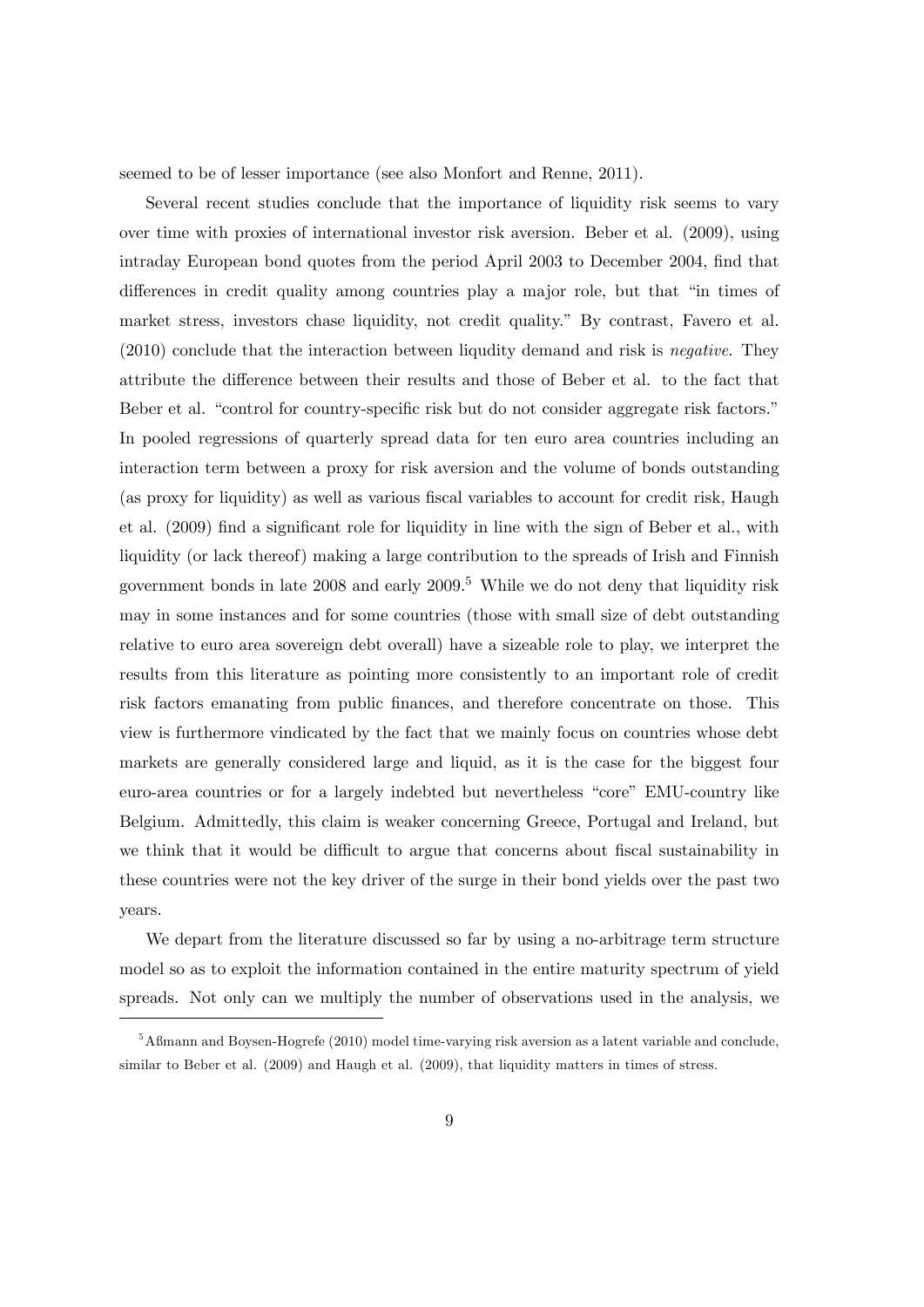can also sharpen the conclusions regarding the determinants of yield spreads by estimating their effects on bonds of different maturities. The "essentially affine" class of term structure models that we use was first proposed by Duffee  $(2002)$  as a special case of affine term structure models. Beginning with the work of Ang and Piazzesi (2003), a growing literature has explored the role of macroeconomic variables as factors. A recent application to European data is Lemke (2008), who estimates a model with only observable macroeconomic factors for German bond yields. For U.S. data, Dai and Philippon (2006) and Laubach (2011) include fiscal variables among the factors.

In order to study the role of default risk in determining yield *spreads*, we employ the extension of affine term structure models to defaultable bonds proposed by Duffie and Singleton (1999). Geyer et al. (2004) provide an early application of such a model to euro area spreads, without, however, including macroeconomic variables as factors.<sup>6</sup> More recently, Monfort and Renne (2011) generalize this model to account for regime switching and both default risk and liquidity factors and apply this framework to jointly model a swap yield curve, ten sovereign yield curves and a German agency yield curve, using latent factors. Unlike our study, they allow for a wide range of possible parameter shifts, including changes in factor volatilities. By contrast, we are interested in exploring the possibility that the behavior of spreads can be explained by macroeconomic fundamentals without having to resort to parameter shifts.

## 3 Fiscal sustainability and euro-area sovereign bond yields: preliminary evidence

Affine term structure models rely on the assumption that linear relations hold between bond yields and the factors that drive the yield curve. When the factors are observable macro variables, simple OLS regressions can provide useful insights about the set of variables that are likely to span the curve of each country, as shown in Dai and Philippon (2006). Following these authors, we present in this section the results of regressions of bond spreads against Germany of several maturities on measures of the fiscal stance and

 $6$ Amato and Luisi (2006) is to our knowledge the first use of an affine term structure model of defaultable bonds with macroeconomic variables as factors, but applied to U.S. corporate bond spreads.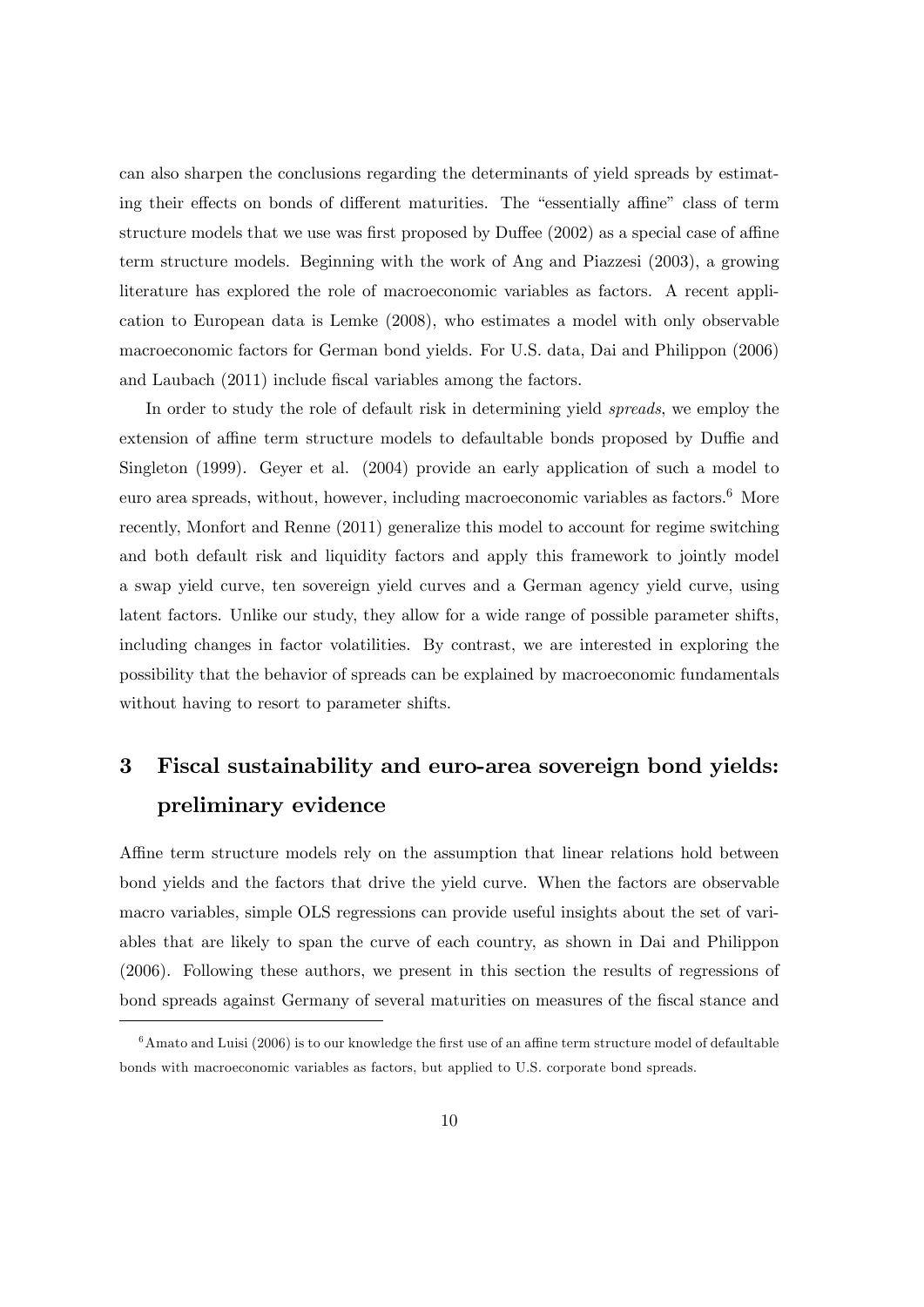area-wide macroeconomic controls for each of the seven "potentially defaultable" countries in our sample. The idea is that if, for any given country, a given fiscal variable fails to explain significantly bond spreads of different maturities in simple reduced-form regressions, then there is no point including this variable as a factor in our more sophisticated (and heavily constrained) no-arbitrage multicountry term structure model.

For each of the seven countries, we use monthly observations of spreads at 1, 5 and 10 years maturities, that we regress on the 1-month risk free short term rate, a measure of global volatility in financial markets, a monthly indicator for the position in the euro-are business cycle, and a measure of national Öscal balances. Appendix A details the sources and methodology for computing the zero-coupon yields used throughout this study. The short term rate is measured using prices of 1-month OIS swaps rather than euro area interbank rates, which have been obviously comprising a certain amount of premia for credit and liquidity risks since the start of the financial crisis in August  $2007$ .<sup>7</sup> We take the (log of) the Chicago Board VIX to gauge global financial volatility, while Eurostat's business confidence indicator, ESI, is used as a measure of the euro area business cycle.

The appropriate choice of the most relevant measure of fiscal balances at the national level is a matter of debate. Previous studies frequently consider the deficit to GDP or the debt to GDP ratios, or forecasts thereof (see e.g. Codogno et al., 2003, for the euro area and Laubach, 2009, Dai and Philippon, 2006, for the US). Bernoth et al. (2006) argue that debt service (defined as the ratio of gross interest payments to current government revenue) is more appropriate when trying to assess the impact of Öscal balances on euro area bond yields, if only because governments have less incentive to manipulate it than other measures that are used officially to monitor whether national fiscal positions meet the obligations set out by the Stability and Growth Pact. Furthermore, Haugh et al. (2009) find that both fiscal deficit and debt service help to explain a substantial part of cross-sectional variations in euro area bond yields during the early stages of the financial crisis. Either one of these three measures suffers potentially from an endogeneity problem. In practice, as long as the average maturity of countries' debt is not too short, so that the share of total debt that needs to be refinanced each period is contained, the contemporaneous effect of

<sup>7</sup> See for instance Eisenschmidt and Tapking (2009) for an analyisis of the related premia. See also Taylor and Williams (2009) for an analysis of the US case.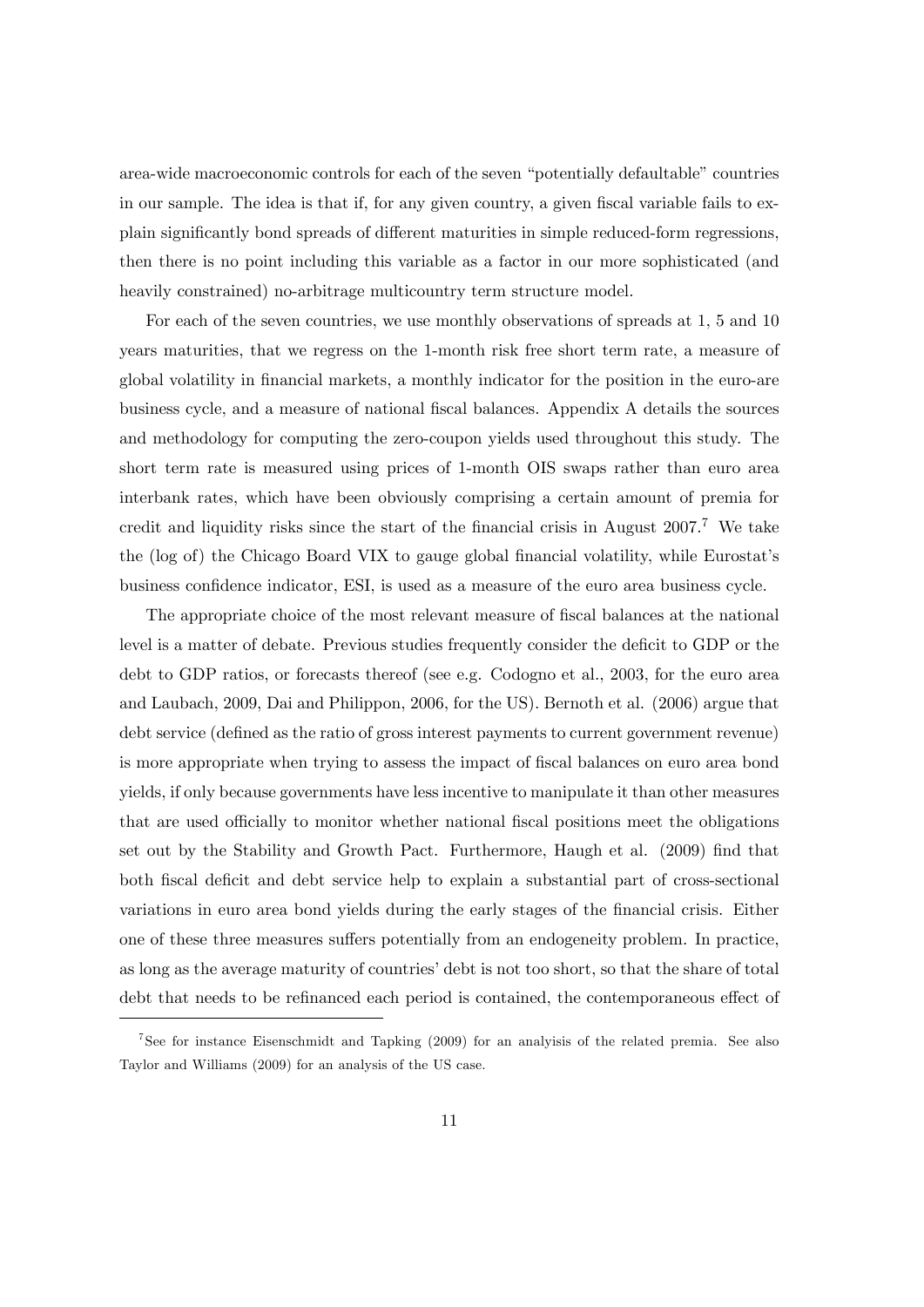changes in interest rates on either the deficit/GDP ratio or the debt service ratio is rather modest.<sup>8</sup>

In our study we decide to use the change expected in the debt/GDP ratio over the next 12 months as our measure of Öscal sustainability. We need a measure that is both forwardlooking and sufficiently persistent to capture the persistent dynamics of bond yields. The debt/GDP ratio itself might be problematic due to very persistent downward trends during the pre-crisis part of the sample in some of the countries. Insofar as investors anticipated these trends in highly indebted countries as part of a convergence process under EMU, the initially high debt levels in these countries may not have been perceived as signalling an unsustainable fiscal position. This assessment would, however, be reflected in the *change* of the debt/GDP ratio. We focus on the expected change over the next 12 months to take account of the forward-looking behavior of investors and to smooth through highfrequency noise. That said, we freely admit that in the context of the financial crisis, it is particularly difficult to decide which aspect of fiscal balances is the most relevant in investors' assessment of sustainability.<sup>9</sup> We take the data on actual (as opposed to expected) debt/GDP from the OECD Economic Outlook database, which is published semi-annually and provides data at quarterly frequency. For the needs of the preliminary regressions conducted in this section, we interpolated these quarterly series using simple cubic splines. However, in the subsequent estimation of our affine term structure model, the monthly fiscal variables are extracted from available quarterly information in a more satisfying manner using the Kalman filter, as detailed in section 4.1 below.

Tables 1 and 2 present the results of these preliminary regressions of spreads on our set of macro variables. First, the annual change in the  $\text{debt}/\text{GDP}$  ratio has a significant

<sup>8</sup>Gross debt issuance in 2010 ranged from between 8 and 10 percent of GDP for Germany, France and Spain, to nearly 17 percent for Italy and Greece. An increase in the spread of 100 bps for a country that needs to refinance debt in the amount of 10 percent of GDP would add in the same year at most 0.1 percent of GDP to the deficit. The endogeneity problem has become quantitatively important for Greece, Ireland and Portugal towards the end of the sample, which is one reason why we exclude these countries from the time of the announcement of their respective EFSF programs.

<sup>9</sup>This would be especially true for countries perceived to have large contingent liabilities towards their financial sectors.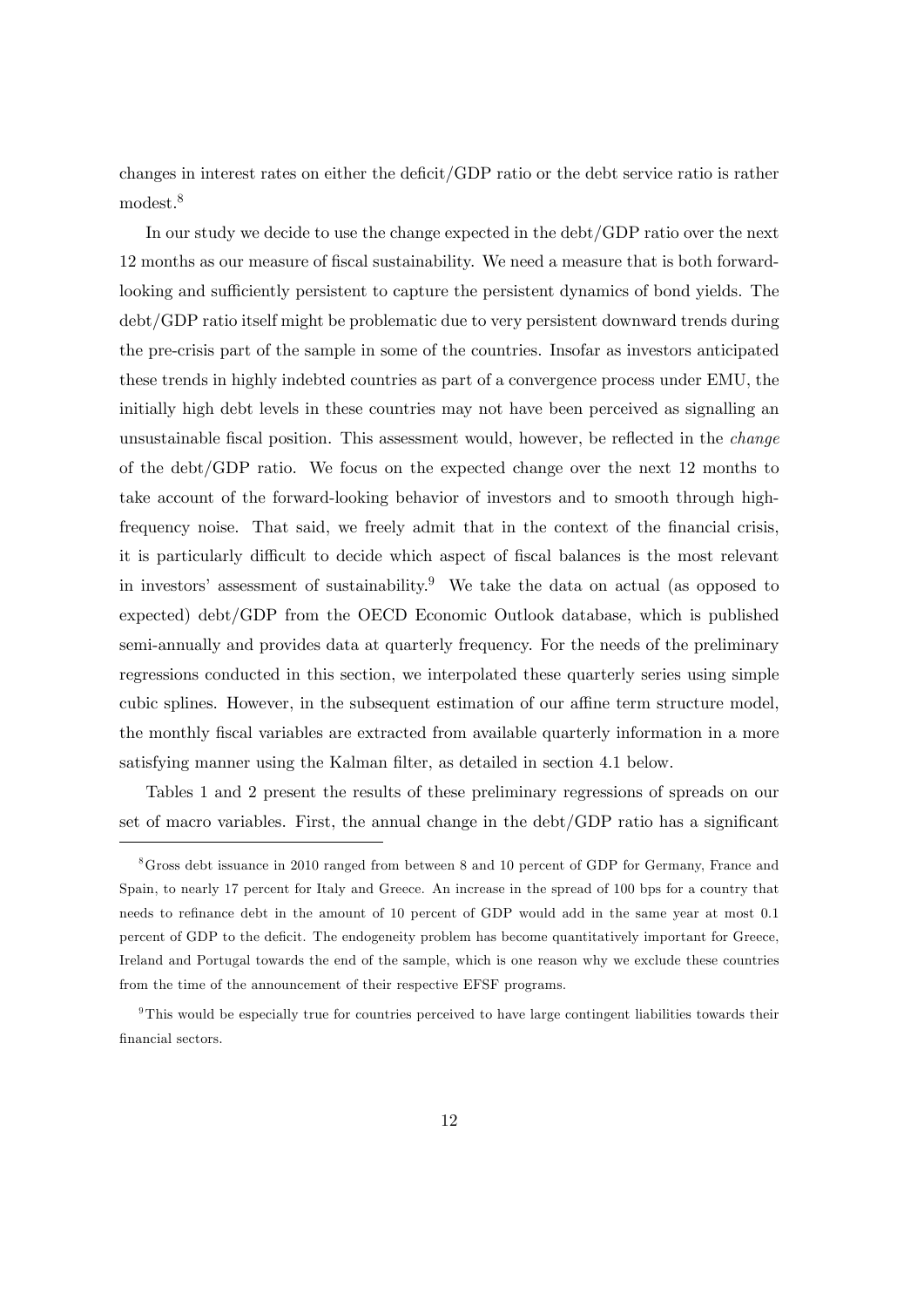positive impact on spreads for most countries, notably at longer maturities. Using this variable to fit our pseudo-observable fiscal factors in the fully-fledged model is thus vindicated. Second, global Önancial uncertainty also impacts spreads positively, as intuition would suggest. Finally, short term rates are negatively correlated with spreads, while the area-wide business cycle is positively correlated, at least for four countries and at some maturities. Overall, based on these preliminary results, we decided to use (model-implied forecasts of) the annual change in the  $\text{debt}/\text{GDP}$  ratio as our best measure of fiscal balances in the following.<sup>10</sup>

#### 4 An affine term structure model of defaultable bonds

#### 4.1 Dynamics of the pricing factors under the historical measure

Let r denote the number of countries, and  $n_y$  the number of maturities of zero-coupon yields per country that we try to match. Let  $n_x$  denote the number of observable factors, and  $n_f$  the number of latent factors that explain the  $n_y \cdot r$  yields.

Time is discrete and is measured in months. The vector of observable factors  $x_t$  consists of three variables  $(n_x = 3)$ ,

$$
x_t = [y_t^1, v_t, z_t]
$$

where  $y_t^1$  denotes the short (one-period) riskfree nominal interest rate that is common to all r countries (specifically the one-month EONIA overnight index swap rate),  $v_t$  the Chicago Board's Options Exchange Market Index (henceforth VIX) measuring implied volatility of S&P 500 index options, and  $z_t$  the European Commission's Economic Sentiment Indicator (henceforth ESI) for the euro area. In addition to the observed factors, there is one unobserved factor for each country except Germany (so  $n_f = r - 1$ ). As we explain below, these latent factors are filtered in such a way that they can be interpreted as the country's expected change in the ratio of gross general government debt to GDP over the 12 months to come. Let  $f_t$  denote the  $(r-1) \times 1$  vector  $[f_{2,t},...,f_{r,t}]$  of unobserved fiscal factors

 $10$ Note that since these model-implied forecasts of the trend in the debt/GDP ratios are proportional to the current values due to the restrictions in the historical VAR below, the conclusions from the preliminary regressions remain valid.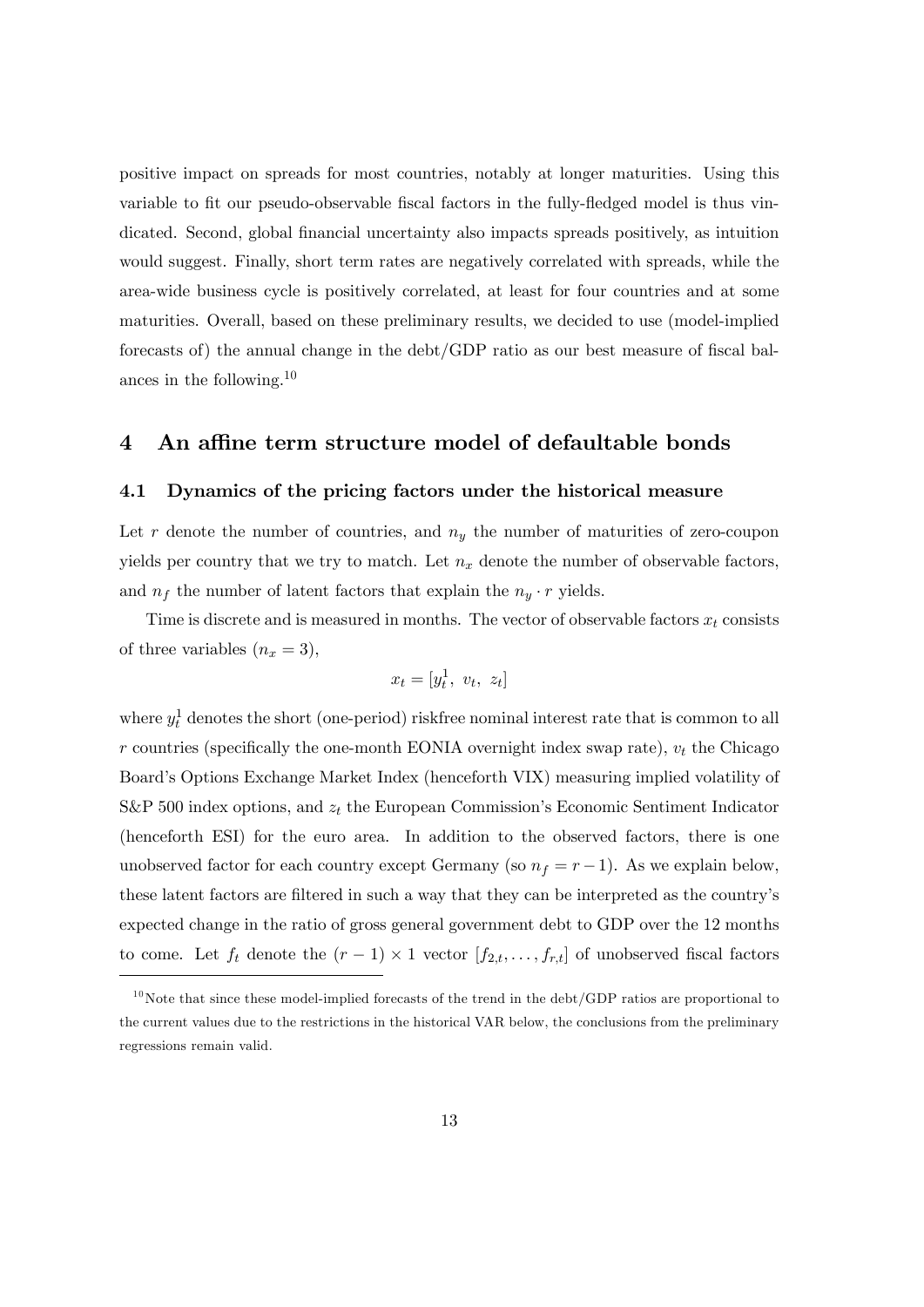(where country 1 is set to be Germany).

In general, the dynamics of the observed and the latent factors could be described by an unrestricted VAR with  $p$  lags. However, since the factor dynamics have to be estimated under both the historical and the risk-neutral measures, an excessively large number of parameters to be estimated is a major concern.<sup>11</sup> For reasons of parsimony, we therefore assume that the latent factors follow  $AR(1)$  processes, and that the observed factors follow a joint VAR(1). Let  $X_t = [f'_t, x'_t]'$  denote the vector of factors,

$$
X_t = \begin{bmatrix} \mu_f \\ \mu_x \end{bmatrix} + \begin{bmatrix} \Phi_{ff} & 0 \\ 0 & \Phi_{xx} \end{bmatrix} X_{t-1} + \begin{bmatrix} \Sigma_f & 0 \\ 0 & \Sigma_x \end{bmatrix} \begin{bmatrix} \varepsilon_t^f \\ \varepsilon_t^x \end{bmatrix}
$$
(1)  
=  $\mu + \Phi X_{t-1} + \Sigma \varepsilon_t$  (2)

where  $\Phi_{ff}$  is a diagonal matrix and the vectors  $\varepsilon_t^f$  $t_t^f$  and  $\varepsilon_t^x$  are i.i.d.  $N(0,I)$ . We also assume that the matrix  $\Sigma_x$  is diagonal, but we allow for non-zero off-diagonal terms in the covariance matrix of innovations to the latent fiscal factors,  $\Sigma_f$ , in order to accomodate the simultaneous surge in debt/GDP ratios across euro area economies during the crisis. Note that the lower-left block in  $\Phi$  is assumed to be zero, which amounts to assuming that there is no feedback from the national fiscal factors on the euro area business cycle, an assumption made for the sake of parsimony in an otherwise already highly parameterized setup. More crucial is the assumption that the fiscal factors do not affect the short-rate dynamics, but affect spreads only through their implications for default intensities, as described below. Finally, we demean the three common macro factors before estimation, and assume that all constants are zero under the historical dynamics (i.e.  $\mu = 0$ ), but not under the risk-neutral dynamics. This implies that we impose a zero unconditional mean on the fiscal factors f. Since they are identified as the expected *change* in the debt/GDP ratios, this assumption is consistent with the view that the debt/GDP ratio must be stationary.

<sup>&</sup>lt;sup>11</sup>Even with only one lag  $(p = 1)$ , estimating the completely unrestricted model would amount to estimating roughly 300 parameters.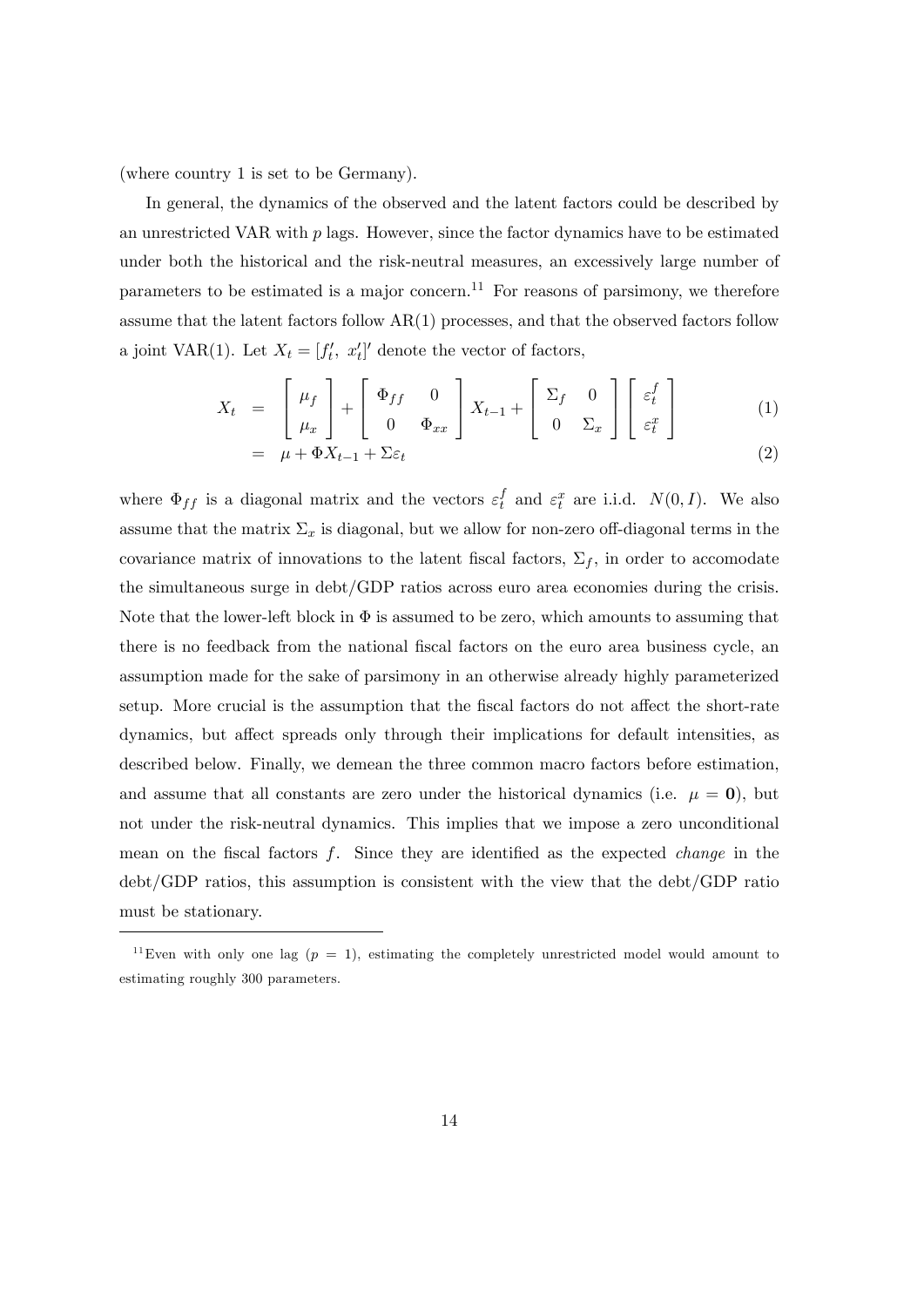#### 4.2 Dynamics of the factors under the risk-neutral measure

It is well-known that the existence of a positive stochastic discount factor is equivalent to the absence of arbitrage opportunities (see, e.g., Hansen and Richard, 1987). Following, amongst many others, Ang and Piazzesi (2003), we postulate the following form for the stochastic discount factor  $m_{t,t+1}$ :

$$
m_{t,t+1} = \exp(-r_t) \frac{\xi_{t+1}}{\xi_t}
$$

where  $\xi_t$  follows a log-normal process defined by

$$
\xi_t = \xi_{t-1} \exp\left(-\frac{1}{2}\lambda'_{t-1}\lambda_{t-1} - \lambda'_{t-1}\varepsilon_t\right)
$$

with  $\lambda_t = \lambda_0 + \lambda_1 X_t$ . Under these assumptions, it can be shown that the dynamics of the pricing factors under the risk-neutral measure Q are given by

$$
X_t = \mu^* + \Phi^* X_{t-1} + \Sigma \varepsilon_t^* \tag{3}
$$

where the vector  $\varepsilon_t^*$  is i.i.d.  $N^{\mathbb{Q}}(0, I)$  and

$$
\mu^* = \mu - \lambda_0 \Sigma
$$
  

$$
\Phi^* = \Phi - \lambda_1 \Sigma.
$$

One possibility is to directly estimate the elements of the vector  $\lambda_0$  and the matrix  $\lambda_1$ . Note, however, that without further restrictions, this would imply estimating 90 free parameters. Instead of imposing restrictions directly on the parameters of the market price of risk, we directly estimate the vector  $\mu^*$  and the matrix  $\Phi^*$  and we impose the same restrictions on  $\Phi^*$  as we did earlier on  $\Phi$ . Hence we estimate the  $n_x^2 = 9$  elements of  $\Phi_{xx}^*$ , the  $r = 8$  diagonal elements of  $\Phi_{ff}^*$  and the  $r + n_x = 10$  elements of  $\mu^*$ , which makes 28 parameters for the risk-neutral dynamics alone.

Note that for our choices of  $n_x = 3$ ,  $r = 8$  and  $p = 1$ , there are in total 106 parameters to estimate, demonstrating the need for introducing the large number of parameter restrictions adopted here.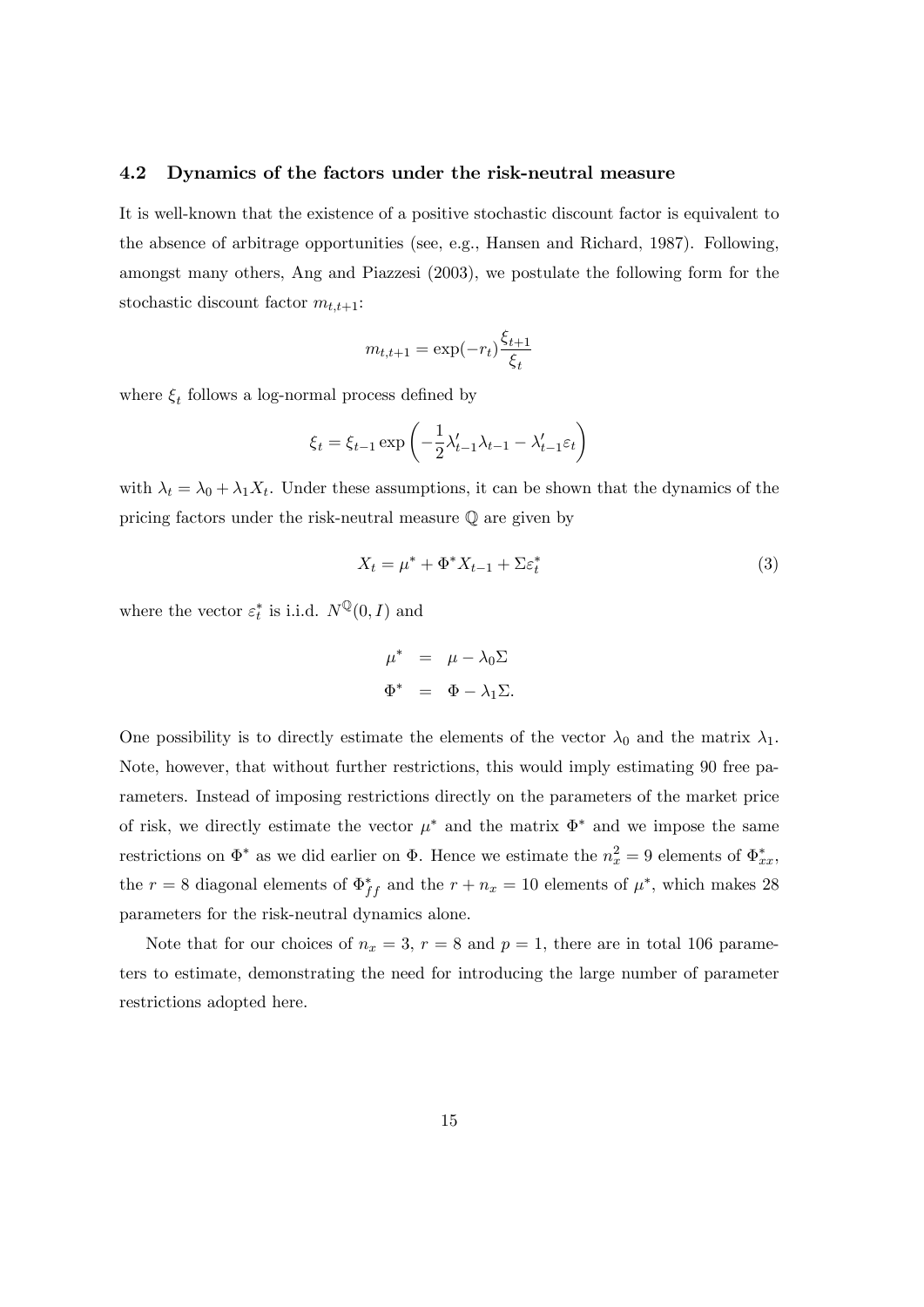#### 4.3 Bond pricing

Let us denote by  $P(t, h)$  the price at time t of a risk-free zero-coupon bond of residual maturity  $h$ . This price is given by:

$$
P(t, h) = E(m_{t,t+1} \dots m_{t,t+h})
$$
 or  $P(t, h) = E^{\mathbb{Q}}(\exp(-r_t - r_{t+1} \dots - r_{t+h-1})).$ 

To price bonds subject to credit risk, we introduce default intensities  $-$  or hazard rates – for each country. The default intensity of country j, denoted by  $s_{i,t}$ , reflects credit risk embedded in the bonds issued by this country. If recovery rates were nil, the default intensity at time t would be the default probability of the considered debtor at that period. However, recovery rates are strictly positive processes. Therefore, the hazard rates  $s_{i,t}$  should be more rigorously termed as "recovery-adjusted default intensities" (see, e.g. Monfort and Renne,  $2011$ .<sup>12</sup> Duffie and Singleton (1999) show that defaultable bonds can be priced using the same formulas as for risk-free bonds by simply replacing the short-term risk-free rate  $r_t$  by the default-adjusted short-term rate  $r_t + s_{j,t+1}$ . Formally, denoting by  $P_i(t, h)$  the price at time t of a bond of residual maturity h issued by country  $j$ , we have:

$$
P_j(t, h) = E^{\mathbb{Q}}(\exp[-(r_t + s_{j,t+1}) - \dots - (r_{t+h-1} + s_{j,t+h})]). \tag{4}
$$

Appendix C.1 shows that bond prices are exponential affine in the factors  $X_t$  when the hazard rates are affine in the same factors, i.e. when country  $j$ 's hazard rates is given by

$$
s_{j,t} = \gamma_{j,0} + \gamma_{j,1} X_t \tag{5}
$$

Stack the  $\gamma_{j,0}$  in the  $(r-1) \times 1$  vector  $\gamma_0$  and the row vectors  $\gamma_{j,1}$  in the  $(r-1) \times (r-1+n_x)$ matrix  $\Gamma_1$ . Because data on credit default swaps suggest that German sovereign default risk is not literally assessed to be nil, the default intensities for the remaining countries should be interpreted as intensities relative to that of Germany. To conserve on the number of parameters characterizing the hazard rates that need to be estimated, we assume that the vector  $\gamma_{j,1}$  loads on the latent factor  $f_{j,t}$  of country j as well as on the three observed

<sup>&</sup>lt;sup>12</sup>Intuitively, with a constant recovery rate of R, the recovery-adjusted default intensity  $s_{j,t}$  would be approximately equal to  $(1 - R)\tilde{s}_{j,t}$  where  $\tilde{s}_{j,t}$  is the default probability of country j at time t.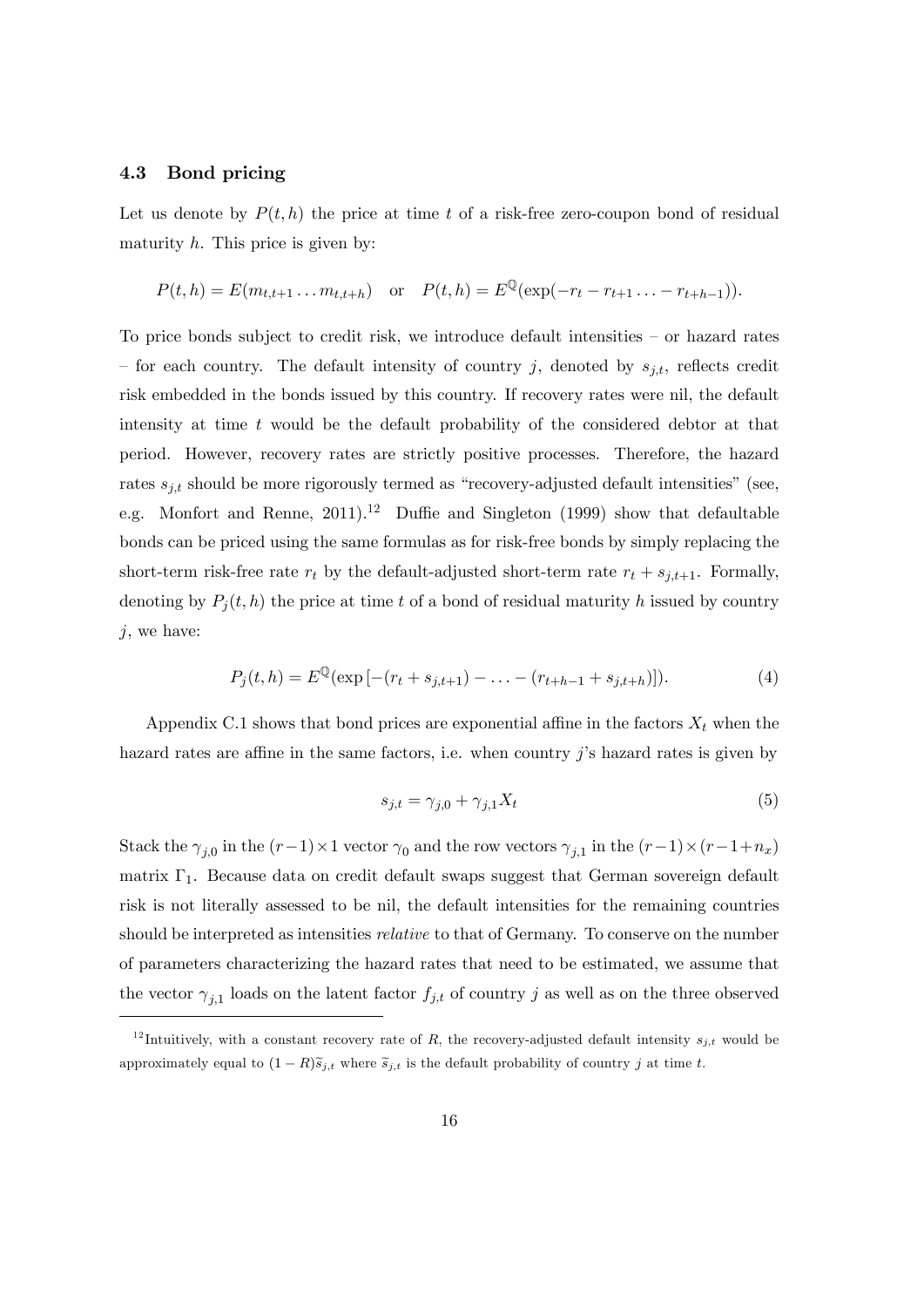factors, but not on latent factors of countries  $i \neq j$ . With these assumptions, the structure of the matrix  $\Gamma_1$  is

$$
\Gamma_1 = \left[ \begin{array}{cccc} \gamma_{2,f} & \dots & 0 \\ \vdots & \ddots & \vdots \\ 0 & \dots & \gamma_{r,f} \end{array} \right]
$$
 (6)

where the matrix  $\Gamma_x$  is of dimension  $(r-1) \times n_x$ . Let  $\gamma_f$  denote the  $(r-1) \times 1$  vector of diagonal elements of the left block of  $\Gamma_1$ .

For the functional form of the default intensities assumed above, bond prices are given by

$$
P_j(t, h) = \exp(A_{j,h} + B_{j,h} X_t)
$$

where the matrices  $A_{j,h}$  and  $B_{j,h}$  are obtained as functions of  $\mu^*, \Phi^*, \Sigma, \gamma_0$  and  $\Gamma_1$  by applying recursive formulas. The continuously compounded yields, denoted by  $y_{j,t}^h$  and defined by  $-\log(P_j(t, h))/h$ , are given by:

$$
y_{j,t}^h = \overline{A}_{j,h} + \overline{B}_{j,h} X_t \tag{7}
$$

with  $\overline{A}_{j,h} = -A_{j,h}/h$  and  $\overline{B}_{j,h} = -B_{j,h}/h$ .

## 5 Estimation and results

#### 5.1 Estimation

In this section we describe how we estimate the historical and the risk-neutral dynamics jointly. Because of the presence of latent factors, we write the model in state-space form and estimate it by maximum likelihood using the Kalman Ölter. We thus estimate the parameters under both dynamics jointly so as to allow information contained in the yields to affect the estimates of the latent factors.<sup>13</sup> We are able to do so thanks to a new, efficient algorithm for the computation of the pricing matrices  $A_{j,h}$  and  $B_{j,h}$ , which we detail in Appendix C.2.

 $13$ In a different modeling framework, Ejsing et al. (2011) are similarly using information contained in yields to derive real-time estimates of fiscal variables. However, their model does not take advantage of the information contained in the whole yield curve, nor of the panel dimension of data, while ours does.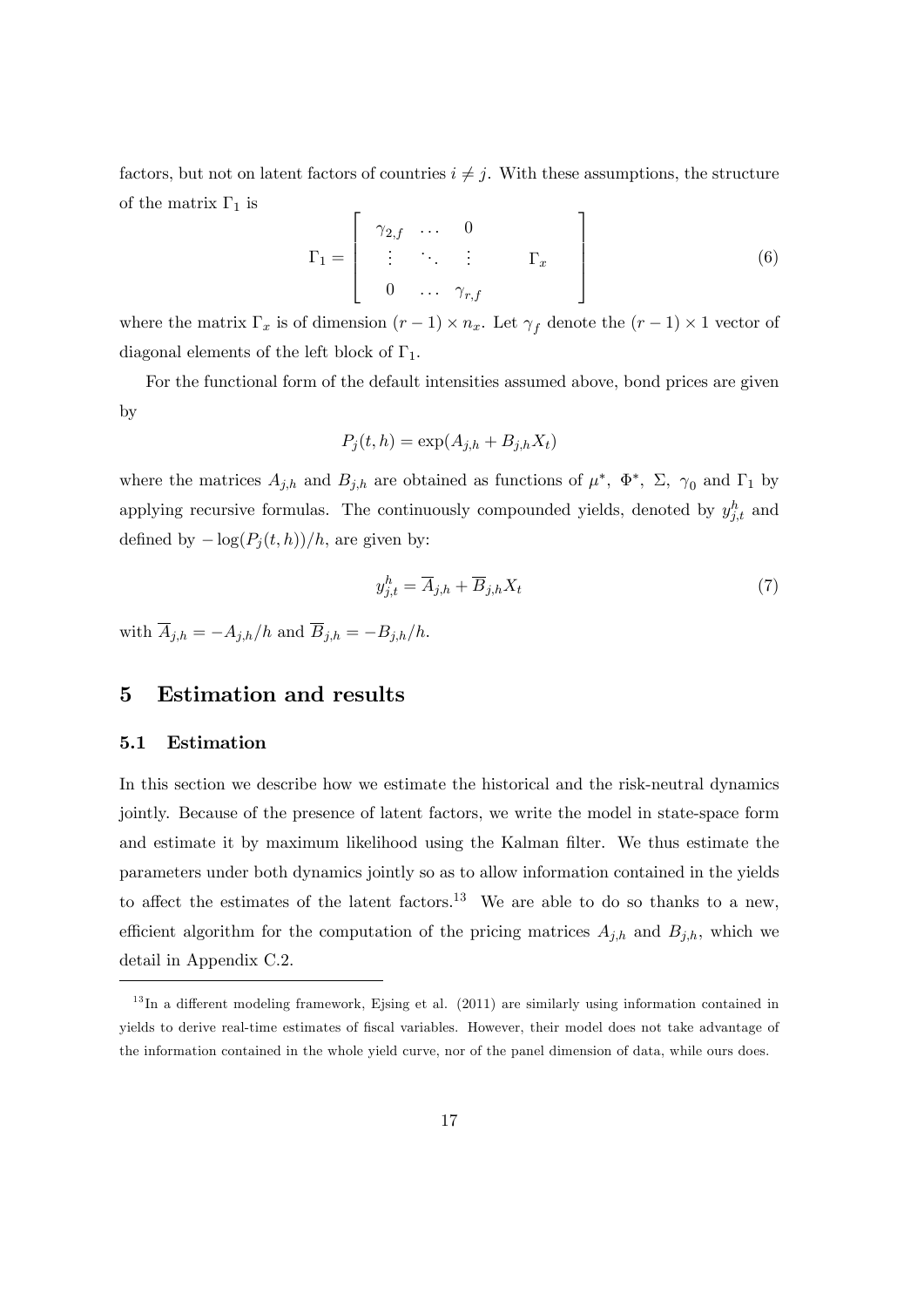The estimation of the parameters requires, for each draw of  $(\Theta, \Theta^*)'$ , the computation of the pricing matrices  $A_{i,h}$ ,  $B_{i,h}$  with  $h = 1, ..., 120$  and  $i = 1, ..., 8$  for each evaluation of the log-likelihood. Using standard recursive procedures would be in our case particularly computationally intensive, making it vitually impossible to estimate the model. The intuition of the algorithm developed here rests on two simple ideas: to concatenate the country-specific pricing matrices so as to compute them for all countries simultaneously, and to select nested observed bond maturities (e.g. 1 month, 1, 5, 10 years) so that one can switch iteration steps from one month to one year while computing some intermediary matrices.<sup>14</sup>

In the measurement equation, we use observations on the  $n_x$  observed factors  $x_t$ , which are by definition observed without error. The  $n_y \cdot r$  yields are assumed to be observed with measurement error to avoid the problem of stochastic singularity, as is common in the literature. To conserve on parameters, we restrict for each country the standard deviation of the measurement errors for the three maturities used in estimation to be the same. The measurement error standard deviations are commonly used as the measure of fit of the model.

In addition, we use two further sets of variables that are assumed to be observed with error. First, as mentioned before, we would like to interpret the latent factors as representing the influence of fiscal policy on yields. The challenge in this regard is that it is difficult to measure the arrival of new information about fiscal policies that affect bond yields. National account measures of fiscal variables arrive only quarterly, and are even then in part based on interpolated annual data. To address these problems at least in part, we define the true fiscal variable  $f_j$  of country j as latent, but assume that it represents the expected change in country  $j$ 's debt/GDP ratio over the next 12 months. To implement this, let  $d_t$  denote the  $r \times 1$  vector of the 12-months change in the countries' debt/GDP ratios, which we take to be observed every third month, when a new end-ofquarter debt level is being published. Due to our assumption that the fiscal variables follow univariate AR(1) processes, the model-implied forecast of the debt/GDP ratio would have to be  $f_t \equiv \widehat{E_t}[d_{t+12}]$ , where  $\widehat{E_t}$  is the model-implied expectation given by  $\Phi_{ff}^{12}d_t$  if  $d_t$  was

<sup>&</sup>lt;sup>14</sup> Appendix C.2 illustrates the gains in the computation time of the matrices  $A$  and  $B$ , for different frequencies, number of debtors and maturities.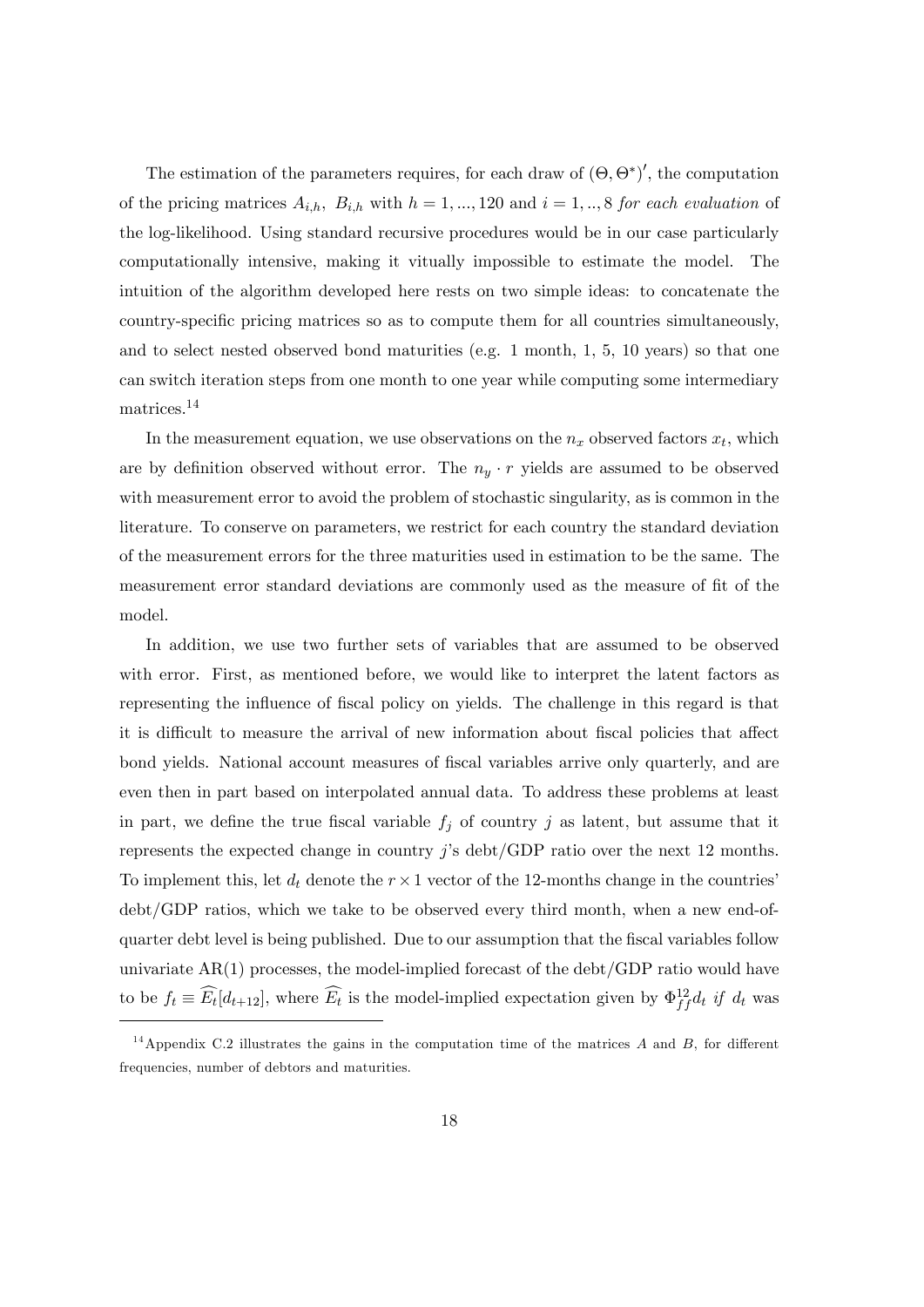included in the VAR. In those months when a new observation of  $d_t$  becomes available, we include this information in the measurement equation by assuming that

$$
f_t = \Phi_{ff}^{12} d_t + \varepsilon_{m,t}, \ E[\varepsilon_{m,t} \varepsilon'_{m,t}] = \Sigma_m
$$

where  $\varepsilon_{m,t}$  denotes the vector of measurement errors and  $\Sigma_m$  is a diagonal matrix. We calibrate the standard deviations of these measurement errors by assuming that they are proportional to the empirical standard deviations  $\Sigma_d$  of the observed series of the change in the debt/GDP ratios.

The second additional source of information used in our estimation are Consensus Forecasts of euro area short-term interest rates, as well as long-term yields for some euro area countries. The use of this information is motivated by the concern that, given the high degree of persistence in yields, the historical dynamics of the yields are difficult to estimate with precision. Kim and Orphanides (2005) show that the use of survey expectations of interest rates (which are interpreted as forecasts of yields under the historical measure) in the estimation of affine term structure models leads to estimates that are more plausible along several dimensions. Monthly Consensus Forecasts at the 12-month horizon are available for the 3-month Euribor and for 10-year government bond yields of four of our countries: Germany, France, Italy and Spain.

Because the short rate  $y_t^1$  is the one-month EONIA OIS rate, we interpret the Euribor forecasts as equivalent to three-month averages of one-month EONIA OIS forecasts. We use the Euribor forecasts only through July 2007, because thereafter the previously trivial spread between Euribor and EONIA OIS rates at comparable maturities widened sharply. The corresponding measurement equation is

$$
y_{t+12|t}^{cf,3} = \frac{1}{3} \sum_{k=12}^{14} \widehat{E}_t[y_{t+k}^1] + \varepsilon_t^{cf,3}
$$
\n(8)

where  $y_{t+k}^{cf,h}$  $c_{t+k|t}^{c_{t},h}$  denotes the Consensus Forecast k periods ahead of the yield of maturity  $h$ , and the expectation  $E$  is taken under the historical dynamics. We use the available forecasts for 10-year government bond yields for the entire sample, leading to measurement equations of the form

$$
y_{j,t+12|t}^{cf,120} = \widehat{E_t}[y_{j,t+12}^{120}] + \varepsilon_{j,t}^{cf,120}
$$
\n(9)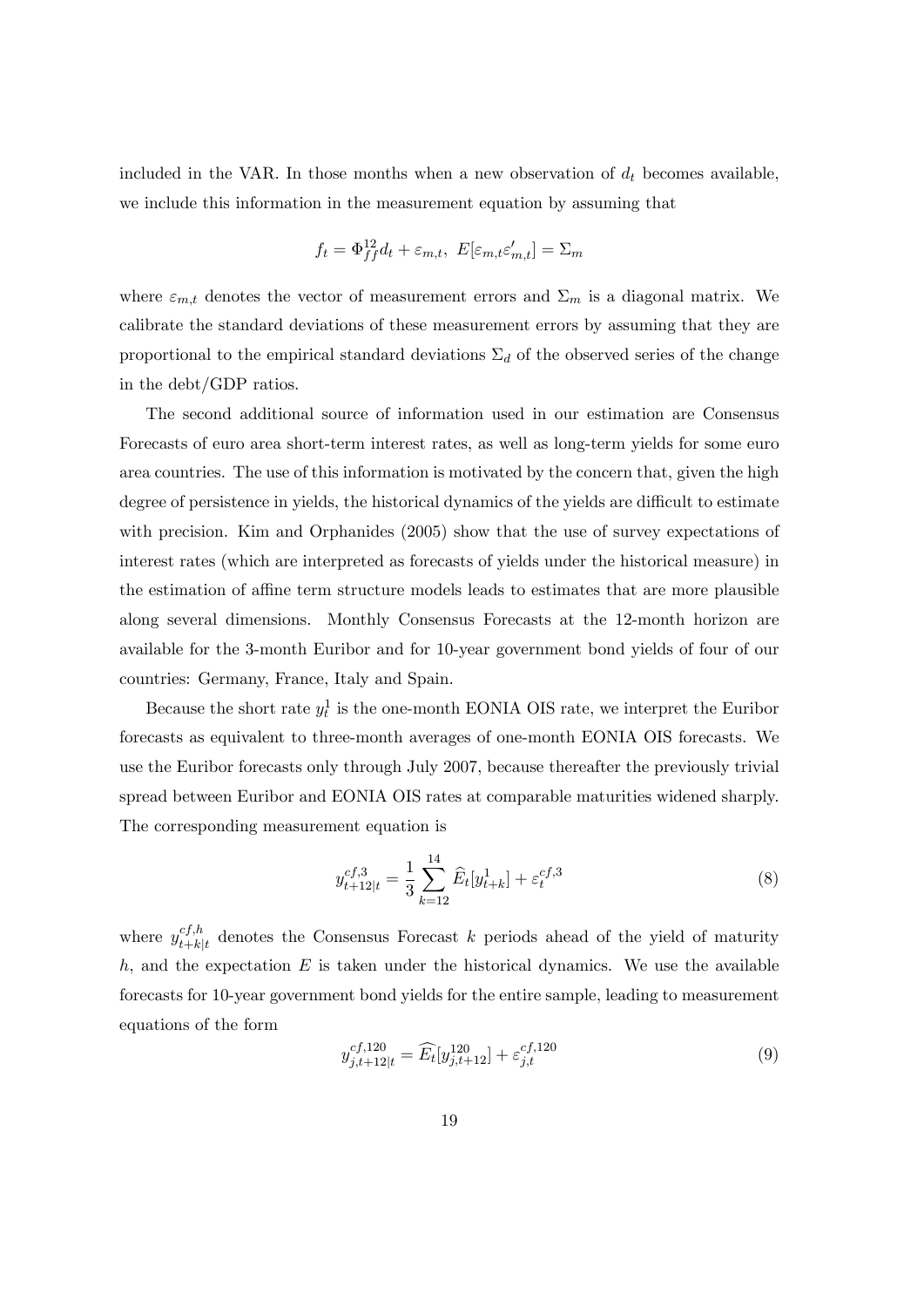The standard deviations  $\sigma_{cf,3}$  and  $\sigma_{cf,120,j}$ ,  $j = 1, \ldots, 4$  are estimated; smaller values for these parameters imply that the historical dynamics are to a larger extent chosen so as to closely reproduce the Consensus Forecasts.

Let  $Y_t$  denote the  $(n_y \cdot r) \times 1$  vector of yields included in the estimation, and let  $Z_t$  denote the vectors of observable variables. In periods in which the fiscal variables are observed and in which the Consensus Forecasts for Euribor are used as observable variable (i.e. prior to August 2007), the vector  $Z_t$  is given by

$$
Z_t = [d'_t, x'_t, Y'_t, y_{t+12|t}^{cf,3}, y_{t+12|t}^{cf,120}]'
$$

In periods in which either the Öscal variables are unobserved or the Consensus Forecasts for Euribor are not used,  $Z_t$  is correspondingly shortened.

While in principle one could work with the definition of the state vector  $X$  given above and the transition equation given by (2), it proves more convenient to rewrite the state-space model in a slightly different form described in Appendix B. The full vector of parameters to be estimated is also listed there.

#### 5.2 Estimation results

Tables 3 and 4 present the results for the estimated parameters of both the historical and risk-neutral or pricing dynamics of the factors, Table 5 shows the parameters of the covariance matrix of the innovations to the factors, Table 6 the parameters of the default intensities and Table 7 the standard deviations of measurement errors on yields, spreads and surveys. As is evident from Tables 3 and 4, the persistence of the factors under the risk-neutral dynamics is estimated to be higher than under the historical measure.

Figure 2 plots the observed yields of German bonds with maturities of 1, 5 and 10 years against the yields simulated with our model. Similarly, Figures 3-4 show the observed and fitted yield spreads against Germany for the remaining seven euro area countries at the 5-year maturity. The standard deviations of the measurement errors on German yields and the other countries' spreads are shown in the upper row of Table 7 (recall that for each country we impose that measurement error standard deviations are constant across maturities). By the standards of macro-factor term structure models, the fit of the German yields is reasonably good, with a measurement error standard deviation of 45 basis points.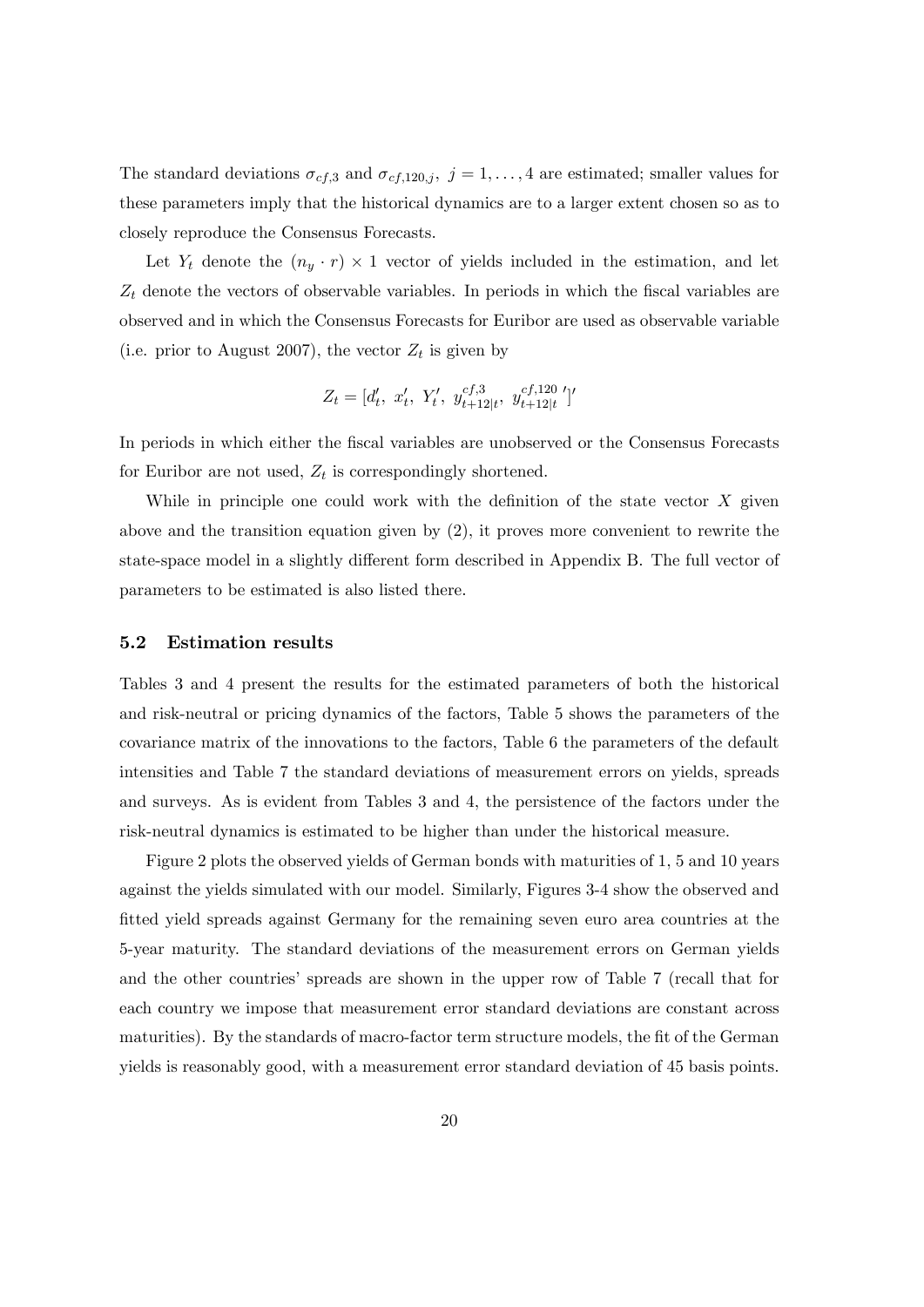By comparison, Lemke (2008) obtains measurement error standard deviations of 29 basis points, but in a model in which the market price of risk parameters are chosen to only Öt German yields and not in addition spreads of seven countries at three maturities. For fitting the spreads, unsurprisingly the measurement errors are largest for Greece and Portugal, but for Ireland the standard deviation has already dropped to 22 basis points, and for the remaining four countries it is a remarkably small 15 basis points or less.<sup>15</sup>

Figures 3-4 also show the contribution of the observed euro area common macro factors to the fitted spreads. Interestingly, these macro factors are instrumental in fitting the spreads before 2008, but play a limited role thereafter. Conversely, the country-specific fiscal factors stand out as major drivers of the widening in spreads observed since then. We will analyze the contributions of the fiscal factors and their implications in greater detail below.

As discussed above, we use survey-based forecasts for both the short rate and for the 10-year yields of several countries to reÖne the estimation of the historical dynamics of the pricing factors. Figures 5-6 compare these survey-based forecasts with the forecasts implied by our model. Importantly, our model-implied forecast of the short rate one year ahead closely tracks the Consensus forecasts, which suggests that the model-implied historical short-rate dynamics are similar to those held by investor, thereby resolving the well-known persistence bias that usually plagues the estimated dynamics of the short rate in ATS models of the yield curve.<sup>16</sup> Although the model-implied 12-month-ahead expectation of the German 10-year yield does not track the Consensus Forecast as closely (the standard error, shown in Table 7, is 54 basis points), the model-implied expected spreads for France, Italy and Spain match the expected spreads computed from the Consensus Forecasts up to errors with a standard deviation of 10 to 15 basis points.

 $15$ This is all the more remarkable because we restrict the state space of factors spanning the eight yield curves to observable or "pseudo observable" factors only, while most studies in this literature also incorporate purely latent factors in their models (see e.g. Ang and Piazzesi, 2003, Dai and Philippon, 2006, Rudebusch and Wu, 2008).

 $16$  See notably Jardet et al. (2009) and Bauer et al. (2011).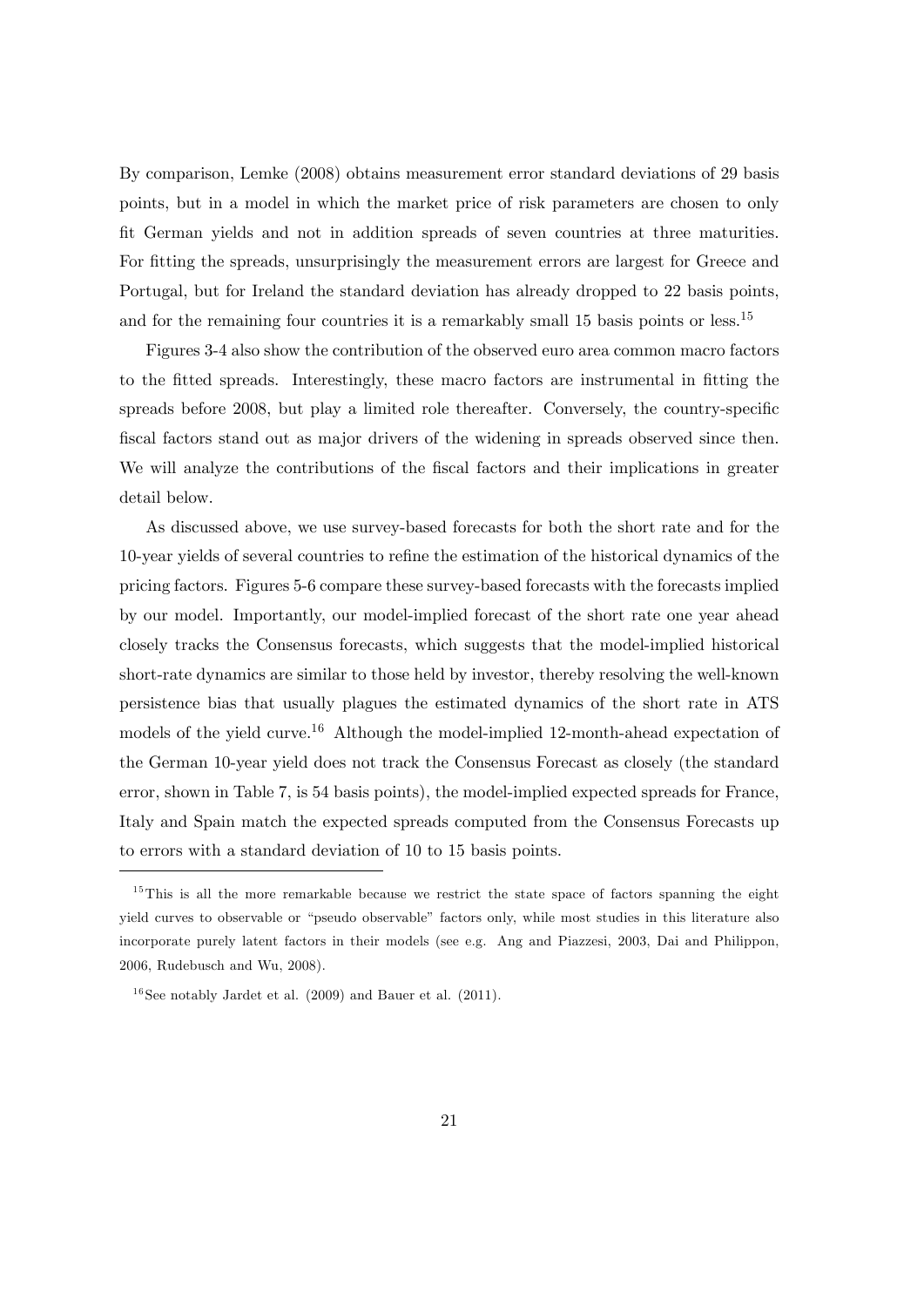#### 5.3 Fiscal sustainability, risk premia, and default risk compensation

As shown in Figures 3-4, the fiscal factors play the dominant role in explaining the evolution of yield spreads since 2008. To substantiate our claim that these fiscal factors can be interpreted as market expectations of the change in debt/GDP ratios over the next 12 months, Figures 7 and 8 plot the factors against  $\Phi_{ff}^{12}d_t$  in those months in which we use published past 12-month changes in debt/GDP ratios as observable variables. The measurement error standard deviations are calibrated from the historical innovations to debt/GDP ratios, which means that we allow larger fitting errors for those countries (notably Ireland and Greece) that have more volatile changes in debt/GDP ratios during our sample.<sup>17</sup> Nonetheless, the figures show that these latent factors in fact closely approximate the historical data. Moreover, since our one-step estimation procedure takes advantage of the information contained in the yields as well as the information in the observed  $d_{i,t}$  to estimate the national fiscal pricing factors, these factors can be viewed as reflecting the perception by investors of the future trend in the national debt-to-GDP ratios. As shown by the diamonds in these figures, the implied expected changes in debt/ $GDP$  are also broadly similar to OECD projections of these variables published at the time, lending further credence to our interpretation.

The no-arbitrage assumption underlying our ATS model allows to decompose the spreads at any maturity into the contribution of risk premia and compensations for default. While risk permia reflect the risk aversion of investors, i.e. their sensitivity to the variance of pricing factors, the compensation for default risk corresponds to the extra yield that risk-neutral investors require to hold a bond that may default before maturity. Technically, risk premia are obtained by substracting spreads computed under the historical dynamics of the factors (i.e. the dynamics that would matter if investors were neutral to risk) from fitted spreads (i.e. computed under the pricing or risk-neutral dynamics). In contrast, compensations for default are obtained by substracting from the spreads computed under the historical dynamics of the factors the simulated spreads one would get

<sup>&</sup>lt;sup>17</sup>In practice, the corresponding measurement equation reads:  $d_t = \Phi_{ff}^{-12} f_t + \tilde{\epsilon}_{m,t}, E[\tilde{\epsilon}_{m,t}\tilde{\epsilon}'_{m,t}] = \tilde{\Sigma}_m$ and we set  $\widetilde{\Sigma}_m = 0.25 \Sigma_d$ . The resulting standard deviations are 0.92% for Belgium, 0.78% for France, 1.42% for Greece, 2.80% for Ireland, 0.86% for Italy, 0.88% for Portugal and 1.24% for Spain.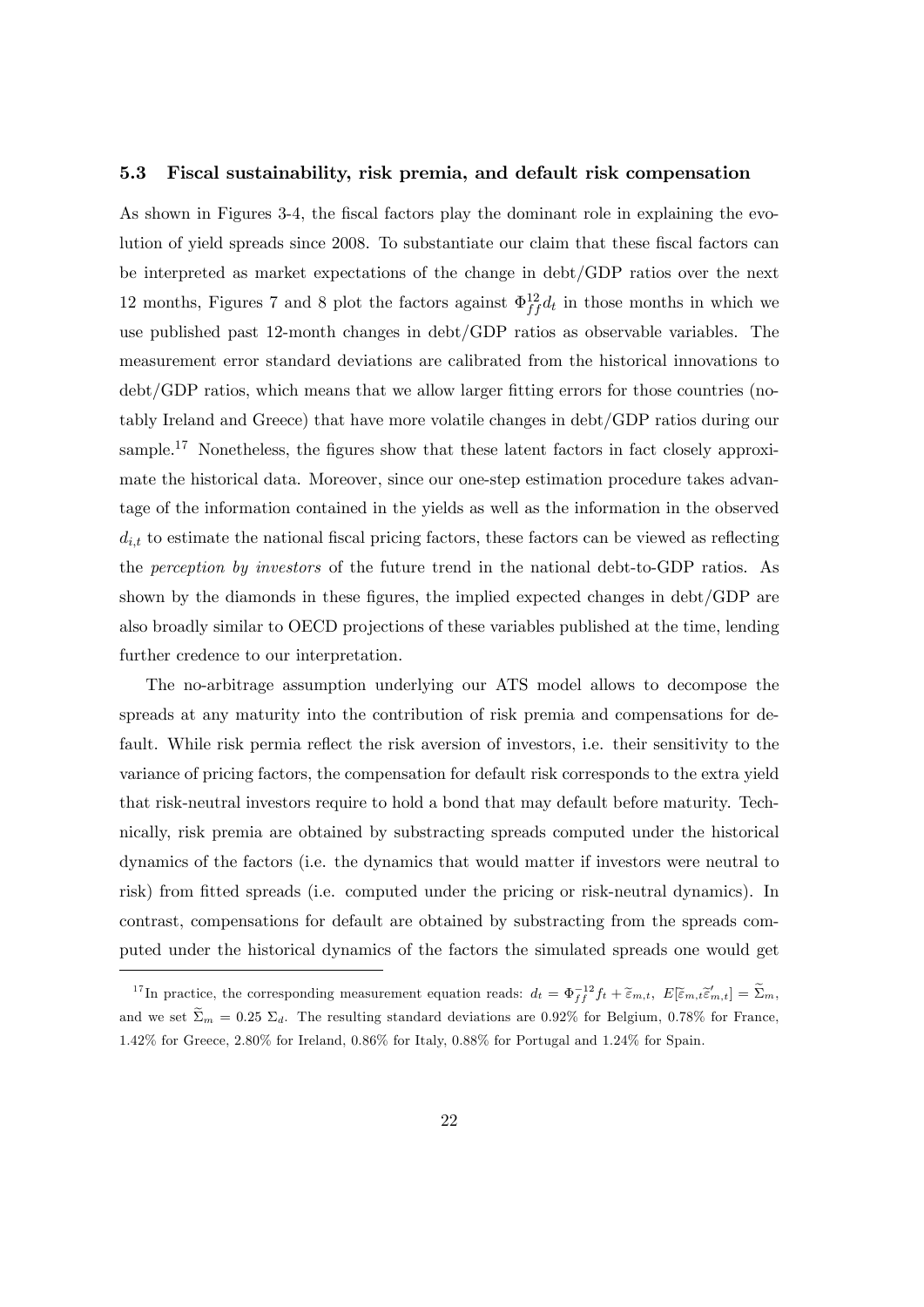if there were no probability of default (i.e. if the parameters  $\gamma_{j,0}$  and  $\gamma_{j,1}$  in the default intensities  $s_{j,t}$  were all set to zero). Figures 9-10 show the observed 5-year spreads plotted against both the risk premia and the compensations for default. For three of the countries (Belgium, Ireland, and Portugal), risk premia and compensation are almost of the same size and comove closely together. For the remaining four (France, Greece, Italy and Spain) the contribution to spreads from risk premia is larger than that from compensation for default.<sup>18</sup>

Because the compensations for default are the product of the probability of default and the loss in the event of default (or "loss given default",  $LGD$ ), it is possible to derive the perceived probabilities of default (PD) that are associated with these compensations for default only if one is willing to make an assumption about LGD (see appendix D for details). We assume here that the LGD rate is constant and equal to 50% of the market price in the absence of default. Figures 11-12 show the time series of the estimated probabilities of default for all countries since 1999 at the Öve-year horizon, together with  $90\%$  confidence intervals. First, note that the point estimates of these probabilities (as well as the associated compensations) remain in positive territory in general, although this constraint was not explicitely imposed on the model. Consistently with the tiny intra euro area spreads at that time, default probabilities were close to zero before 2008. They remained contained (below 2% for all countries except Ireland and Portugal) until the onset of the Greek sovereign debt crisis in November 2009; since then they have shot up for all countries except France.

Whereas Figures 11-12 provide the time series of PDs at a fixed maturity horizon, the model also allows to retrieve the whole term structure of PDs at any date. Figures 13-14 show term structures (together with  $90\%$  confidence intervals) for all seven countries as of end August 2010, i.e. just before the inception of both the EFSF and the Securities Market Program of the ECB as an answer to the Greek crisis. PD curves look generally upward-slopping and concave, which reáects higher perceived probabilities of default over the short-medium term than in the long term.

<sup>&</sup>lt;sup>18</sup> Interestingly, for France, Italy and Spain, the three countries for which survey expectations of future long-term yields are available, the comovement between risk premia and default compensation is the lowest, indicating that the survey information may help to disentangle these two components.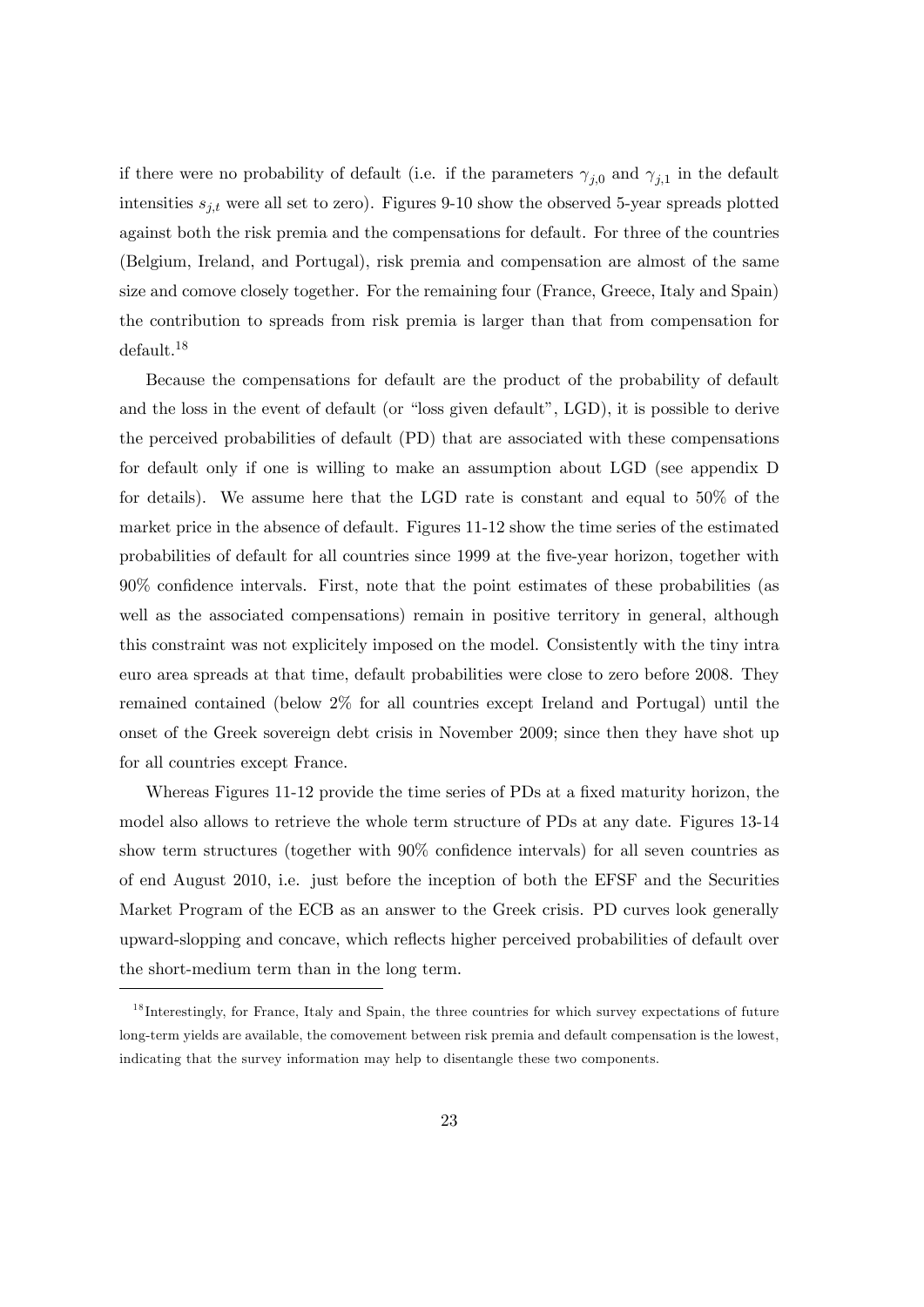Finally, our model enables us to quantify, again at any horizon, the sensitivity of both spreads and perceived probabilities of default to the fiscal factors that we interpret as the expected change in debt/GDP ratios over the next 12 months. Table 8 presents these sensitivities for all countries at the  $2, 5$  and  $10$  year horizons. All the estimated coefficients are highly significant except in the case of France.<sup>19</sup> For example, a one percent expected increase in the debt/GDP ratio of Greece over the next year should translate into an increase in its 5-year spread against Germany by 37 bp and in its probability of default by some  $2\%$ <sup>20</sup>.<sup>20</sup> The sensitivities of spreads to fiscal balances are about half as large for Spain (about 20 bp) and between Greek and Spanish figures for Italy and Portugal (about 30) bp). Finally, we find that the sensitivities of spreads to fiscal factors are generally slightly increasing with maturity, except in the case of Greece. Meanwhile, the sensitivities of the PD are consistently increasing with maturities for all countries.<sup>21</sup>

In view of the prospective reduction in debt/GDP ratios over the coming years, as expressed for example in the debt reduction programmes that EMU member countries must submit to the European Commission, a natural question to ask is what are the predictions of our model under alternative scenarios of debt reduction. The results presented above show that conditions similar to those prevailing in the early 2000s would lead to non-negative spreads and non-negative (or at least not statistically significant) default probabilities. More drastic debt reduction would cause our model to predict negative spreads and default probabilities, which in our view points to two limitations of our results. At a mechanical level, the linear structure of our model implies that there is no positivity constraint for either spreads or default probabilities. We do not know of any way to incorporate such a constraint without losing the ability to compute closed-form

<sup>&</sup>lt;sup>19</sup>The sensitivities of spreads are simply components of the  $B_{i,h}$  matrices above. The sensitivities of PD are taken from similar matrices but adjusted for the LGD. We get the standard deviations of these sensitivity coefficients from the standard deviations of the estimated parameters using the delta method.

 $^{20}$ Note, however, that sensitivities of the PD to the changes in debt/GDP ratios are valid for changes around zero only because of the first order approximation used to derive the PD from the estimated default densities.

 $21$ Sensitivities of risk premia to the fiscal factors can explain diverging maturity patterns of spreads vs PD sensitivities.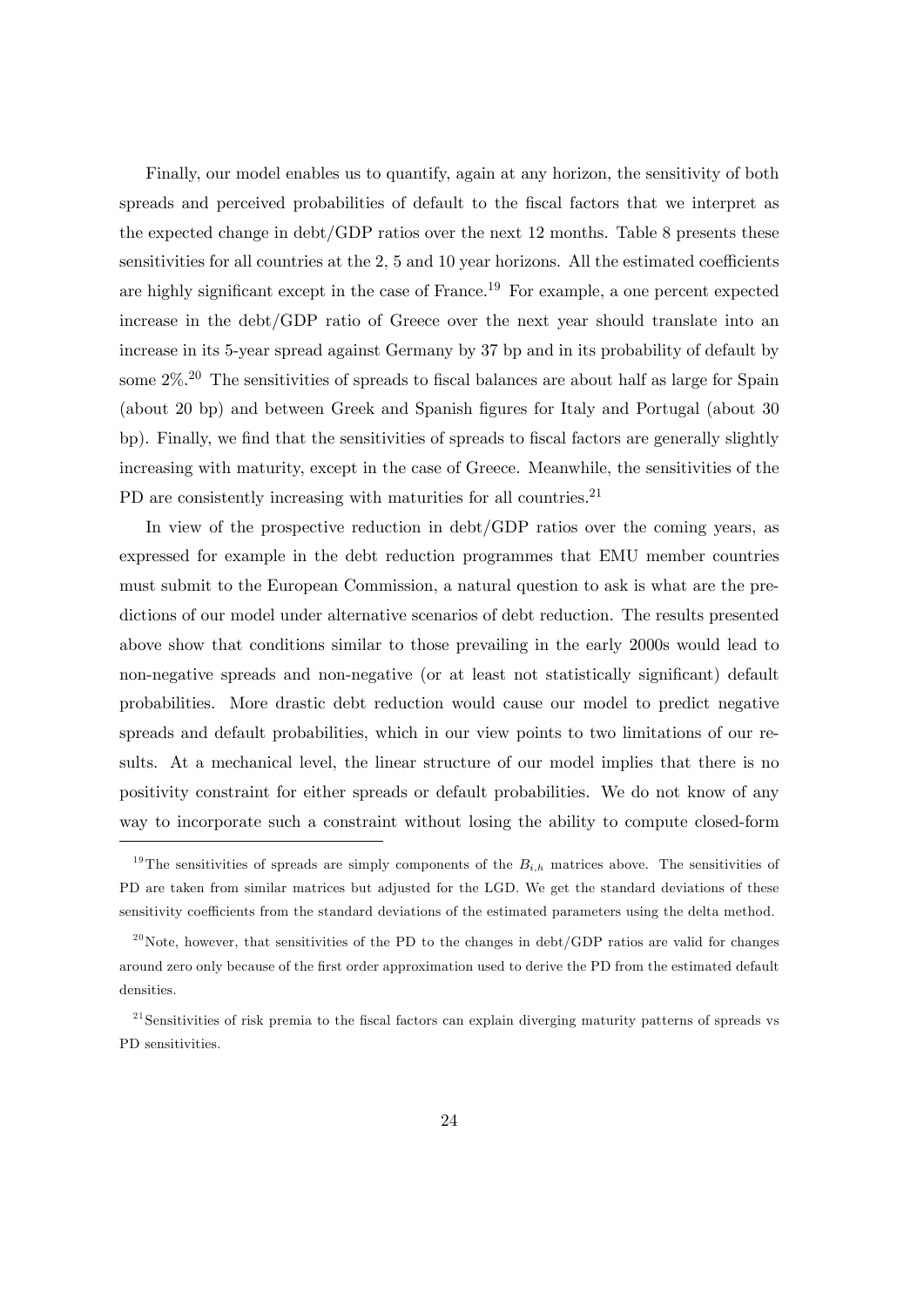asset pricing formulas.

The second, more fundamental limitation is that, with our choice of the expected change in the debt/GDP ratio, we are focussing on a particular measure of fiscal sustainability which we have shown to be useful for understanding the behavior of spreads in the period before and during the crisis. In our view it would be entirely plausible if, under different circumstances, market participants' attention shifted to a different measure of fiscal sustainability, such as the *level* of debt. With a long enough sample and several crisis episodes, one could assess this hypothesis by e.g. estimating a model with multiple fiscal indicators, in which the weights assigned to these indicators shifted between regimes. Given that we observe a short sample with only one transition from a non-crisis to a crisis state, however, estimation of the transition probabilities between regimes is infeasible. If investors perceive the possibility of such regime shifts, it is also conceivable that, even if economic and fiscal conditions were to return to their state of the early 2000s, spreads might nonetheless not return to their pre-crisis levels due to a lasting change in the perception of transition probabilities between crisis and non-crisis states. For all these reasons, unfortunately, we would caution against using the model estimated in this paper as a tool for prediction.

## 6 Conclusion

At the time of this writing, the explosion in EMU government bond yield spreads is posing a major threat not only to individual countries' solvency, but to financial stability in Europe and worldwide. Understanding the causes of this explosion is therefore of firstorder importance. One long-standing strand of thinking in this respect are self-fulfilling expectations, i.e. spontaneous runs on government debt. In this paper, we have sought to examine an alternative view, that spreads reflect underlying economic fundamentals, notably investors' assessment of fiscal sustainability. Without wanting to deny a role for self-fulfilling expectations  $-\text{in fact}$ , for high enough debt levels these runs are near certain to happen  $-$  it seems important to examine the role that economic fundamentals and economic policies might have played in setting off the dramatic increase in yield spreads.

To this end we have estimated a multi-country affine term structure model of poten-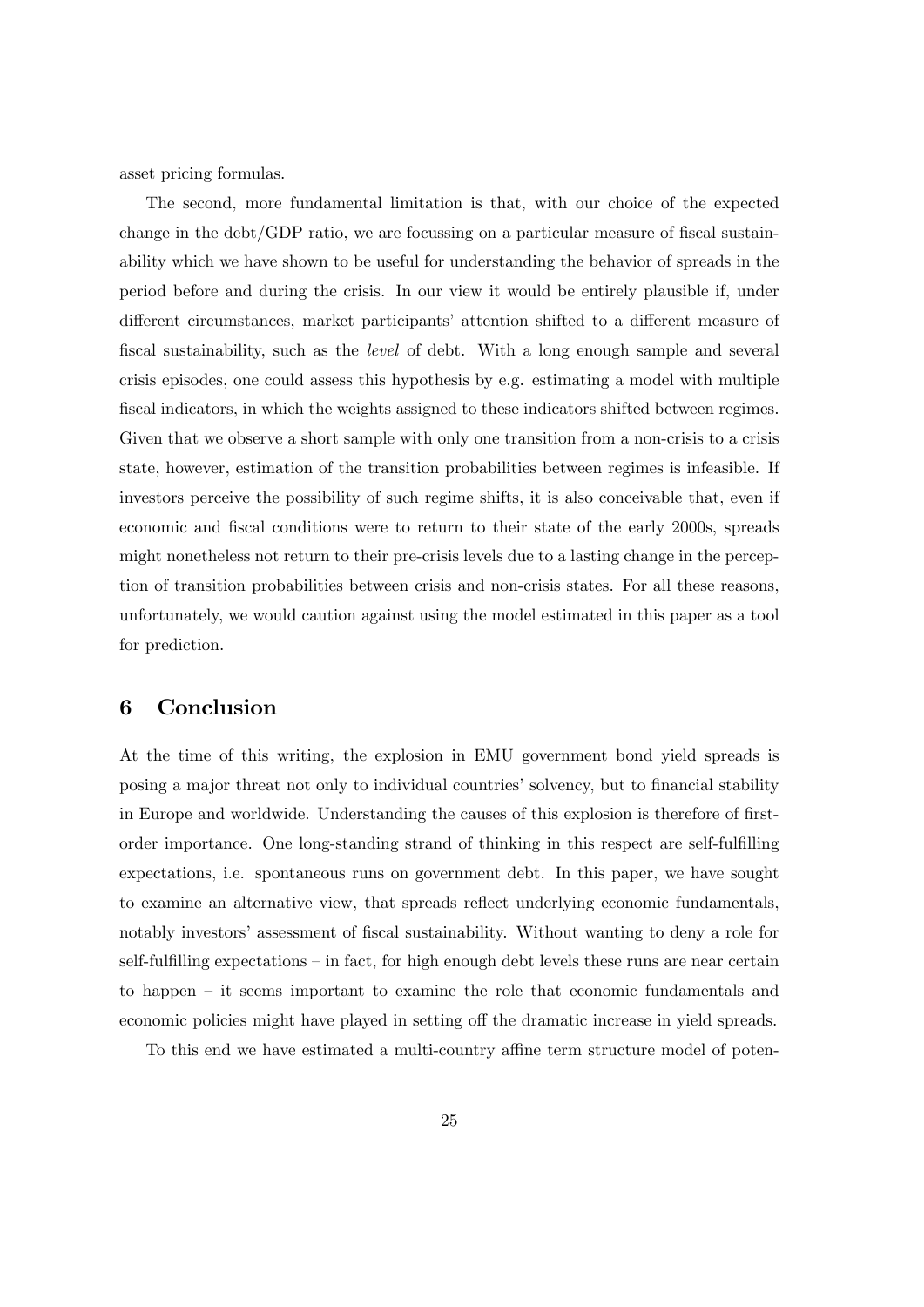tially defaultable bonds, in which the factors are exclusively interpretable macroeconomic factors. We have shown that this model matches yields and spreads for eight EMU countries impressively well both before and during the crisis, given the large number of constraints we impose on the model. Our results suggest two main conclusions: (i) Fiscal factors, in particular the sharp increase in government debt, explains the bulk of the increase in spreads since 2008. This finding points to limited room for fiscal stabilization policies (including government-Önanced Önancial-sector stabilization) that entail sharp increases in government debt, perhaps because investors are pessimistic about the ability for subsequent debt reduction. (ii) The increase in spreads was to a large extent driven by increases in risk premia, implying that the deterioration of the economic and fiscal outlook during the crisis led to an *endogenous* increase in the market price of risk, thereby magnifying the effects on yield spreads much beyond pure compensation for perceived higher default risk.

For the reasons discussed before, we would caution against using the model estimated in this paper for predictive purposes during an extended period of fiscal consolidation. Nonetheless, the results are entirely supportive of the view that enacting policies that improve the prospects for fiscal sustainability will have large beneficial effects, through a virtuous cycle of reduced spreads which in turn facilitate the reduction of debt burdens.

As more data become available, EMU government bond yield spreads will continue to provide an excellent laboratory to test different views about the determinants of credit risk and its pricing. With sufficient data at hand, exploring the role of regime shifts in the determination of spreads seems a particularly promising direction. We leave this for future work.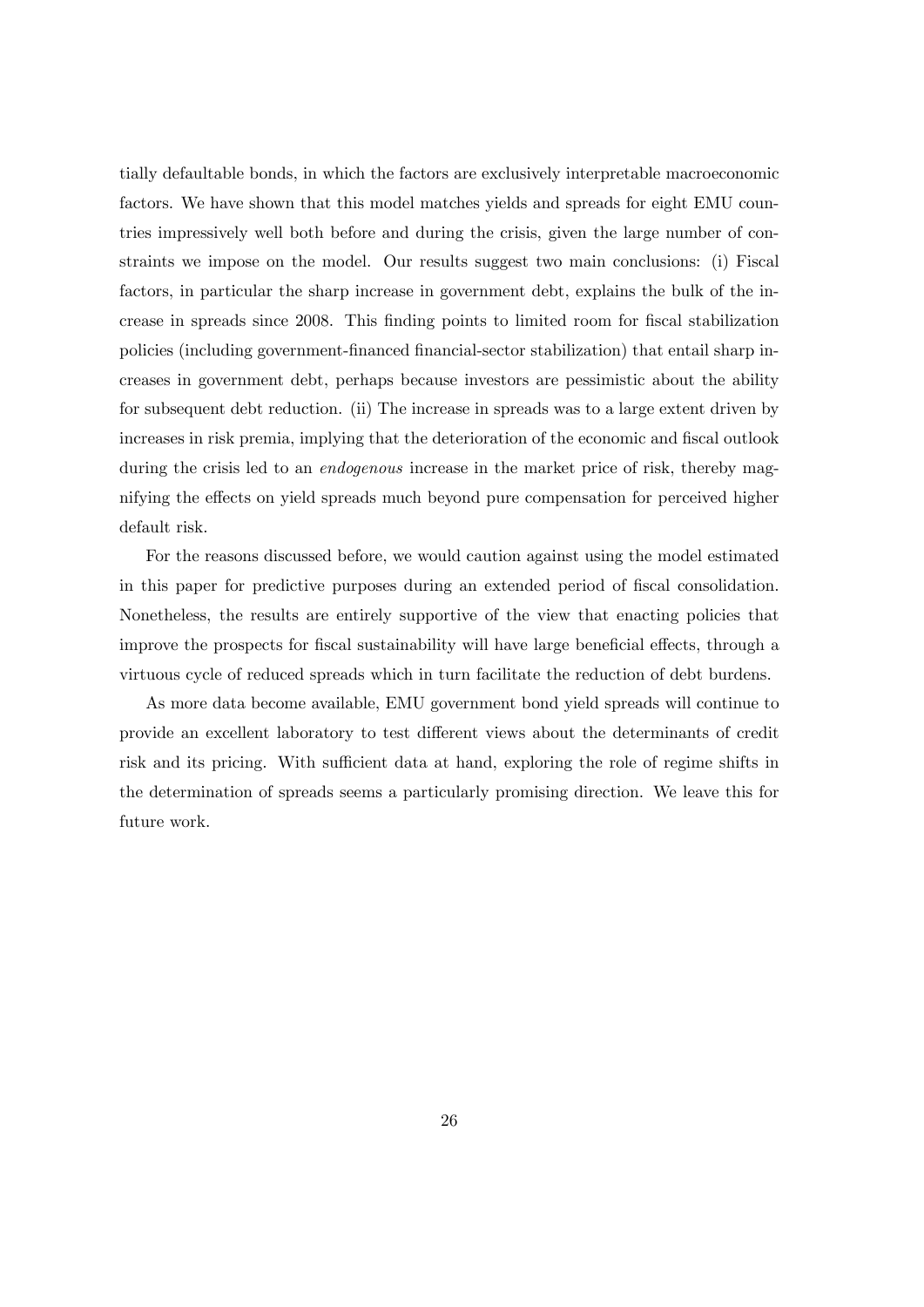## Appendices

### A Data

In this section, we detail how we constructed the data for zero-coupon government bond yields at different maturities.

The estimation of the model indeed requires zero-coupon yields. However, governments usually issue coupon-bearing bonds. In order to have the most comparable data across countries, we estimate the zero-coupon yield curves using the same methodology for seven countries: Germany France, Ireland, Italy, Portugal, Spain and Greece. For some maturities and some dates, Belgian yields obtained with this methodology present some unsatisfactory level in the early 2000s (with Belgian long-term yields slightly lower than the German ones). Hence, for Belgium, we use zero-coupon yields computed by the National Bank of Belgium. The series of Greek zero-coupon yields start in mid-2001, a few months after Greece joined the euro-area (leaving aside convergence effects in early 2001).

As Gurkaynak, Sack and Wright (2005) , we resort to a parametric approach (see BIS, 2005, for an overview of zero-coupon estimation methods). We choose the parametric form originally proposed by Nelson and Siegel (1987). Specifically, the yield of a zero-coupon bond with a time to maturity m for a point in time t is given by:  $2^2$ 

$$
y_t^m(\theta) = \beta_0 + \beta_1 \left( -\frac{\tau_1}{m} \right) \left( 1 - \exp(-\frac{m}{\tau_1}) \right) +
$$

$$
\beta_2 \left[ \left( \frac{\tau_1}{m} \right) \left( 1 - \exp(-\frac{m}{\tau_1}) \right) - \exp(-\frac{m}{\tau_1}) \right]
$$

where  $\theta$  is the vector of parameters  $[\beta_0, \beta_1, \beta_2, \beta_3, \tau_1, \tau_2]'$ . Assume that, for a given country and a given date  $t$ , we dispose of observed prices of  $N$  coupon-bearing bonds (with fixed coupon), denoted by  $P_{1,t}, P_{2,t}, \ldots, P_{N,t}$ . Let us denote by  $CF_{k,i,t}$  the  $i^{th}$  (on  $n_k$ ) cash flows

 $22$ We use the Nelson-Siegel form rather than the extended version of Svensson (1994) because the latter requires more data to be estimated properly (and for some countries and some dates, we have too small a number of coupon-bond prices).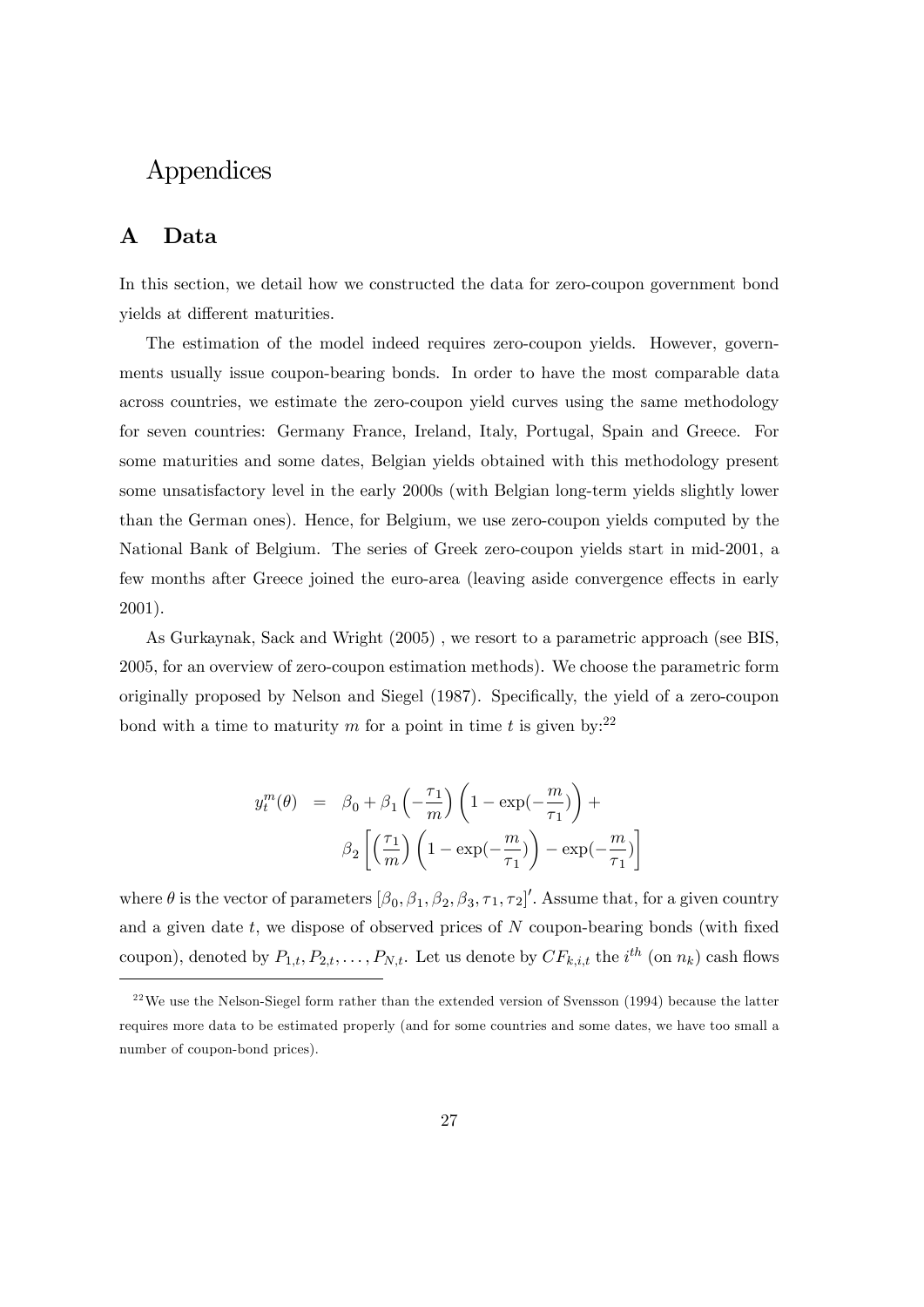that will be paid by the  $k^{th}$  bond at the date  $\tau_{k,i}$ . We can use the zero-coupon yields  $\{y_t^m(\theta)\}_{m\geq 0}$  to compute a modeled (dirty) price  $\hat{P}_{k,t}$  for this  $k^{th}$  bond:

$$
\hat{P}_{k,t}(\theta) = \sum_{i=1}^{n_k} CF_{k,i,t} \exp\left(-\tau_{k,i} y_t^{\tau_{k,i}-t}(\theta)\right).
$$

The approach then consists in looking for the vector  $\theta$  that minimizes the distance between the N observed prices and modeled bond prices. Specifically, the vector  $\theta_t$  is given by:

$$
\theta_t = \argmin_{\theta} \sum_{k=1}^{N} \omega_k (P_{k,t} - \hat{P}_{k,t}(\theta))^2
$$

where the  $\omega_k$ 's are some weights that are chosen with respect to the preferences that one may have regarding the fit of different parts of the yield curve. Intuitively, taking the same value for all the  $\omega_k$ 's would lead to large yield errors for financial instruments with relatively short remaining time to maturity. This is linked to the concept of duration (i.e. the elasticity of the price with respect to one plus the yield): a given change in the yield corresponds to a small/large change in the price of a bond with a short/long term to maturity or duration. Since we do not want to favour a particular segment of the yield-curve Öt, we weight the price error of each bond by the inverse of the remaining time to maturity.<sup>23</sup>

Coupon-bond prices come from Datastream.<sup>24</sup> In the same spirit as Gurkaynak et al.  $(2005)$ , different filters are applied in order to remove those prices that would obviously bias the obtained yields. In particular, the prices of bonds that were issued before 1990 or that have atypical coupons (below  $1\%$  or above  $10\%$ ) are excluded. In addition, the prices of bonds that have a time to maturity lower than 1 month are excluded.<sup>25</sup>.

 $^{23}$ Using remaining time to maturity instead of duration has not a large effect on estimated yields as long as we are not concerned with the very long end of the yield curve.

 $^{24}$ Naturally, the number of bonds used differ among the countries (from 19 bonds for the Netherlands to 175 bonds for Germany).

 $^{25}$ The trading volume of a bond usually decreases considerably when it approaches its maturity date.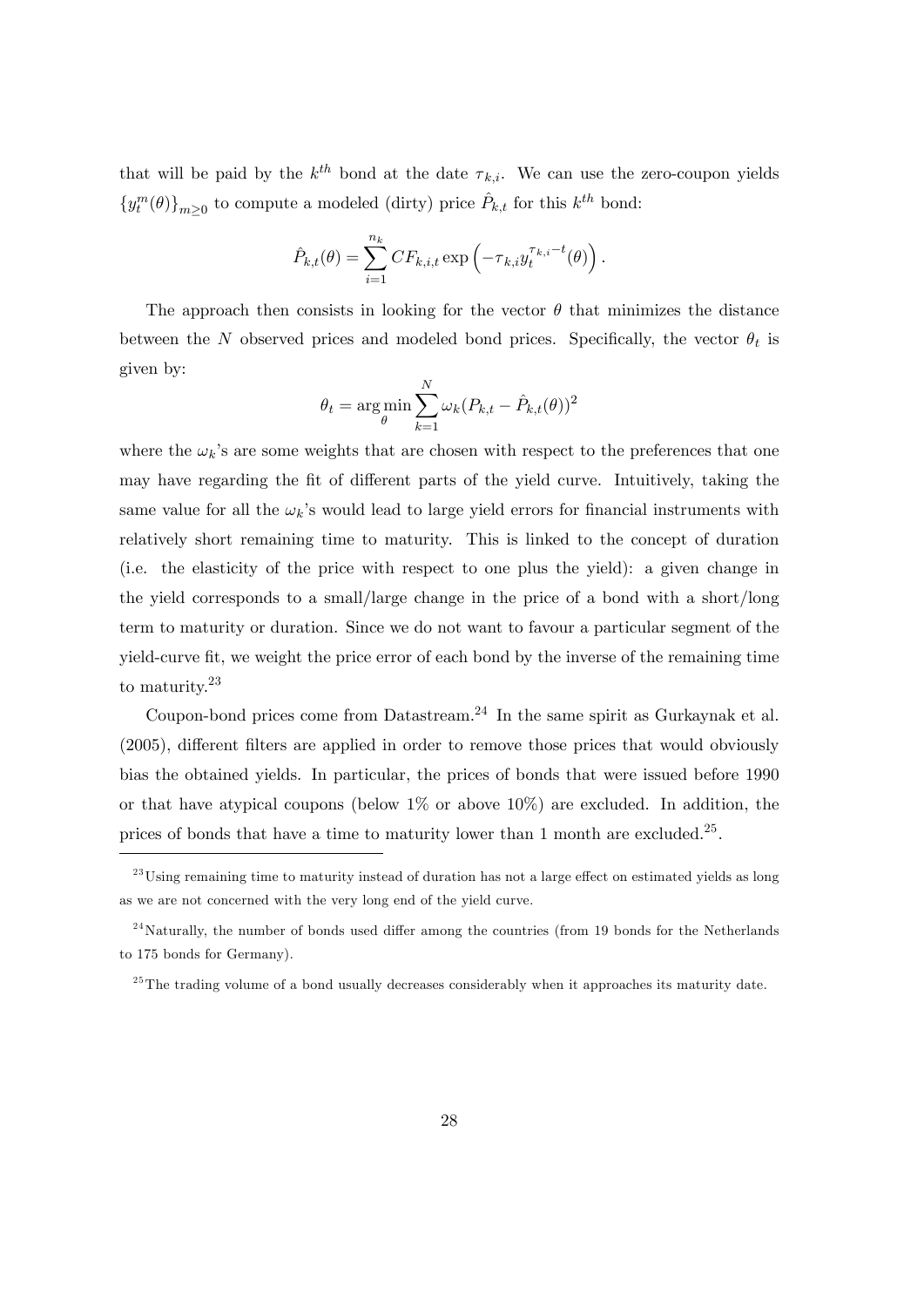#### B State space model representation

The expression (7) for the log yield to maturity of the h-period bond reads (see Appendix C and section 4.3 for details):

$$
y_{j,t}^h = \overline{A}_{j,h} + \overline{B}_{j,h} X_t
$$

Stacking the equations for the  $n_y \cdot r$  yields  $Y_t$ , we can write these as

$$
Y_t = \overline{A} + \overline{B}X_t = \overline{A} + [\overline{B}_f \ \overline{B}_x] \left[ \begin{array}{c} f_t \\ x_t \end{array} \right]
$$

Recall the definition of the vectors and matrices  $\mu$ ,  $\Phi$ ,  $\Sigma$  in (2). With these definitions, the model-implied expectations on the right-hand side of (8) and (9) are given by

$$
E_t[y_{t+k}^1] = \zeta_3^0 + \zeta_3^1 X_t, \quad E_t[y_{j,t+12}^{120}] = \zeta_{j,120}^0 + \zeta_{j,120}^1 X_t
$$

where

$$
\zeta_3^0 = \iota_{y^1} (I - \Phi)^{-1} \left[ I - \left( \sum_{k=12}^{14} \Phi^k \right) / 3 \right] \mu, \, \zeta_3^1 = \iota_{y^1} \left( \sum_{k=12}^{14} \Phi^k \right) / 3, \, \zeta_{j,120}^0 = \iota_{j,120} A, \, \zeta_{j,120}^1 = \iota_{j,120} B \Phi^{12}
$$

and  $\iota_{y^1}$  and  $\iota_{j,120}$  are selection vectors that select  $y^1$  in  $X_t$  and the 120-month yield of country j in  $Y_t$ , respectively. Let  $\zeta_3^f$  $\zeta_3^f$ ,  $\zeta_3^x$  and  $\zeta_{j,120}^f$ ,  $\zeta_{j,120}^x$  denote the partitions of  $\zeta_3^1$ ,  $\zeta_{j,120}^1$ conforming to  $f_t$ ,  $x_t$ . Finally, let  $\zeta_{120}^f$ ,  $\zeta_{120}^x$  denote the  $4 \times 1$  vectors of coefficients for the four countries for which Consensus Forecasts of 10-year government bond yields are available (Germany, France, Italy and Spain).

As discussed above, the vector of observables is given by

$$
Z_t = [d'_t, x'_t, Y'_t, y_{t+12|t}^{cf,3}, y_{t+12|t}^{cf,120}]'
$$

Define the vector  $S_t \equiv [f'_t, f'_{t-1}]'$  of current and lagged latent factors, and  $\tilde{X} \equiv [1, x'_t, x'_{t-1}]'.$ Recall the partitioning of the transition equation for  $X_t$ , equation (1), repeated here for convenience:

$$
X_t = \begin{bmatrix} \mu_f \\ \mu_x \end{bmatrix} + \begin{bmatrix} \Phi_{ff} & 0 \\ \Phi_{xf} & \Phi_{xx} \end{bmatrix} X_{t-1} + \begin{bmatrix} \Sigma_f & 0 \\ 0 & \Sigma_x \end{bmatrix} \begin{bmatrix} \varepsilon_t^f \\ \varepsilon_t^x \end{bmatrix}
$$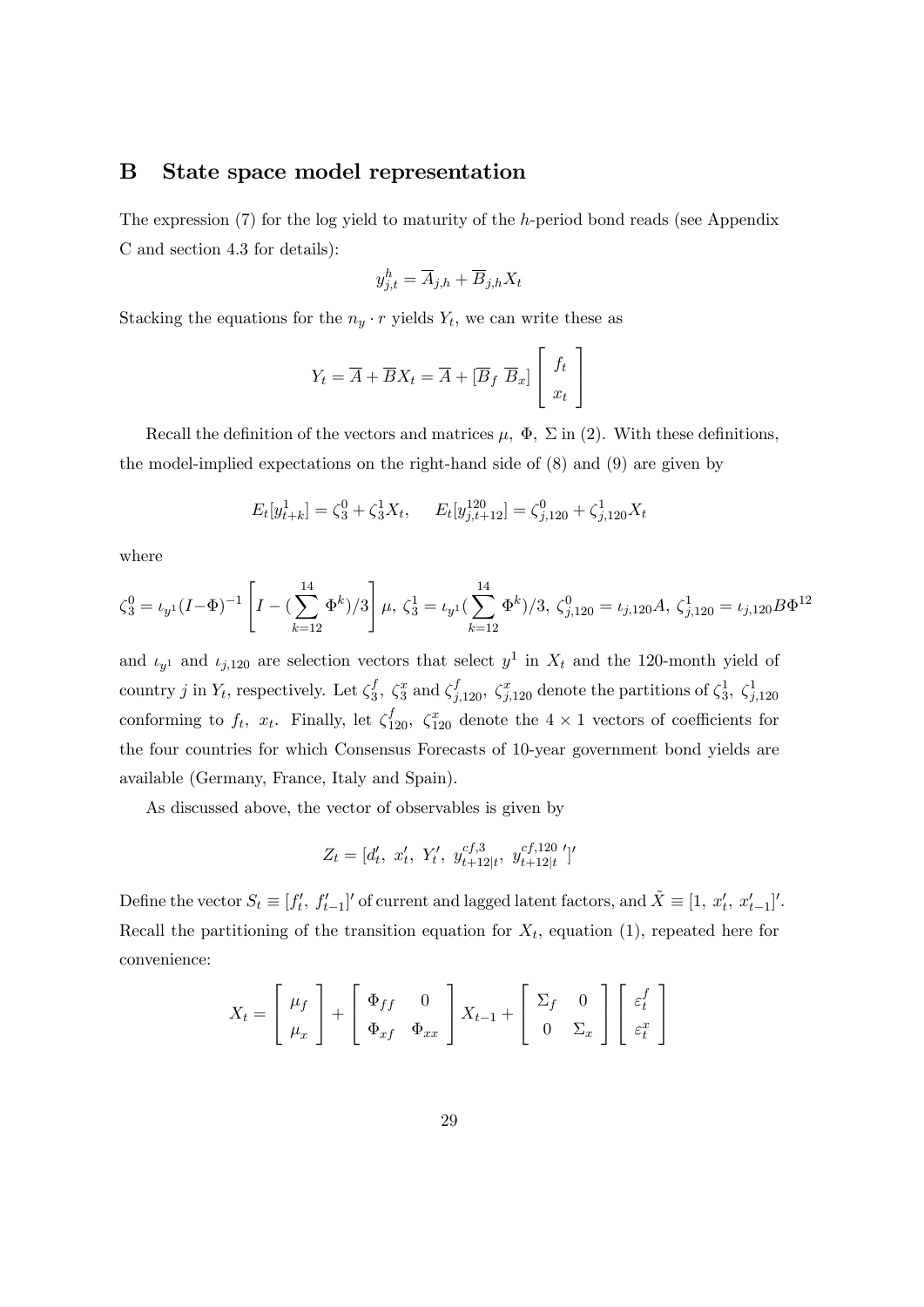With this notation, the state-space model can be written as

$$
S_t = \begin{bmatrix} \mu_f \\ 0 \end{bmatrix} + \begin{bmatrix} \Phi_{ff} & 0 \\ I & 0 \end{bmatrix} S_{t-1} + \begin{bmatrix} \Sigma_f & 0 \\ 0 & 0 \end{bmatrix} \begin{bmatrix} \varepsilon_t^f \\ 0 \end{bmatrix}
$$
(10)  

$$
Z_t = C \tilde{X}_t + G S_t + U_t
$$
(11)

$$
\Leftrightarrow \begin{bmatrix} d_t \\ x_t \\ Y_t \\ y_{t+12|t}^{cf,3} \\ y_{t+12|t}^{cf,120} \\ \end{bmatrix} = \begin{bmatrix} 0 & 0 & 0 \\ \mu_x & 0 & \Phi_{xx} \\ \overline{A} & \overline{B}_x & 0 \\ \zeta_3^0 & \zeta_3^x & 0 \\ \zeta_{120}^0 & \zeta_{120}^x & 0 \end{bmatrix} \begin{bmatrix} 1 \\ x_t \\ x_{t-1} \end{bmatrix} + \begin{bmatrix} I & 0 \\ 0 & \Phi_{xf} \\ \overline{B}_f & 0 \\ \zeta_3^f & 0 \\ \zeta_{120}^f & 0 \end{bmatrix} \begin{bmatrix} f_t \\ f_{t-1} \end{bmatrix} + \begin{bmatrix} \Sigma_{u,f} u_t^f \\ \Sigma_{x} \varepsilon_t^x \\ \Sigma_{y} u_t^y \\ \sigma_{u,3} u_t^{cf,3} \\ \Sigma_{u,120} u_t^{cf,120} \end{bmatrix}
$$

The parameter vector  $\theta$  to be estimated consists of the parameters of the historical factor dynamics diag( $\Phi_{ff}$ ), vec( $\Phi_{xx}$ ), diag( $\Sigma$ ) in (2), those of the risk-neutral dynamics  $\mu^*$ , diag( $\Phi_{ff}^*$ ), vec( $\Phi_{xx}^*$ ) in (3),  $\gamma_0$ ,  $\gamma_f$ , vec( $\Gamma_x$ ) in (5)-(6), and the standard deviations of measurement errors, i.e. the diagonal elements of the matrices  $\Sigma_y$  multiplying the yield measurement errors  $u_t^y$  $_t^y$ ,  $\sigma_{u,3}$  and  $\Sigma_{u,120}$ . As discussed in the main text, the diagonal matrix of measurement errors  $\Sigma_{u,f}$  is calibrated as 0.25 times the historical standard deviations of 12-month changes of the individual countries'  $\text{debt}/\text{GDP}$  ratios.

## C Bond-pricing algorithm

In this appendix, we present an algorithm that we have developed in order to fasten the computation of bonds' prices and yields (compared with standard techniques). In a first part, we recall the general formula of the price of a defaultable zero-coupon bond, considering the general case of non-zero recovery rate. In a second part, we detail the algorithm that we use in the numerical implementation of these formulas.

#### C.1 The price of a defaultable zero-coupon bond

Let us consider the price  $P_i(t, h)$  at time t of a defaultable zero-coupon bond issued by debtor i and with a residual time to maturity of  $h$ . Assuming that the recovery payo§ is settled as soon as the debtor has defaulted (there is no delay between default and payment), the bonds is worthless at time t if debtor i has defaulted before  $t-1$ . If the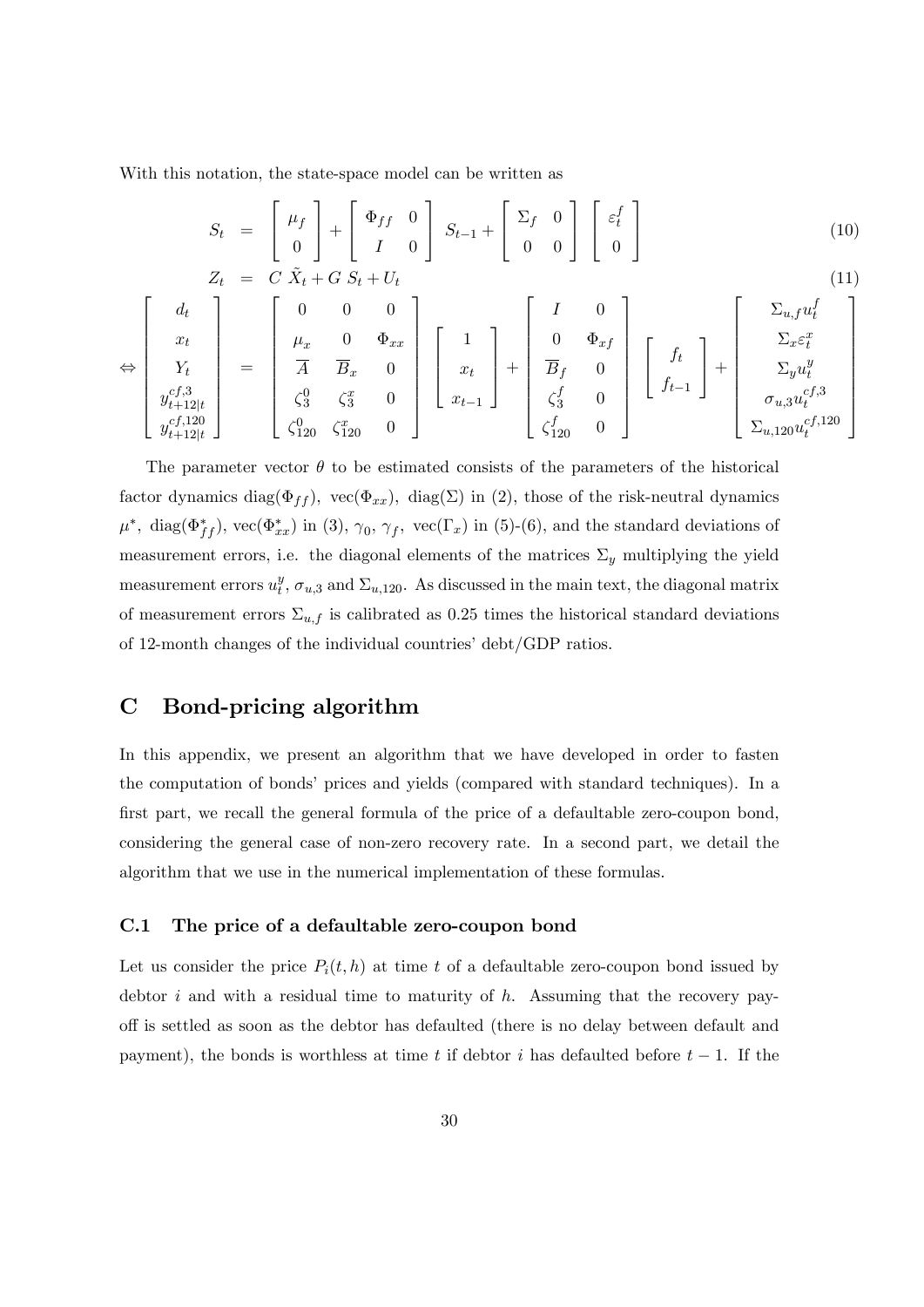debtor defaults at date  $t$ , then the bond price is equal to the recovery pay-off, that is assumed to be equal to a fraction  $\zeta$  of what the bond would have been worth conditional on no default (this is the so-called "recovery of market value" assumption introduced by Duffie and Singleton, 1999). The latter (virtual) price i]s denoted by  $\tilde{P}_i(t, h)$ . Formally, we have:

$$
P_i(t, h) = \begin{cases} 0 & \text{if } D_{i,t-1} = 1 \\ \tilde{P}_i(t, h) & \text{if } D_{i,t} = 0 \\ \zeta \tilde{P}_i(t, h) & \text{if } D_{i,t} = 1 \text{ and } D_{i,t-1} = 0 \end{cases}
$$

where  $D_{i,t}$  is a default-indicator variable  $(D_{i,t} = 1$  if debtor i has defaulted at, or before, time t,  $D_{i,t} = 0$  otherwise). Let us consider the case where debtor i has not defaulted at -or before- t. In that case, we have  $P_i(t, h) = \tilde{P}_i(t, h) = E_t^{\mathbb{Q}} [e^{-r_t} P_i(t+1, h-1)].$  Using the law of iterated expectations (and noting that  $\tilde{P}_i(t + 1, h - 1)$  does not depend on  $D_{i,t+1}$ , we have:

$$
P_i(t, h) = \tilde{P}_i(t, h) = E_t^{\mathbb{Q}} \left[ e^{-r_t} E_t^{\mathbb{Q}} \left( \left( \mathbb{I}_{\{D_{i,t+1}=0\}} + \xi_i \mathbb{I}_{\{D_{i,t+1}=1\}} \right) \tilde{P}_i(t+1, h-1) \middle| X_{t+1} \right) \right]
$$
  
\n
$$
= E_t^{\mathbb{Q}} \left[ e^{-r_t} \tilde{P}_i(t+1, h-1) E_t^{\mathbb{Q}} \left( \mathbb{I}_{\{D_{i,t+1}=0\}} + \xi_i \mathbb{I}_{\{D_{i,t+1}=1\}} \middle| X_{t+1} \right) \right]
$$
  
\n
$$
= E_t^{\mathbb{Q}} \left[ e^{-r_t} \tilde{P}_i(t+1, h-1) \left( e^{-\tilde{s}_{i,t+1}} + \zeta(1 - e^{-\tilde{s}_{i,t+1}}) \right) \right].
$$

where  $\tilde{s}_{i,t}$  denotes the default probability of issuer i at time t, conditional on  $X_t$ . Defining a recovery-adjusted default intensity  $s_{i,t+1}$  by  $e^{-s_{i,t+1}} = e^{-\tilde{s}_{i,t+1}} + \zeta(1 - e^{-\tilde{s}_{i,t+1}})$ , we obtain

$$
\tilde{P}_i(t, h) = E_t^{\mathbb{Q}} \left[ e^{-r_t - s_{i, t+1}} \tilde{P}_i(t+1, h-1) \right]
$$

and, by iterating, we get equation (4).

$$
\tilde{P}_i(t,h) = E_t^{\mathbb{Q}} \left[ e^{-r_t - s_{i,t+1} \dots - r_{t+h-1} - s_{i,t+h}} \right]
$$
\n(12)

 $\tilde{P}_i(t, h)$  is a multi-horizon Laplace-transform of  $r_t$  and  $s_{i,t+1}$ . Inasmuch as both  $r_t$  and  $s_{i,t+1}$  are affine functions of the pricing factors  $X_t$ , which follow Gaussian processes, then  $\tilde{P}_i(t, h)$  is an exponential affine function of  $X_t$ .

#### $C.2$  A new computationally-efficient pricing algorithm

In their seminal paper, Ang and Piazzesi (2003) show that there exist matrices  $A_h$  and  $B_h$  that are such that  $E(\exp(\delta' X_{t+1} + \ldots + \delta' X_{t+h})) = \exp(A_h + B_h X_t)$  when  $X_t$  follows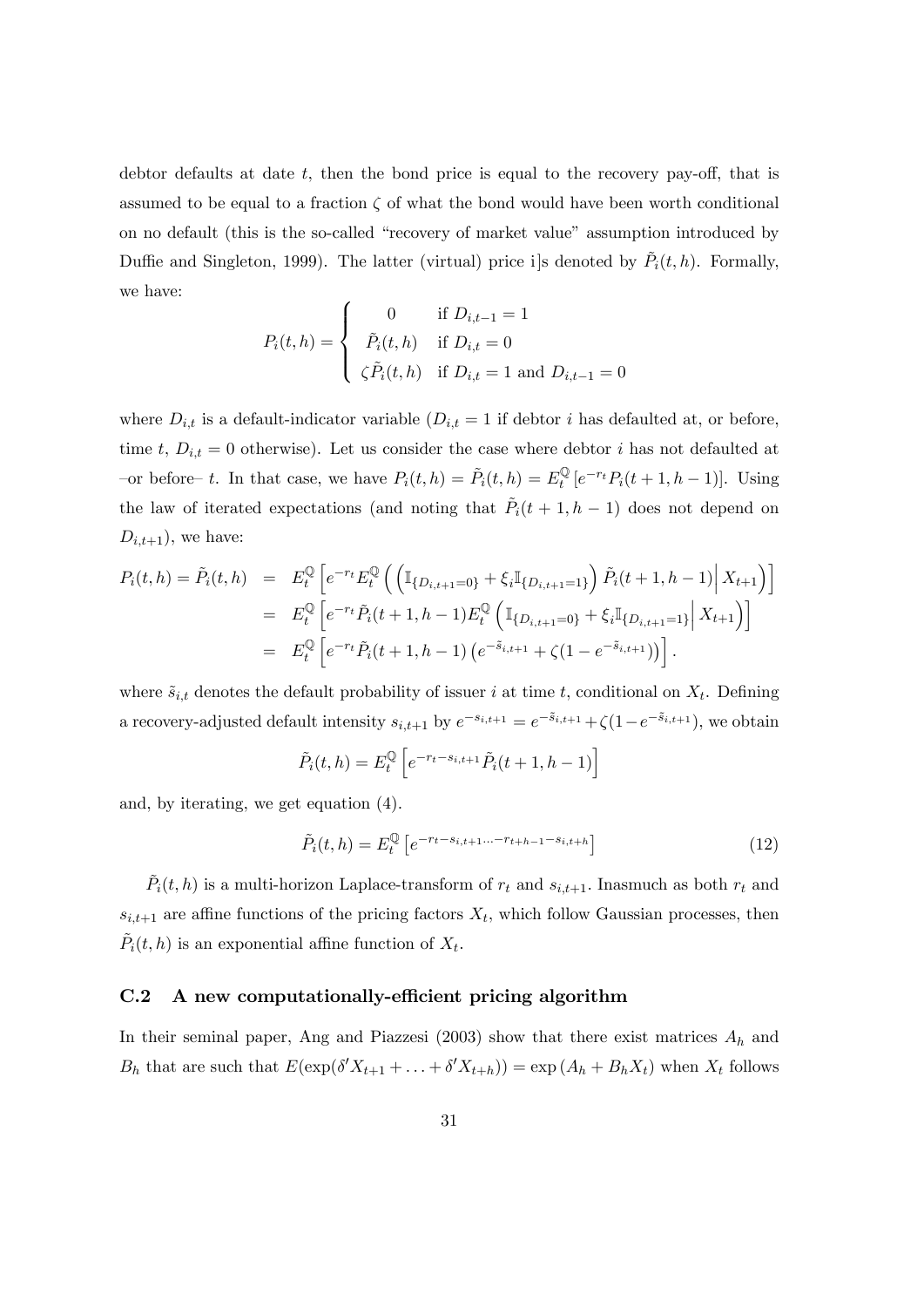a vector auto-regressive process. Besides, they provide formulas to compute recursively these matrices  $A_h$  and  $B_h$ . Ang and Piazzesi use these formulas to price risk-free zerocoupon bonds, but such formulas are readily usable to solve equation (12), provided that both  $r_t$  and the  $s_{i,t}$ 's are affine in  $X_t$ . While this algorithm may be appropriate when the frequency of the data is relatively low and when only one yield curve (one debtor) is considered, it may considerably slow the estimation process in alternative cases. Here, we propose an algorithm that is particularly efficient when the frequency of the data is relatively high (higher than quarterly, say) and/or when different issuers are considered. Recall that (under the risk-neutral measure) the risk factors  $X_t$  follow the vector autoregressive process:

$$
X_t = \mu^* + \Phi^* X_{t-1} + \Sigma \varepsilon_t^*, \quad \varepsilon_t^* \sim \mathcal{N}(0, I).
$$

Without loss of generality, we can assume that the vector  $X_{t+1}$  contains the risk-free short term rate  $r_t$  (that is known at date t), i.e.  $r_t = \delta' X_{t+1}$  where  $\delta$  is a selection vector that indicates the position of  $r_t$  in  $X_{t+1}$ . Then, if the default intensities are also affine in  $X_{t+1}$  $(s_{i,t+1} = \gamma_{i,0} + \gamma'_{i,1}X_{t+1}),$  equation (12) becomes:

$$
\tilde{P}_i(t,h) = \exp\left(-h\tilde{\gamma}_{i,0}\right) E_t^{\mathbb{Q}} \left[\exp\left(-\tilde{\gamma}'_{i,1}\left(X_{t+1} + \ldots X_{t+h}\right)\right)\right]
$$

where  $\tilde{\gamma}_{i,1} = \delta + \gamma_{i,1}$ . Let us denote  $X_{t+1} + \ldots X_{t+h}$  by  $F_{t+h,h}$ . It is important to note that  $F_{t+h,h}$  is a Gaussian random variable under the risk-neutral measure (conditional on information available at time  $t$ ), since it means that it is immediate to compute bond prices issued by any debtor as soon as one knows the mean and variance of  $F_{t+h,h}$ . In other words, if one is given the law of  $F_{t+h,h}$ , computing matrices  $A_{i,h}$  and  $B_{i,h}$  for N debtors  $(i \in \{1, \ldots, N\})$  takes virtually no more time than to compute those associated with the risk-free yield curve alone. Specifically, if

$$
F_{t+h,h} \sim \mathcal{N}^{\mathbb{Q}}(\chi_{0,h} + \chi_{1,h} X_t, \Omega_h),
$$

then,  $\tilde{P}_i(t, h) = \exp(A_{i,h} + B_{i,h}X_t)$ , where:

$$
\begin{cases}\nA_{i,h} &= -h\gamma_{i,0} - \tilde{\gamma}'_{i,1}\chi_{0,h} + \frac{1}{2}\tilde{\gamma}'_{i,1}\Omega_h\tilde{\gamma}_{i,1} \\
B_{i,h} &= -\tilde{\gamma}'_{i,1}\chi_{1,h}.\n\end{cases}
$$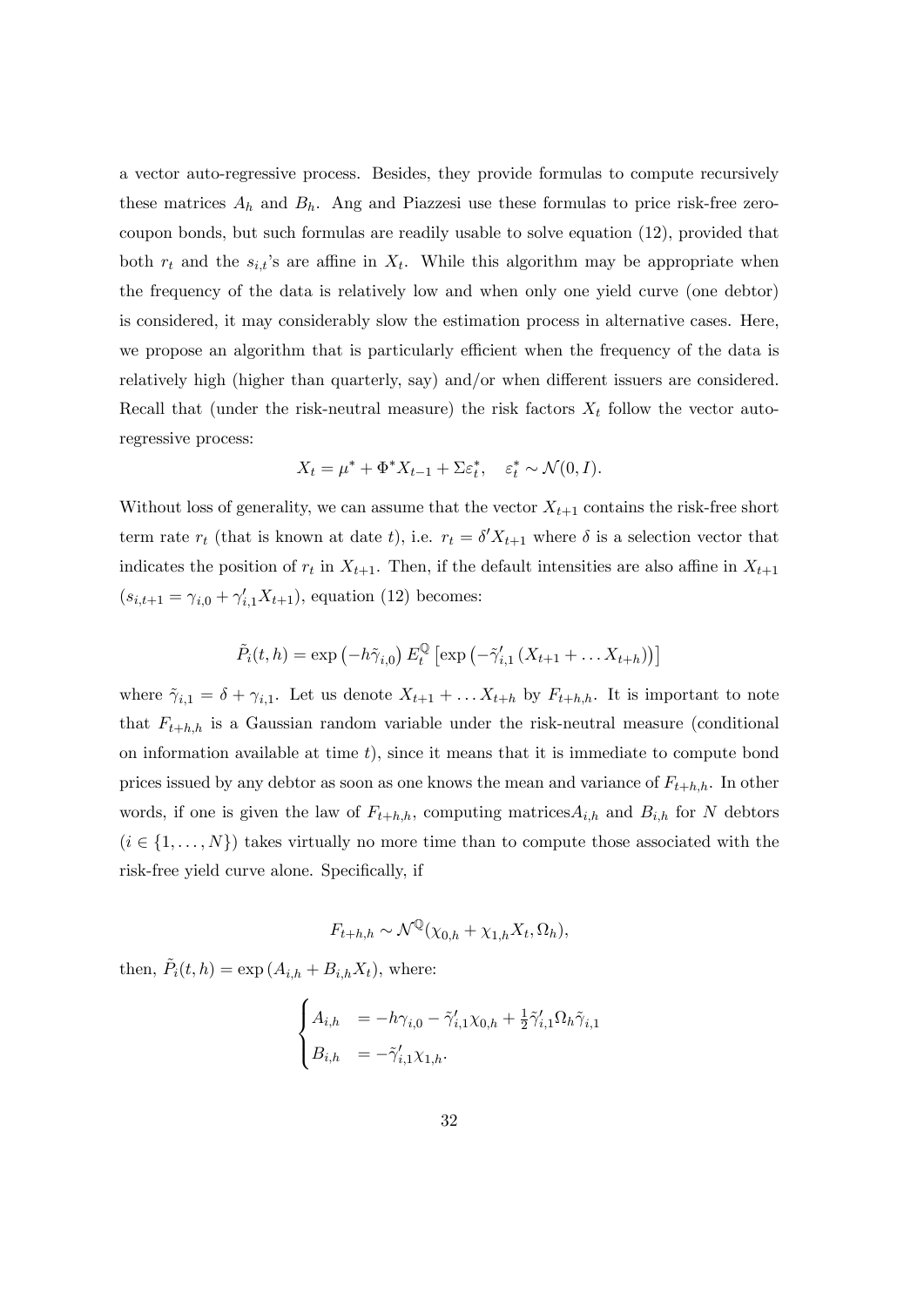It remains to compute  $\chi_{0,h}$ ,  $\chi_{1,h}$  and  $\Omega_h$ . We have:

$$
F_{t+h,h} = (hI + (h-1)\Phi^* + \dots + \Phi^{*h-1})\mu^* +
$$
  

$$
(\Phi^* + \Phi^{*2} \dots + \Phi^{*h})X_t +
$$
  

$$
(I + \dots + \Phi^{*h-1})\varepsilon_{t+1}^* + (I + \dots + \Phi^{*h-2})\varepsilon_{t+2}^* + \dots + \varepsilon_{t+h}^*,
$$

imlplying:

$$
\begin{cases} \chi_{1,h} = \Phi^* \left( \Phi^{*h} - I \right) \left( \Phi^* - I \right)^{-1} \\ \chi_{0,h} = \left[ \chi_{1,h} - hI \right] \left( \Phi^* - I \right)^{-1} \mu^* \end{cases}
$$

and:

$$
\Omega_h = \text{Var}\left( (I + \dots + \Phi^{*h-1}) \varepsilon_{t+1}^* + (I + \dots + \Phi^{*h-2}) \varepsilon_{t+2}^* + \dots + \varepsilon_{t+h}^* \right)
$$
  
\n
$$
= (\Phi^* - I)^{-1} \left[ \left( \Phi^{*h} - I \right) \Sigma \Sigma' \left( \Phi^{*h} - I \right)' + \dots
$$
  
\n
$$
+ (\Phi^* - I) \Sigma \Sigma' (\Phi^* - I)' \left[ (\Phi^* - I)^{-1} \right] \left( \Phi^* - I \right)'^{-1}
$$
  
\n
$$
= (\Phi^* - I)^{-1} \left[ (h - 1) \Sigma \Sigma' - \Lambda_h \Sigma \Sigma' - \Sigma \Sigma' \Lambda_h' + \Pi(h, \Phi^*, \Sigma) \right] (\Phi^* - I)^{-1}
$$

where  $\Lambda_h = \Phi^*(\Phi^{*h} - I)(\Phi^* - I)^{-1}$  and  $\Pi : (h, \Phi^*, \Sigma) \to (\Phi^{*h})\Sigma\Sigma'(\Phi^{*h})' + \dots$  $(\Phi^*) \Sigma \Sigma' (\Phi^*)' + \Sigma \Sigma'$ . Instead of using a brute-force approach (based on h loops) to compute  $\Pi(h, \Phi^*, \Sigma)$ , we exploit the fact that  $\Pi(kh, \Phi^*, \Sigma) = \Pi(k, \Phi^{*h}, \Pi(h, \Phi^*, \Sigma) - \Sigma\Sigma) + \Sigma\Sigma$ . This substancially reduces the computation time of  $\Pi(h, \Phi^*, \Sigma)$ .

Table C.1 illustrates the computation gains resulting from the application of that algorithm. Using programs that are available upon request from the authors, we have computed the time needed to compute the matrices  $A$  and  $B$  for  $N$  debtors. As expected, the computation time of our algorithm hardly depends on the number of debtors, on the time unit of the model or on the longest maturity considered. By contrast, the computation time taken by the usual recursive formulas explodes when the time unit is low and/or when the maturities are large and/or when the number of debtors is large.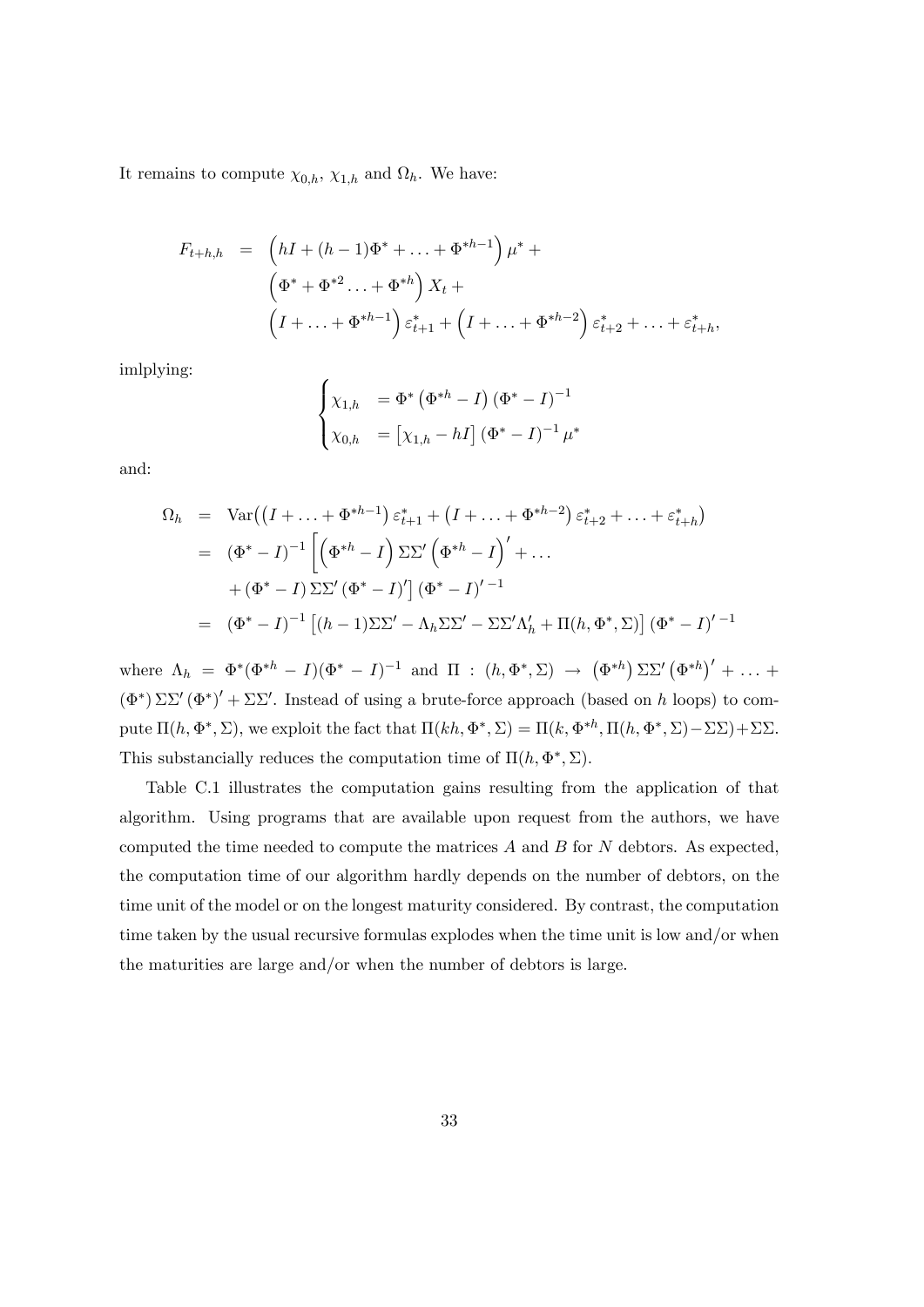Table C.1: Comparison of the computing times resulting respectively from the application of (a) the standard recursive algorithm and (b) the algorithm presented in this paper (computation times are normalized by the time needed to compute A and B for 1 debtor with the standard recursive algorithm).

|                        | for I dobtor with the bidded a could'te differently. |                |                                   |                |                |
|------------------------|------------------------------------------------------|----------------|-----------------------------------|----------------|----------------|
| Longest maturity:      |                                                      |                | 10 years                          |                | 30 years       |
| Number $N$ of debtors: |                                                      |                | $N = 1$ $N = 10$ $N = 1$ $N = 10$ |                |                |
| Frequency              | Algorithm                                            |                |                                   |                |                |
| Quarterly              | baseline (a)                                         | 1              | 8                                 | $\overline{2}$ | 22             |
|                        | new(b)                                               | 1              | 1                                 | 1              | 1              |
| Monthly                | baseline $(a)$                                       | $\overline{2}$ | 22                                | 7              | 65             |
|                        | new(b)                                               | 1              | 1                                 | 1              | 1              |
| Weekly                 | baseline (a)                                         | 9              | 93                                | 28             | 277            |
|                        | new(b)                                               | 1              | 1                                 | 1              | 1              |
| Daily                  | baseline $(a)$                                       | 64             | 642                               | 193            | 1924           |
|                        | new(b)                                               | 1              | 1                                 | $\overline{2}$ | $\overline{2}$ |

#### D Derivation of the default probabilities

The probability that country  $i$  defaults during the next  $h$  periods is given by:

$$
PD_i(t, h) = E_t(\mathbb{I}(d_{i,t+h} = 1))
$$
  
= 1 - E\_t(\mathbb{I}(d\_{i,t+h} = 0))

It is straightforward to show that

$$
E_t(\mathbb{I}(d_{i,t+h}=0)) = E_t(\exp[-\widetilde{s}_{i,t+1}-\ldots-\widetilde{s}_{i,t+h}])
$$
\n(13)

where the  $\widetilde{s}_{i,t+j}$ 's are the default intensities. Note however that the intensities that are estimated in our model (the  $s_{t+j}$ 's) are adjusted for the LGD and thus not equivalent to these  $\tilde{s}_{t+j}$ 's because the latter are not corrected for the potential recovery pay-offs. In order to compute estimates of the default probabilities, we need to rest on the so-called "recovery proportional to market value" assumption (see previous appendix).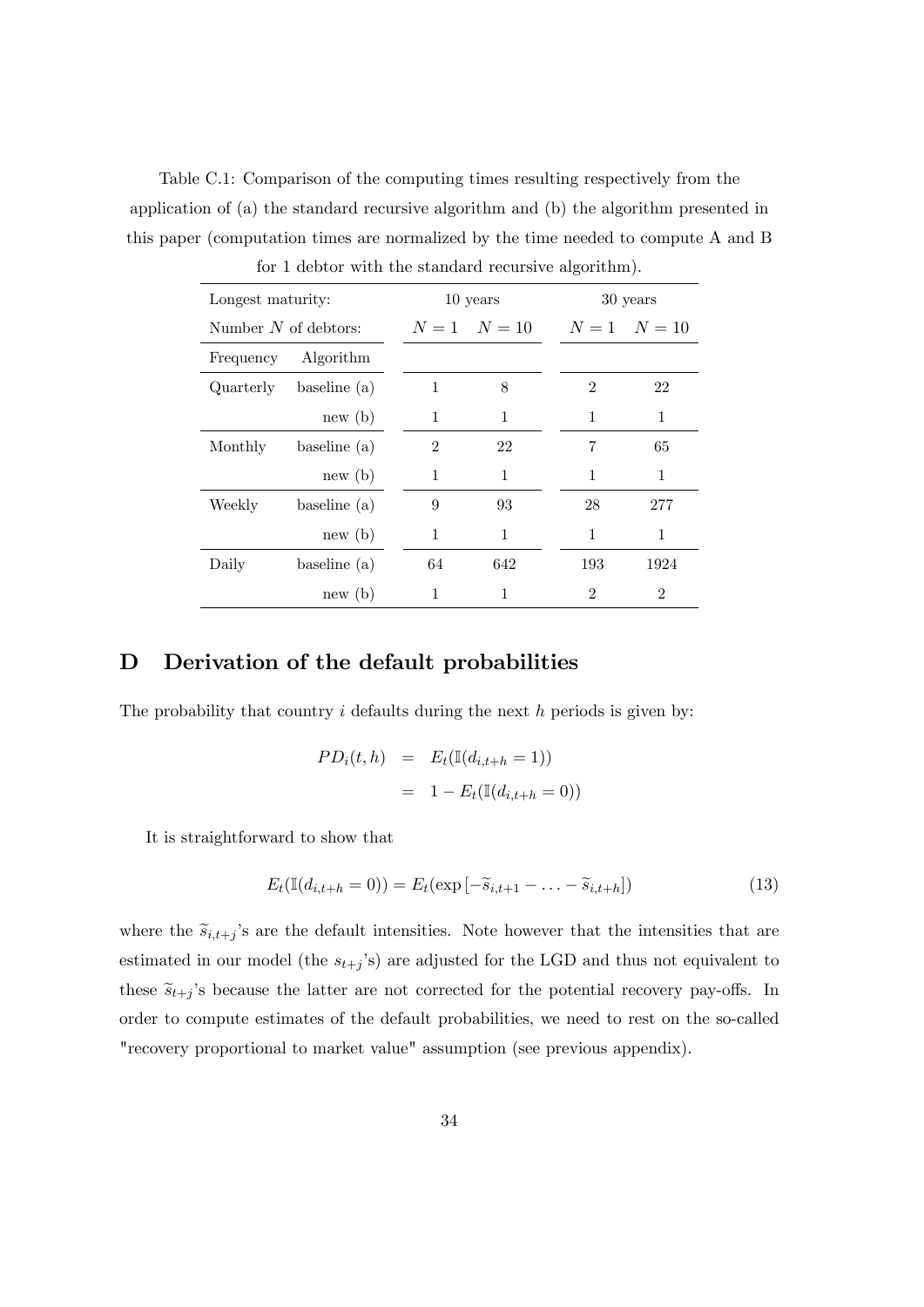Hence, to the extent that the  $s_{t+j}$ 's are small, we get as an approximation

$$
\widetilde{s}_{i,t} \approx \frac{s_{i,t}}{1-\zeta} = \frac{1}{1-\zeta} \left( \gamma_{i,0} + \gamma_{i,1} X_t \right).
$$

Then, it appears that the right-hand side of equation 13 is approximately exponential affine in  $(X_{t+1},...,X_{t+h})$ , and can therefore be computed by using the same kind of formulas as those used to compute bond yields (see Section 4.3).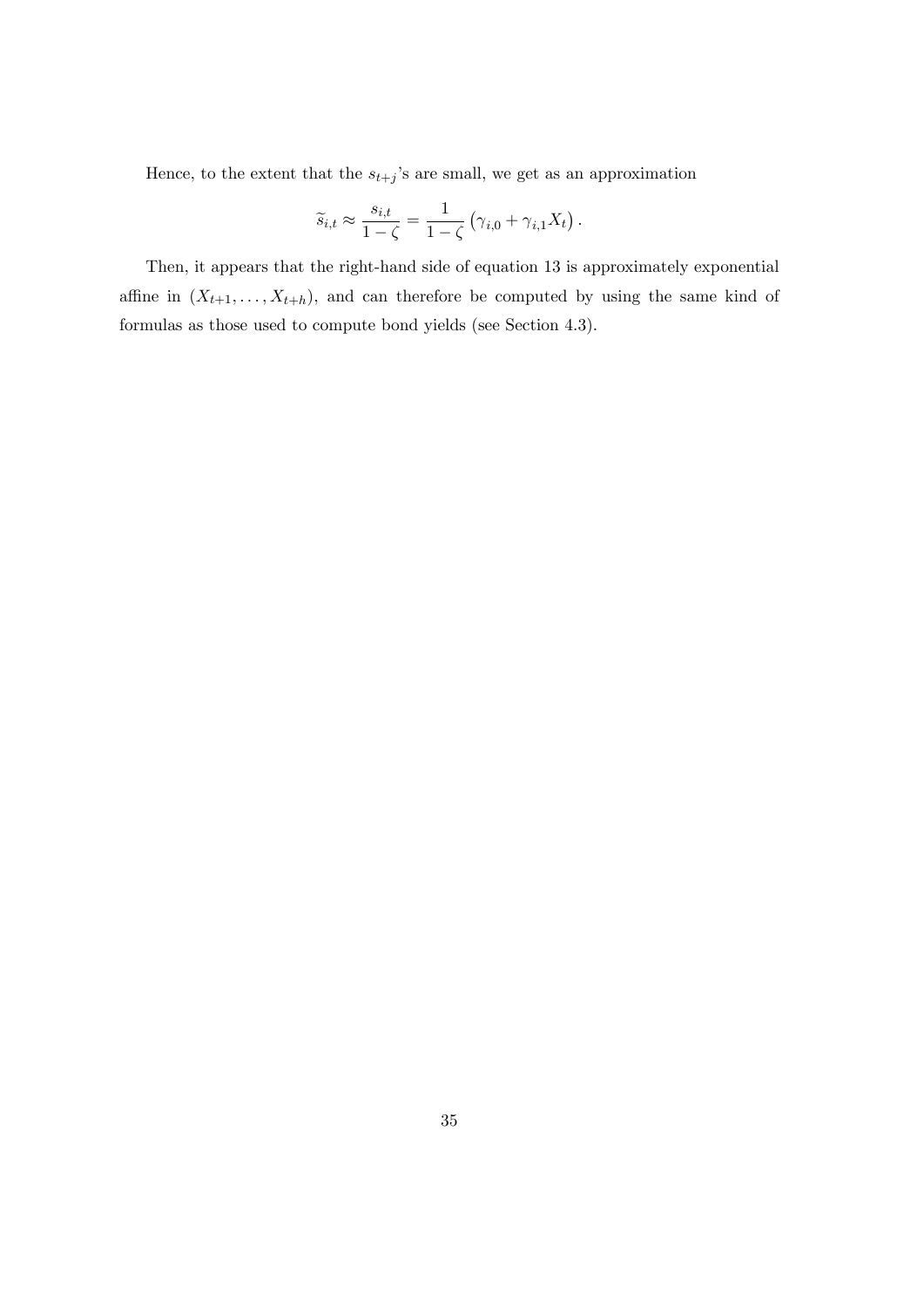#### References

- [1] Amato, Jeffery and Maurizio Luisi, 2006. "Macro factors in the term structure of credit spreads." BIS working paper no. 203.
- [2] Ang, Andrew and Monika Piazzesi, 2003. "A no-arbitrage vector autoregression of term structure dynamics with macroeconomic and latent variables." Journal of Monetary Economics 50 (4), 745-787.
- [3] Aßmann, Christian, and Jens Boysen-Hogrefe, 2009. "Determinants of government bond spreads in the euro area  $-\text{in}$  good times as in bad." Kiel Institute for the World Economy, working paper 1548.
- [4] Bauer, Michael, Rudebush, Glenn and Cynthia Wu, 2011. "Unbiased estimation of dynamic term structure models.îFRB of San Francisco Working Paper No. 2011-12.
- [5] Beber, Alessandro, Michael Brandt, and Kenneth Kavajecz, 2009. "Flight-to-quality or flight-to-liquidity? Evidence from the euro-area bond market." Review of Financial Studies 22 (3), 925-957.
- [6] Bernoth, Kerstin, Jürgen von Hagen and Ludger Schuknecht, 2006. "Sovereign risk premiums in the European government bond market." Available at http://www.sfbtr15.de/dipa/151.pdf.
- [7] Calvo, Guillermo, 1988. "Servicing the public debt: The role of expectations."  $Amer$ ican Economic Review 78 (4), 647-661.
- [8] Codogno, Lorenzo, Carlo Favero and Alessandro Missale, 2003. "Yield spreads on EMU government bonds." *Economic Policy* Vol. 18, Issue 37, 503-532.
- [9] Dai, Qiang, and Thomas Philippon, 2006. "Fiscal policy and the term structure of interest rates." Working paper, November.
- $[10]$  Duffee, Gregory, 2002. "Term premia and interest rate forecasts in affine models." Journal of Finance 57, 405-443.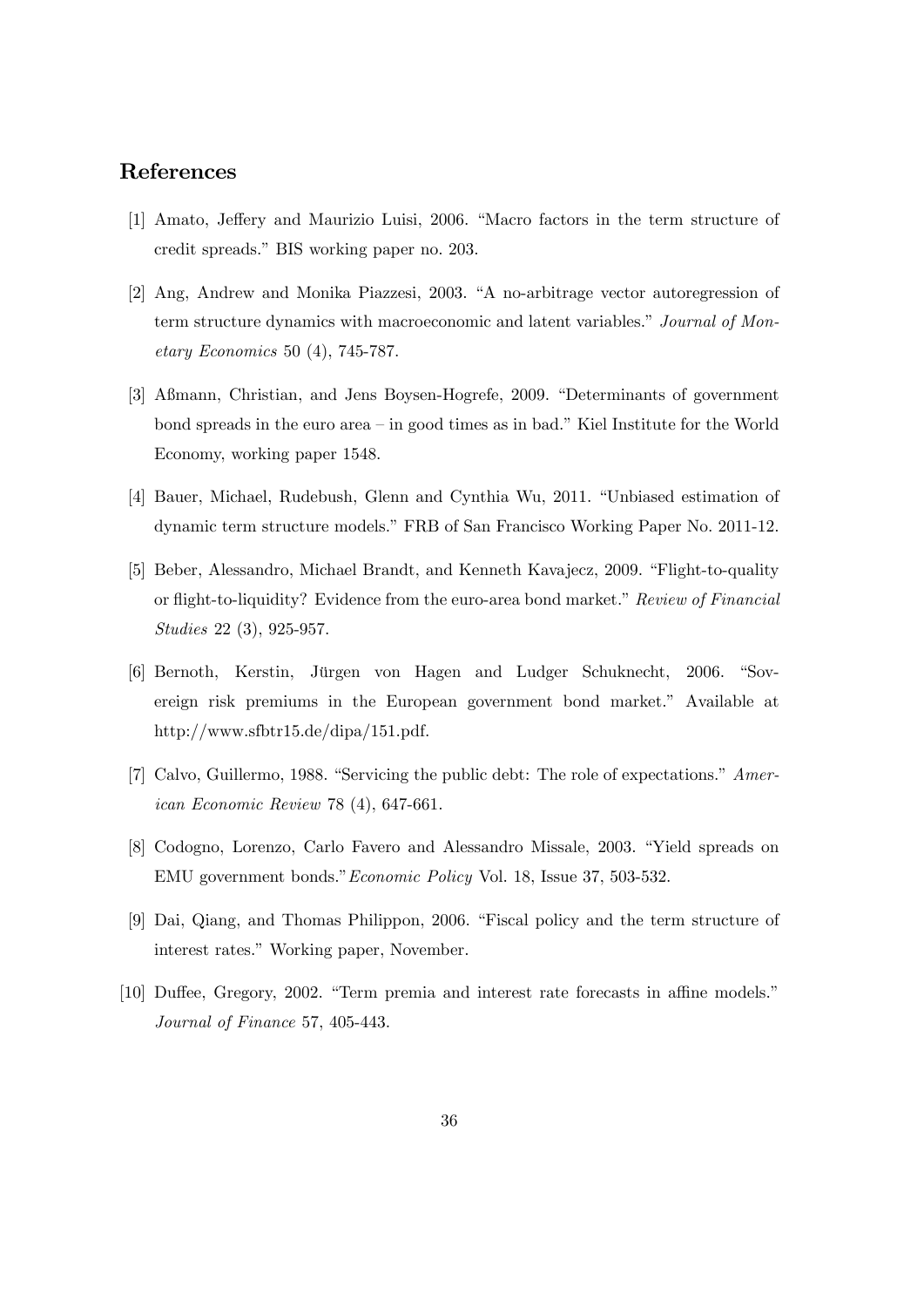- $[11]$  Duffee, Gregory, 2009. "Information in (and not in) the term structure." Manuscript, Johns Hopkins University, August.
- [12] Duffie, Darrell and Kenneth Singleton, 1999. "Modeling term structures of defaultable bonds." Review of Financial Studies  $12 (4)$ , 687-720.
- [13] Eisenschmidt, Jens and Jens Tapking, 2009. "Liquidity risk premia in unsecured interbank money markets."ECB Working Paper No. 1025.
- [14] Ejsing, Jacob, Wolfgang Lemke and Emil Margaritov, 2010. "Fiscal expectations and euro area sovereign bond spreads," manuscript, European Central Bank.
- [15] Favero, Carlo, Marco Pagano, and Ernst-Ludwig von Thadden, 2010. "How does liquidity affect government bond yields?" Journal of Financial and Quantitative Analysis 45 (1), 107-134.
- [16] Geyer, Alois, Stephan Kossmeier, and Stefan Pichler, 2004. "Measuring systematic risk in EMU govrnment yield spreads." Review of Finance  $8 (2)$ , 171-197.
- [17] Gürkaynak, Refet and Jonathan Wright, 2011. "Macroeconomics and the term structure." Journal of Economic Literature, forthcoming.
- [18] Gürkaynak, Refet, Brian Sack and Jonathan Wright, 2007. "The U.S. treasury yield curve:  $1961$  to the present." Journal of Monetary Economics 54 (8), 2291-2304.
- [19] Hansen, Lars Peter and Scott Richard, 1987. "The role of conditioning information in deducing testable restrictions implied by dynamic asset pricing models." Econometrica 50 (3), 587-614.
- [20] Haugh, David, Patrice Ollivaud and David Turner, 2009. "What drives sovereign risk premiums? An analysis of recent evidence from the euro area.î OECD Economics Department, working paper no. 718, July.
- [21] Jardet, Caroline, Monfort, Alain and Fulvio Pegoraro, 2009. "No-arbitrage nearcointegrated  $VAR(p)$  term structure models, term premia and GDP growth." Banque de France Working Paper No. 234.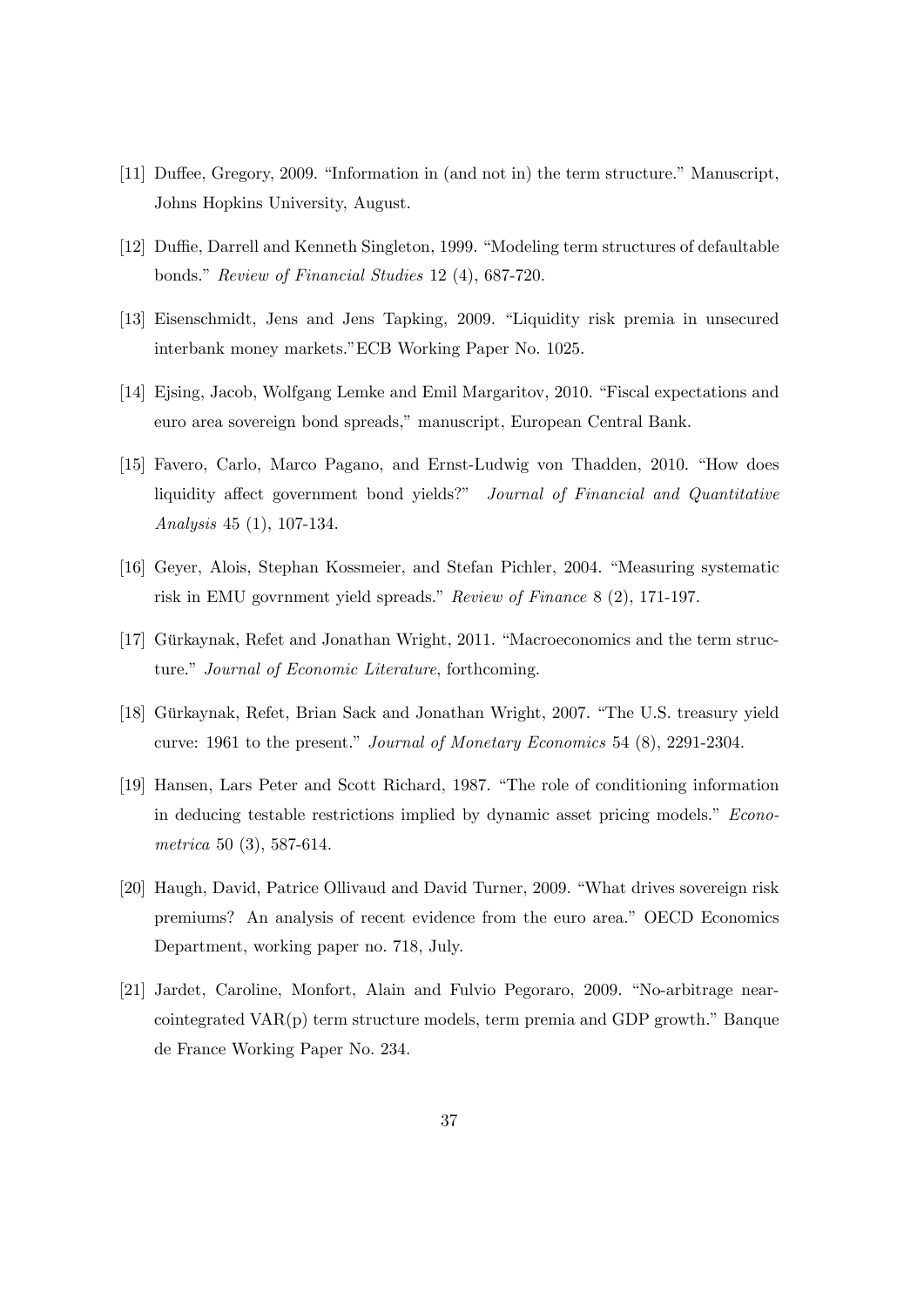- [22] Joslin, Scott, Marcel Priebsch and Kenneth Singleton, 2010. "Risk premiums in dynamic term structure models with unspanned macro risks." Manuscript, Stanford University, September.
- [23] Kim, Don H. and Athanasios Orphanides, 2005. "Term structure estimation with survey data on interest rate forecasts." Federal Reserve Board, Finance and Economics Discussion Series 2005-48.
- [24] Laubach, Thomas, 2009. "New evidence on the interest rate effects of budget deficits and debt." Journal of the European Economic Association 7, 858-885.
- [25] Laubach, Thomas, 2011. "Fiscal policy and interest rates: The role of sovereign default risk." In Richard Clarida and Francesco Giavazzi (eds.), *NBER International* Seminar on Macroeconomics 2010, 7-29.
- $[26]$  Lemke, Wolfgang, 2008. "An affine macro-finance term structure model for the euro area." North American Journal of Economics and Finance 19, 41-69.
- $[27]$  Manganelli, Simone, and Guido Wolswijk, 2009. "What drives spreads in the euro area government bond market?î Economic Policy Vol. 24, Issue 58, 191-240.
- [28] Monfort, Alain, and Jean-Paul Renne, 2011. "Credit and liquidity risks in euro-area sovereign yield curves." Working paper, Banque de France, February.
- [29] Nelson, C. and A. Siegel, 1987. "Parsimonious modeling of yield curves." Journal of Business 60, 473-489.
- [30] Rudebusch, Glenn and Tao Wu, 2008. "A macro-finance model of the term structure, monetary policy, and the economy." Economic Journal 118, 906-926.
- [31] Schuknecht, Ludger, Jürgen von Hagen and Guido Wolswijk, 2010. "Government bond risk premiums in the EU revisited: The impact of the financial crisis." European Central Bank, working paper 1152, February.
- [32] Sgherri, Silvia, and Edda Zoli, 2009. "Euro area sovereign risk during the crisis." IMF working paper WP/09/222.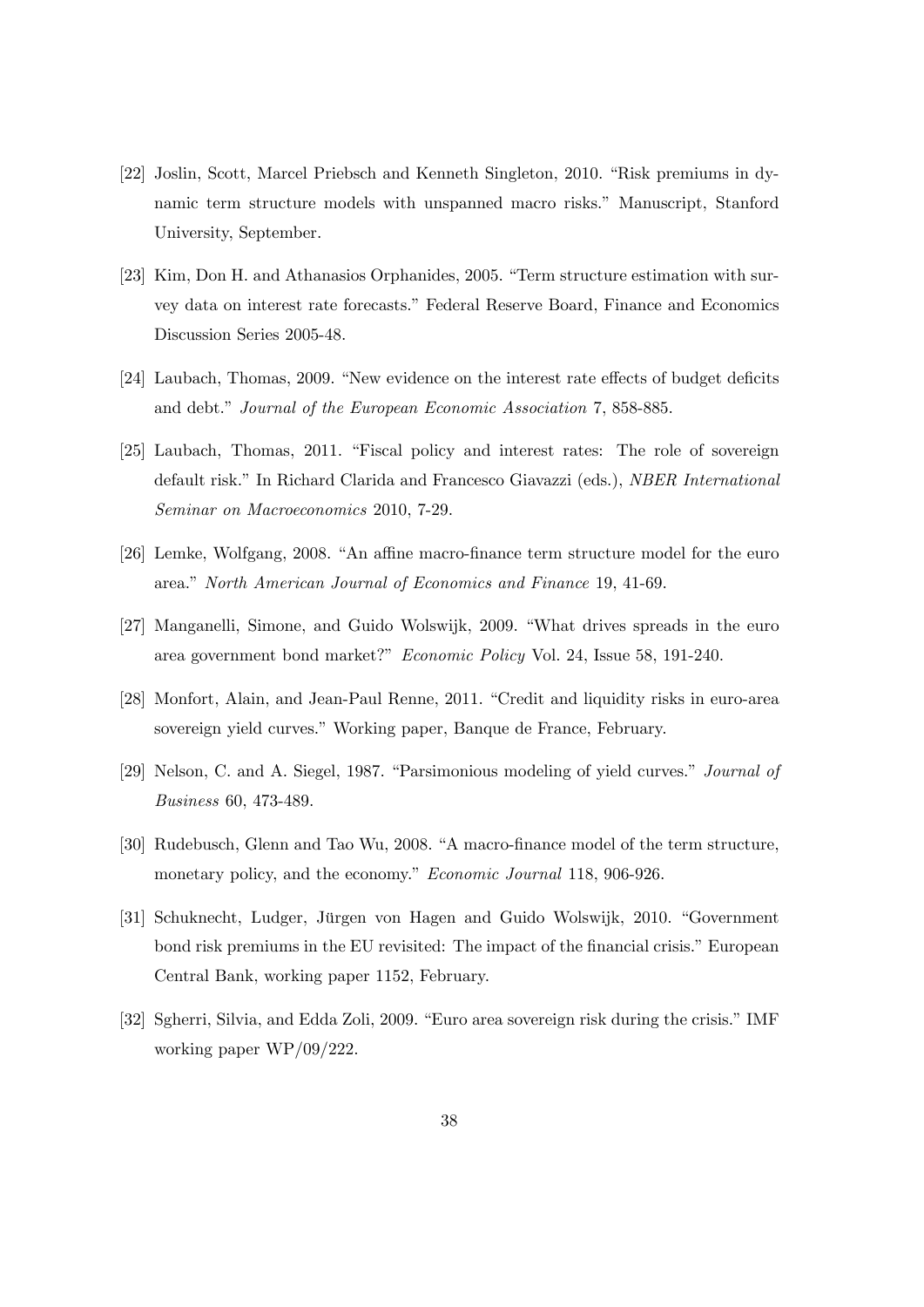- [33] Svensson, Lars, 1994. "Estimating and interpreting forward rates: Sweden 1992-4." NBER working paper 4871.
- [34] Taylor, John and John C. Williams, 2009. "A black swan in the money market." American Economic Journal: Macroeconomics 1 (1), 58-83.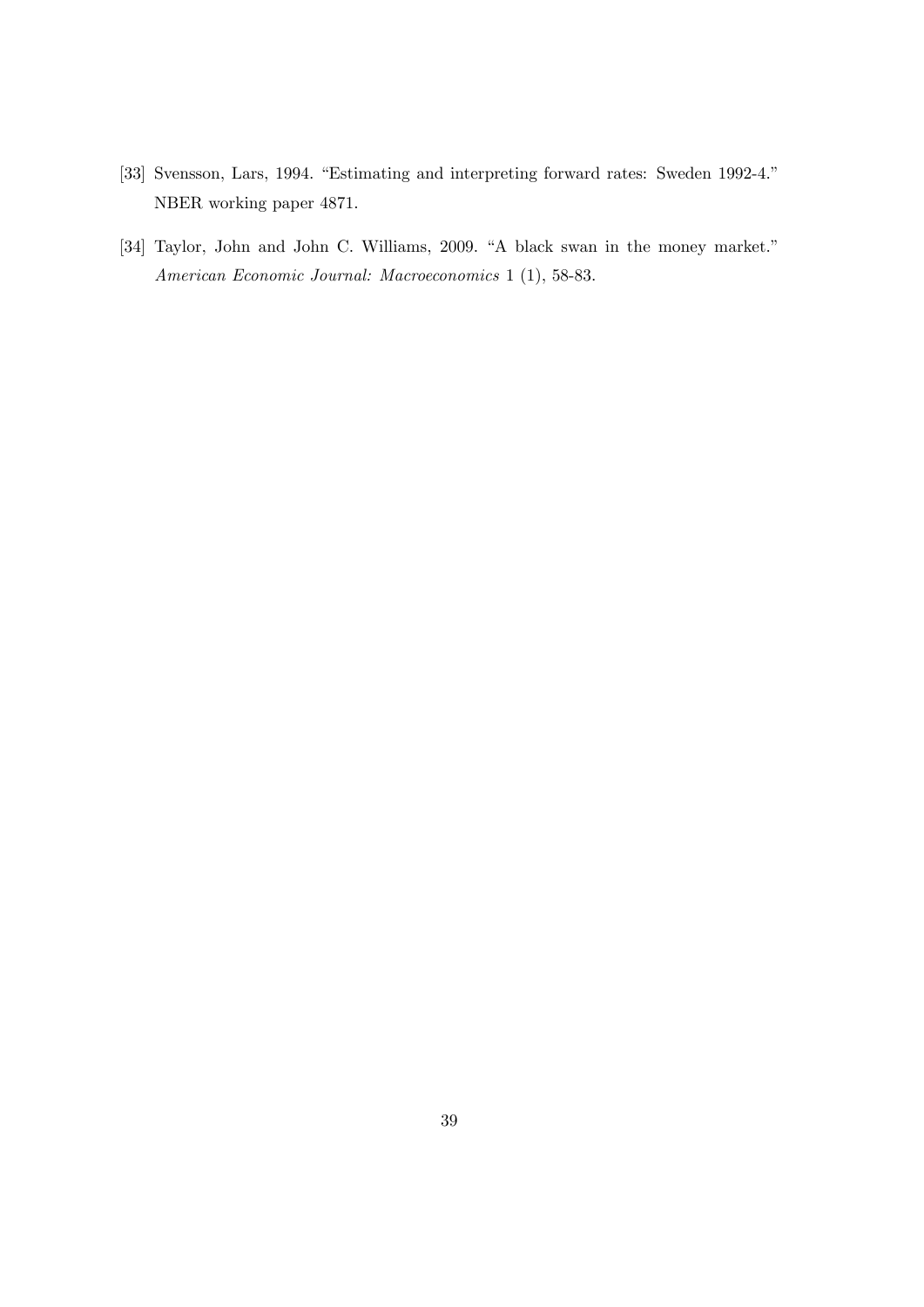|           |                | Belgium   |                      |           | France    |            |              | Greece     |            |            | Ireland              |            |
|-----------|----------------|-----------|----------------------|-----------|-----------|------------|--------------|------------|------------|------------|----------------------|------------|
|           | $1$ -year      | $5$ -year | $10$ -year           | $1$ -year | $5$ -year | $10$ -year | $1$ -year    | 5-year     | $10$ -year | $1$ -year  | $5$ -year            | $10$ -year |
| $r_t$     | $-0.052$       | $-0.11*$  | $-0.089*$            | $-0.011$  | $-0.035$  | $-0.036$   | $-0.28*$     | $-0.21*$   | $-0.13*$   | $-0.077**$ | $-0.18*$             | $-0.16*$   |
|           | $(-1.23)$      | $(-1.78)$ | $(-1.88)$            | $(-0.54)$ | $(-0.95)$ | $(-0.81)$  | $(-1.89)$    | $(-1.79)$  | $(-1.75)$  | $(-2.1)$   | $(-1.89)$            | $(-1.75)$  |
|           | $LVIX_t$ 0.11* | $0.38***$ | $0.37***$            | $0.058*$  | $0.16***$ | $0.17***$  | $0.83***$    | $0.81***$  | $0.57***$  | $0.36***$  | $0.68***$            | $0.62***$  |
|           | $(1.68)$       | (3.96)    | $\left( 4.24\right)$ | $(1.66)$  | (2.84)    | (2.39)     | (2.89)       | (3.44)     | (3.75)     | $(4.7)$    | $(5.3)$              | (5.19)     |
| $ESI_t$   | $0.089**$      | $0.056\,$ | $0.11**$             | 0.0044    | $-0.023$  | 0.0064     | $0.15\,$     | $-0.11$    | $-0.16*$   | 0.049      | $0.15\,$             | $0.16\,$   |
|           | (2.52)         | $(0.92)$  | (2.15)               | $(0.42)$  | $(-1.14)$ | $(0.2)$    | $(0.91)$     | (62.0)     | $(-1.7)$   | $(0.82)$   | $\left( 1.29\right)$ | $(1.64)$   |
| $f_{i,t}$ | 0.016          | 0.032     | $0.037**$            | $-0.0069$ | 0.0036    | 0.0076     | $0.085***$   | $0.096***$ | $0.085***$ | $0.022***$ | $0.055***$           | $0.06***$  |
|           | $(1.01)$       | (1.52)    | (2.15)               | $(-1.17)$ | $(0.3)$   | (0.5)      | (3.79)       | (5.36)     | (7.44)     | (3.47)     | (4.4)                | (5.34)     |
| $R^2$     | 0.24           | 0.46      | 0.52                 | 0.074     | 0.52      | 0.36       | $\ddot{0}$ . | 0.71       | 0.8        | 0.63       | 0.77                 | 0.83       |
| УK        | 0.27           | 0.22      | 0.34                 | 1.14      | 0.35      | 0.57       | 0.42         | 0.31       | 0.37       | 1.07       | 0.52                 | 0.44       |

| Caster Hotel Hotel Hotel Caster Caster Control Control Control Control Control Control Caster Caster Caster Control Control Control Control Control Control Control Control Control Control Control Control Control Control Co<br>.<br>2)<br>2) |
|-------------------------------------------------------------------------------------------------------------------------------------------------------------------------------------------------------------------------------------------------|
|                                                                                                                                                                                                                                                 |
|                                                                                                                                                                                                                                                 |
|                                                                                                                                                                                                                                                 |
|                                                                                                                                                                                                                                                 |
|                                                                                                                                                                                                                                                 |
|                                                                                                                                                                                                                                                 |
|                                                                                                                                                                                                                                                 |
|                                                                                                                                                                                                                                                 |
|                                                                                                                                                                                                                                                 |
|                                                                                                                                                                                                                                                 |
|                                                                                                                                                                                                                                                 |
|                                                                                                                                                                                                                                                 |
|                                                                                                                                                                                                                                                 |
|                                                                                                                                                                                                                                                 |
|                                                                                                                                                                                                                                                 |
|                                                                                                                                                                                                                                                 |
| :<br> <br> <br>                                                                                                                                                                                                                                 |
|                                                                                                                                                                                                                                                 |
|                                                                                                                                                                                                                                                 |
|                                                                                                                                                                                                                                                 |
|                                                                                                                                                                                                                                                 |
| $\ddot{\phantom{a}}$                                                                                                                                                                                                                            |
|                                                                                                                                                                                                                                                 |
|                                                                                                                                                                                                                                                 |
|                                                                                                                                                                                                                                                 |
|                                                                                                                                                                                                                                                 |
| $\mathfrak{g}$                                                                                                                                                                                                                                  |
| Ì                                                                                                                                                                                                                                               |
| ı<br>$\frac{1}{2}$                                                                                                                                                                                                                              |
| i<br>ĺ<br>I                                                                                                                                                                                                                                     |
|                                                                                                                                                                                                                                                 |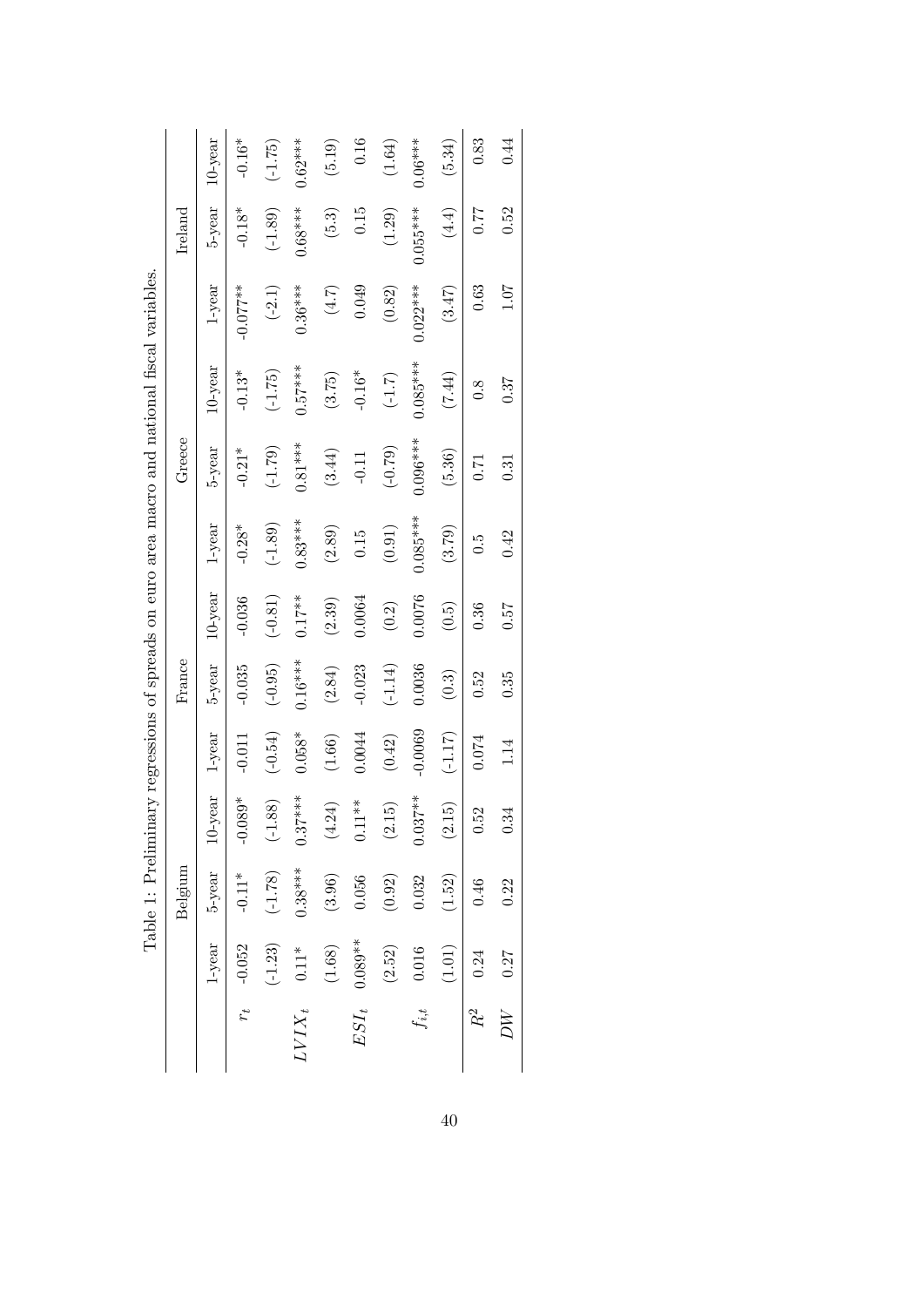|             |            | Italy     |                  |           | Portugal   |            |           | Spain                   |            |
|-------------|------------|-----------|------------------|-----------|------------|------------|-----------|-------------------------|------------|
|             | 1-year     | $5$ -year | $10$ -year       | $1$ -year | $5$ -year  | $10$ -year | $1$ -year | $5$ -year               | $10$ -year |
| $r_{t}$     | $-0.16*$   | $-0.18$   | $-0.16$          | $-0.2**$  | $-0.31***$ | $-0.29***$ | $-0.16$   | $-0.18$                 | $-0.15$    |
|             | $(-1.75)$  | $(-1.39)$ | $(-1.19)$        | $(-2.35)$ | $(-2.86)$  | $(-2.98)$  | $(-1.47)$ | $(-1.48)$               | $(-1.37)$  |
| $L V I X_t$ | $0.51***$  | $0.7***$  | $0.69***$        | $0.86***$ | $1.2***$   | $1$ **     | 0.33      | $\stackrel{*}{\rm 0.5}$ | $0.43*$    |
|             | (3.93)     | (4.49)    | (4.24)           | (4.08)    | (4.65)     | (4.61)     | (1.28)    | (1.69)                  | (1.65)     |
| $ESI_t$     | $0.088***$ | 0.073     | $\overline{0}$ . | $0.3***$  | $0.36***$  | $0.31**$   | $0.16***$ | $0.16*$                 | $0.17***$  |
|             | (2.23)     | (1.08)    | (1.32)           | (2.77)    | (2.33)     | (2.23)     | (2.39)    | (1.94)                  | (2.26)     |
| $f_{i,t}$   | 0.016      | 0.037     | 0.055            | $0.1***$  | $0.15***$  | $0.12***$  | 0.038     | $0.06*$                 | $0.068**$  |
|             | (0.6)      | (1.03)    | (1.44)           | (2.9)     | (3.03)     | (2.81)     | (1.35)    | (1.71)                  | (2.02)     |
| $R^2$       | 0.49       | 0.53      | 0.54             | 0.55      | 0.65       | 0.64       | 0.52      | 0.58                    | 0.62       |
| $\mu_{T}$   | 0.43       | 0.25      | 0.23             | 0.91      | 0.31       | 0.25       | 0.47      | $\ddot{0}$              | 0.2        |

| ı                                   |
|-------------------------------------|
| i                                   |
|                                     |
|                                     |
|                                     |
| j<br>Í                              |
|                                     |
|                                     |
|                                     |
| í                                   |
| į                                   |
| i                                   |
| $\frac{1}{2}$                       |
| ļ                                   |
| i<br>i                              |
|                                     |
| <br> <br> <br>j                     |
| l                                   |
| į                                   |
|                                     |
|                                     |
|                                     |
| $\frac{1}{2}$                       |
|                                     |
|                                     |
|                                     |
| .<br>ו<br>ו<br>¢                    |
| ĺ                                   |
| こくらく くそくとう                          |
| ;<br>;<br>;                         |
|                                     |
|                                     |
| j                                   |
|                                     |
| <br> <br>                           |
|                                     |
|                                     |
|                                     |
| j                                   |
| j                                   |
|                                     |
|                                     |
|                                     |
|                                     |
| $\overline{\phantom{a}}$            |
|                                     |
| Company Company Company             |
|                                     |
|                                     |
|                                     |
|                                     |
|                                     |
|                                     |
| j                                   |
|                                     |
|                                     |
| in a comparable of the company<br>ì |
| $\mathbf{I}$                        |
|                                     |
|                                     |
|                                     |
|                                     |
| l                                   |
| $\frac{1}{2}$                       |
|                                     |
|                                     |
| i<br>C<br>j<br>١                    |
| j                                   |
| is a search of<br>l                 |
|                                     |
|                                     |
| $\frac{1}{2}$                       |
|                                     |
| ׇ֚<br>j<br>֕                        |
|                                     |
|                                     |
| ł                                   |
|                                     |
|                                     |
| ֚֓                                  |
|                                     |
| I                                   |
|                                     |
| l                                   |
|                                     |
| i                                   |
| I<br>l                              |
|                                     |
|                                     |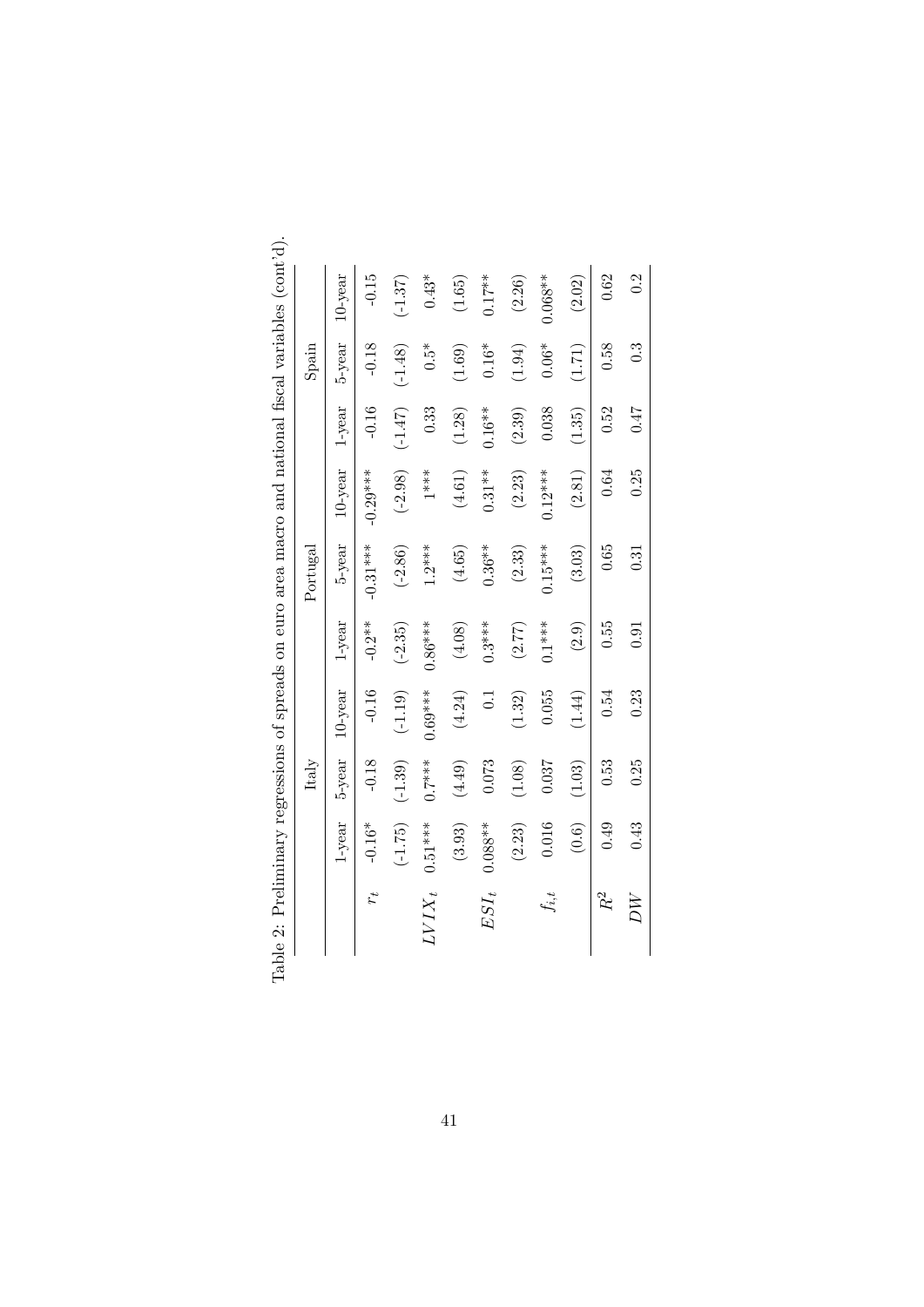| $\Phi_{ff,BE}$ | $0,993***$ |                  | $\Phi_{xx,r}$ | $\Phi_{xx,LVIX}$ | $\Phi_{xx,ESI}$ |
|----------------|------------|------------------|---------------|------------------|-----------------|
|                | (0,0049)   | $\Phi_{xx,r}$    | $0,978***$    | $-0,0095$        | 0,0433          |
| $\Phi_{ff,FR}$ | $0,976***$ |                  | (0,022)       | (0,063)          | (0,031)         |
|                | (0,0069)   | $\Phi_{xx,LVIX}$ | $0,044*$      | $0.915***$       | $-0,0126$       |
| $\Phi_{ff,GR}$ | $0,968***$ |                  | (0,026)       | (0,08)           | (0,028)         |
|                | (0,034)    | $\Phi_{xx,ESI}$  | $-0,0404$     | $-0,00753$       | $0,971***$      |
| $\Phi_{ff,IR}$ | $0,968***$ |                  | (0,035)       | (0,1)            | (0,039)         |
|                | (0,025)    |                  |               |                  |                 |
| $\Phi_{ff,IT}$ | $0,979***$ |                  |               |                  |                 |
|                | (0,029)    |                  |               |                  |                 |
| $\Phi_{ff,PO}$ | $0,954***$ |                  |               |                  |                 |
|                | (0,018)    |                  |               |                  |                 |
| $\Phi_{ff,SP}$ | $0,979***$ |                  |               |                  |                 |
|                | (0,025)    |                  |               |                  |                 |

Table 3: Estimated parameters of the historical dynamics of the pricing factors.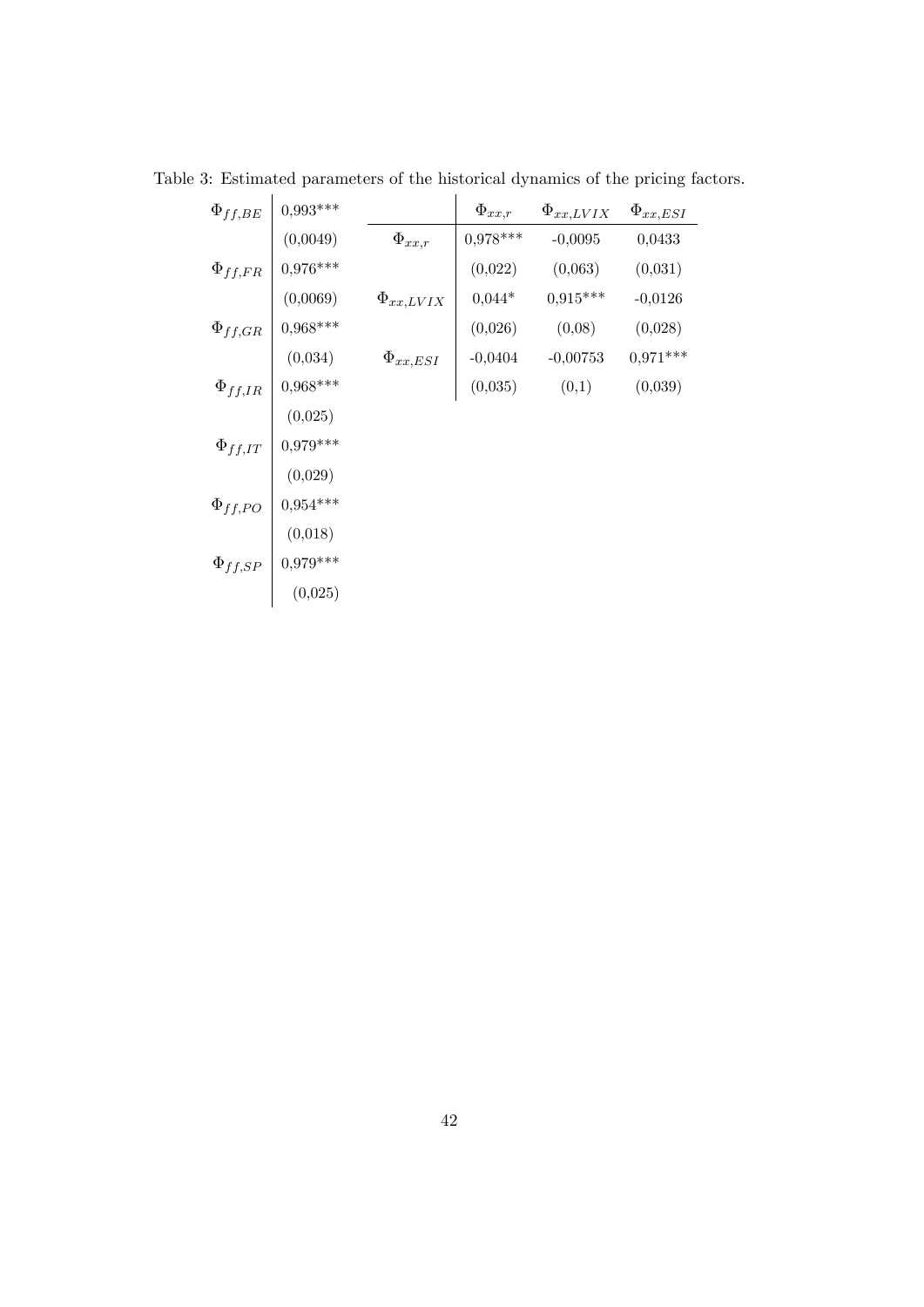| $\Phi _{ff, BE}^{\ast }$ | $1,01***$                                                                                                             |                    | $\Phi_{xx,r}^*$ | $\Phi_{xx,LVIX}^*$ | $\Phi_{xx,ESI}^*$ |
|--------------------------|-----------------------------------------------------------------------------------------------------------------------|--------------------|-----------------|--------------------|-------------------|
|                          | (0,0073)                                                                                                              | $\Phi_{xx,r}^*$    | $0,981***$      | 0,00726            | $-0$              |
| $\Phi_{ff,FR}^*$         | $1,01***$                                                                                                             |                    | (0,0091)        | (0,01)             | (0,0062)          |
|                          | (0,008)                                                                                                               | $\Phi_{xx,LVIX}^*$ | $-0,000359$     | $1***$             | $-0$              |
| $\Phi _{ff,GR}^*$        | $  0.99***$                                                                                                           |                    | (0,031)         | (0,011)            | (0,0081)          |
|                          |                                                                                                                       | $\Phi_{xx,ESI}^*$  | $\Big  0,00644$ | $\theta$           | $0,999***$        |
|                          | $\Phi_{ff,IR}^* \left  \begin{array}{c} (0{,}0099) \\ 1{,}01^{***} \\ (0.51) \end{array} \right.$                     |                    | (0,056)         | (0,022)            | (0,014)           |
|                          | (0,0038)                                                                                                              |                    |                 |                    |                   |
|                          | $1***$                                                                                                                |                    |                 |                    |                   |
| $\Phi_{ff,IT}^*$         |                                                                                                                       |                    |                 |                    |                   |
|                          | $(0,0048)$<br>$1***$                                                                                                  |                    |                 |                    |                   |
| $\Phi_{ff,PO}^*$         |                                                                                                                       |                    |                 |                    |                   |
|                          | $\Phi _{ff,SP}^{\ast } \left  \begin{array}{c} (0{,}0093) \\ 1^{\ast \ast \ast} \\ (0{,}0033) \\ \end{array} \right.$ |                    |                 |                    |                   |
|                          |                                                                                                                       |                    |                 |                    |                   |

Table 4: Estimated parameters of the risk-neutral dynamics of the pricing factors.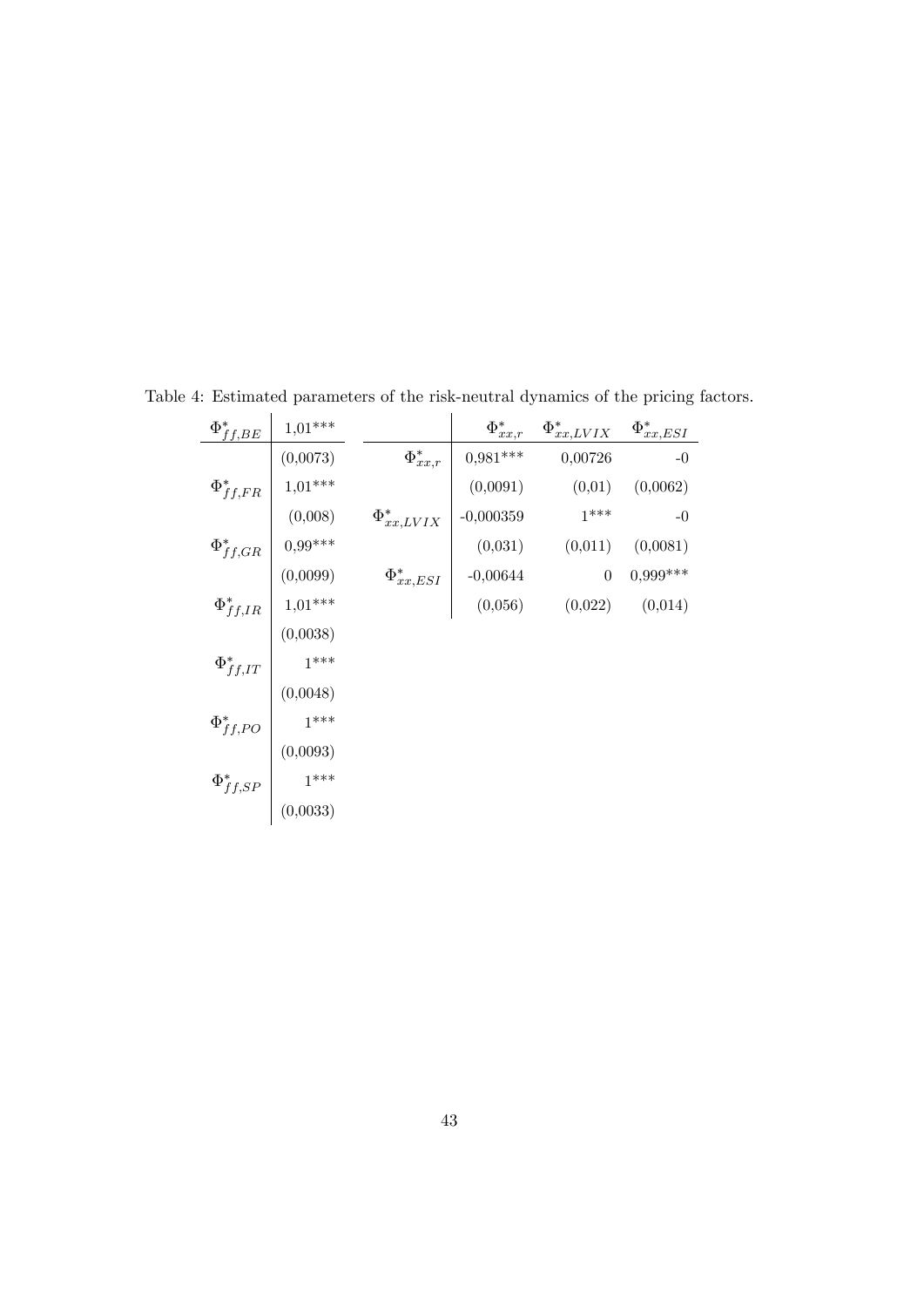|                  |                                                                                     |                  | factors.  |                   |           |                                                                                      |           |
|------------------|-------------------------------------------------------------------------------------|------------------|-----------|-------------------|-----------|--------------------------------------------------------------------------------------|-----------|
|                  | $\Sigma_{ff,BE}$                                                                    | $\Sigma_{ff,FR}$ |           |                   |           | $\Sigma_{ff,GR}$ $\Sigma_{ff,IR}$ $\Sigma_{ff,IT}$ $\Sigma_{ff,PO}$ $\Sigma_{ff,SP}$ |           |
| $\Sigma_{ff,BE}$ | $0.82***$                                                                           |                  |           |                   |           |                                                                                      |           |
|                  | (0,31)                                                                              |                  |           |                   |           |                                                                                      |           |
| $\Sigma_{ff,FR}$ | $0,19*$                                                                             | $0,38*$          |           |                   |           |                                                                                      |           |
|                  | (0,11)                                                                              | (0,21)           |           |                   |           |                                                                                      |           |
| $\Sigma_{ff,GR}$ | $0,64***$                                                                           | $0,64***$        | $1,27***$ |                   |           |                                                                                      |           |
|                  | (0,19)                                                                              | (0,19)           | (0,37)    |                   |           |                                                                                      |           |
| $\Sigma_{ff,IR}$ | $0.94***$                                                                           | $0.94**$         | $0.94***$ | $1,88**$          |           |                                                                                      |           |
|                  | (0, 46)                                                                             | (0, 46)          | (0, 46)   | (0,92)            |           |                                                                                      |           |
|                  | $\Sigma_{ff,IT}$   0,12***                                                          | $0,12***$        | $0,12***$ | $0,12***$         | $0,24***$ |                                                                                      |           |
|                  | (0,03)                                                                              | (0,03)           | (0,03)    | (0,03)            | (0,06)    |                                                                                      |           |
|                  | $\Sigma_{ff,PO}$   0,31***                                                          | $0,31***$        | $0.31***$ | $0,31***$         | $0.31***$ | $0.62***$                                                                            |           |
|                  | (0,01)                                                                              | (0,01)           |           | $(0,01)$ $(0,01)$ | (0,01)    | (0,01)                                                                               |           |
|                  | $\Sigma_{ff,SP} \left  \begin{array}{c} 0.22*** \cr (0.07) \cr \end{array} \right.$ | $0,22***$        | $0,22***$ | $0,22***$         | $0,22***$ | $0.22***$                                                                            | $0.43***$ |
|                  |                                                                                     | (0,07)           | (0,07)    | (0,07)            | (0,07)    | (0,07)                                                                               | (0,14)    |
|                  |                                                                                     |                  |           |                   |           |                                                                                      |           |

Table 5: Estimated parameters of the covariance matrix of innovations to the pricing

|                    | $\Sigma_{xx,r}$ | $\Sigma_{xx,LVIX}$ | $\Sigma_{xx,ESI}$ |
|--------------------|-----------------|--------------------|-------------------|
| $\Sigma_{xx,r}$    | $0,17***$       |                    |                   |
|                    | (0,02)          |                    |                   |
| $\Sigma_{xx,LVIX}$ | $-0,04$         | $0,17***$          |                   |
|                    | (0,03)          | (0,03)             |                   |
| $\Sigma_{xx,ESI}$  | $0.09***$       | $-0,02$            | $0,15***$         |
|                    | (0,03)          | (0,03)             | (0,02)            |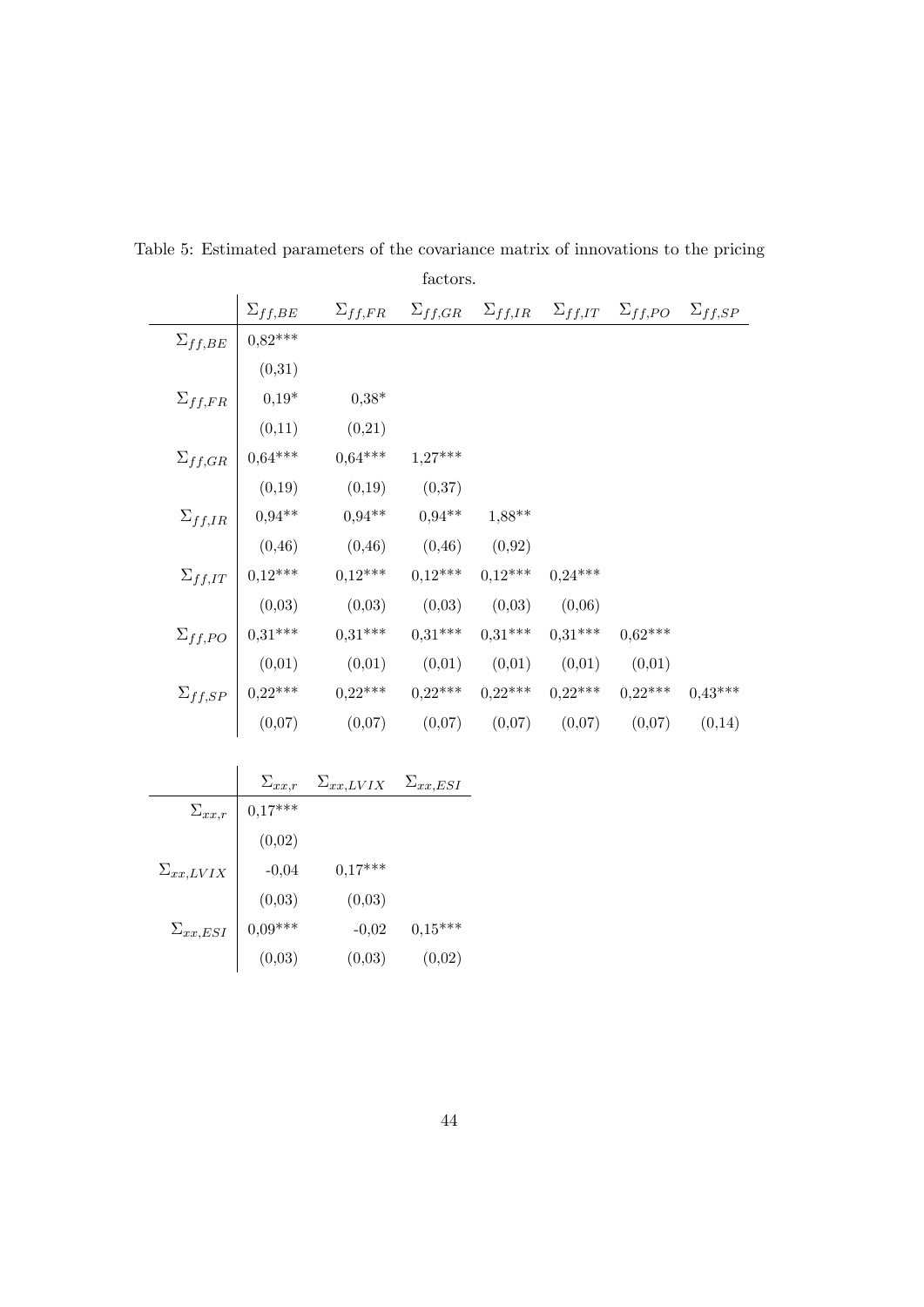|         | $\gamma_0$       | $\gamma_{1,f}$ | $\gamma_{1,r}$ | $\gamma_{1,LVIX}$ | $\gamma_{1,ESI}$ |
|---------|------------------|----------------|----------------|-------------------|------------------|
| ВE      | $1,4*$           | $0,614***$     | $-0,0547$      | $2,73*$           | 1,69             |
|         | (0,79)           | (0,2)          | (0,99)         | (1,4)             | (1,1)            |
| FR      | $\boldsymbol{0}$ | 0,223          | $-0,0102$      | 0,616             | 0,389            |
|         | (0,21)           | (0,15)         | (0,31)         | (0, 48)           | (0,25)           |
| GR      | 0,132            | $4,1***$       | $-3,17$        | $21,6***$         | $11,4***$        |
|         | (2,8)            | (0, 84)        | (2,4)          | (1,1)             | (1,6)            |
| $_{IR}$ | 1,24             | $0,733***$     | $-0,245$       | $6,42**$          | $4,06***$        |
|         | (1,9)            | (0,13)         | (1,8)          | (2,9)             | (1,4)            |
| IТ      | 0,552            | $2,27***$      | $-0,121$       | $3,75***$         | $2,25***$        |
|         | (0, 56)          | (0,7)          | (0,75)         | (1,3)             | (0,69)           |
| PO      | $\overline{0}$   | $2,27***$      | $-0,656$       | $6,82**$          | $4,89***$        |
|         | (1,9)            | (0,57)         | (1,4)          | (3)               | (1,3)            |
| SР      | 1,43             | $1,54***$      | $-0,15$        | $3,8*$            | $2,41**$         |
|         | (1,2)            | (0, 46)        | (0,97)         | (2,1)             | (1,2)            |

Table 6: Estimated parameters of the default sensitivities.  $\overline{\phantom{a}}$ 

Table 7: Estimated standard deviations of measurement errors associated with current yields (first row) and survey-based forecasts of yields or spreads (second row).

|            | r                         | GE         | ВE         | FR          | GR         | ΙR         | IT         | PO         | SP         |
|------------|---------------------------|------------|------------|-------------|------------|------------|------------|------------|------------|
| $\sigma_R$ |                           | $0.447***$ | $0.139***$ | $0.0759***$ | $0.514***$ | $0.216***$ | $0,119***$ | $0.353***$ | $0,147***$ |
|            |                           | (0.042)    | (0,029)    | (0,007)     | (0,12)     | (0,041)    | (0,035)    | (0,077)    | (0,016)    |
|            | $\sigma_{force}$ 0,319*** | $0.537***$ |            | $0.0979***$ |            |            | $0.157***$ |            | $0.148***$ |
|            | (0,048)                   | (0,19)     |            | (0,016)     |            |            | (0,029)    |            | (0,038)    |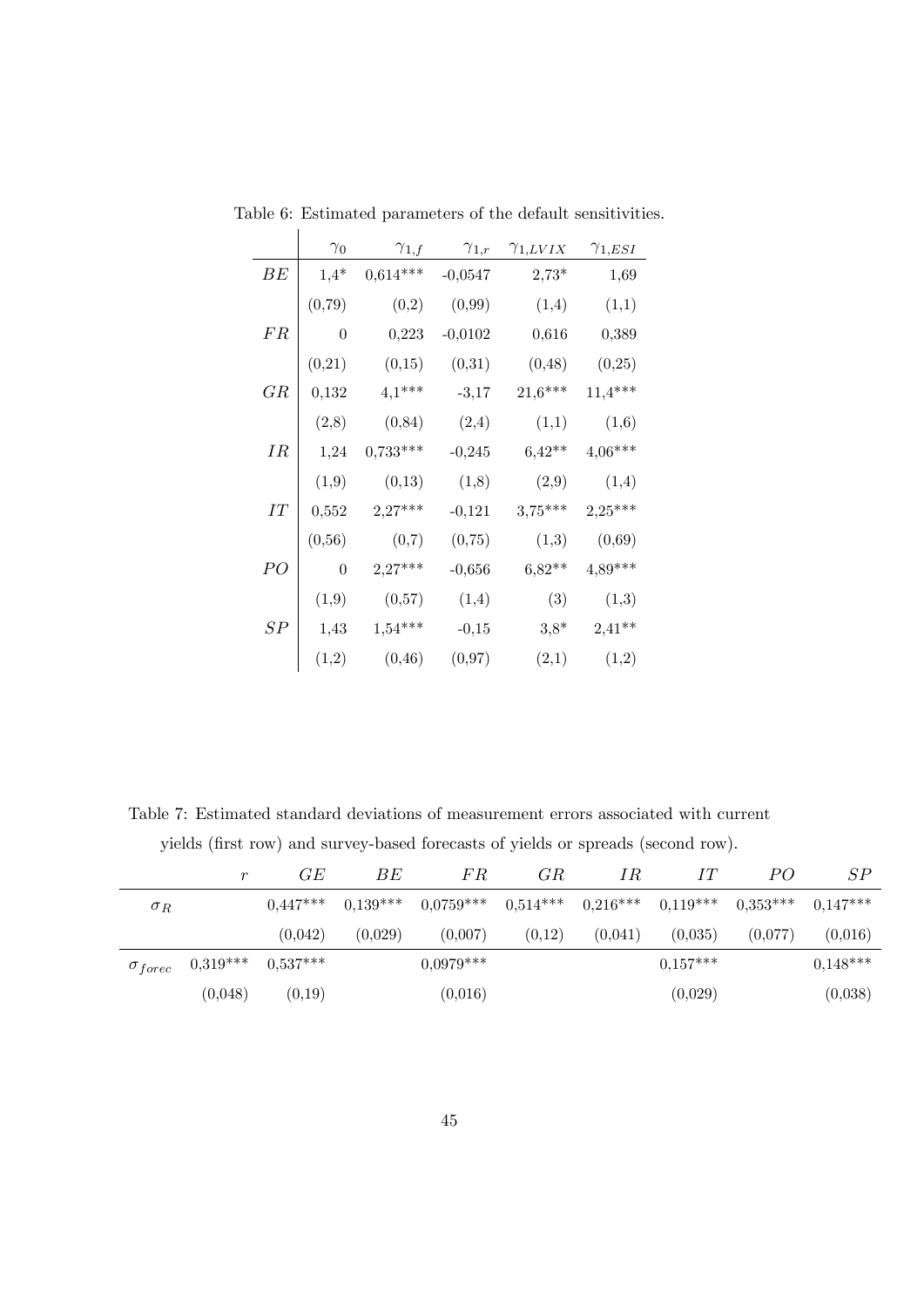|          | $\circ$   |                  |            |           |         |            |
|----------|-----------|------------------|------------|-----------|---------|------------|
|          |           | Spreads          | (in bp(pp) |           | PD      | (in pp(pp) |
|          | $2$ -year | 5-year           | $10$ -year | $2$ -year | 5-year  | $10$ -year |
| Belgium  | $8\,$     | $\boldsymbol{9}$ | 11,1       | 0,22      | 0,38    | 0,47       |
|          | (2,6)     | (3,3)            | (6,2)      | (0,07)    | (0,13)  | (0,17)     |
| France   | 3,10      | 3,80             | 5,70       | 0,07      | 0,12    | 0,13       |
|          | (1,9)     | (2,2)            | (3,6)      | (0,04)    | (0,08)  | (0,11)     |
| Greece   | 43,4      | 36,6             | 28,2       | 1,35      | 2,14    | 2,44       |
|          | (9,2)     | (11,2)           | (14)       | (0, 44)   | (1,22)  | (1,85)     |
| Ireland  | 9,4       | 10,4             | 12,3       | 0,27      | 0,49    | 0,63       |
|          | (1,8)     | (2,5)            | (4,2)      | (0,09)    | (0,33)  | (0,67)     |
| Italy    | 28,9      | 31,5             | 36,6       | 0,64      | 0,89    | 0,94       |
|          | (8,8)     | (10,2)           | (15,2)     | (0,19)    | (0,33)  | (0, 39)    |
| Portugal | $28\,$    | 29,1             | 31,1       | 0,84      | 1,51    | 1,92       |
|          | (7,3)     | (10,5)           | (19,5)     | (0,25)    | (0, 85) | (1,69)     |
| Spain    | 19,1      | 20,1             | 21,8       | 0,5       | 0,78    | 0,89       |
|          | (5,5)     | (5,7)            | (6,7)      | (0, 24)   | (0,53)  | (0,73)     |

Table 8: Estimated elasticities of spreads and PDs to the national fiscal factors. Due to constraints embedded in the model, the fiscal factors can be interpreted as the expected change in the Debt/GDP ratio at a one-year horizon.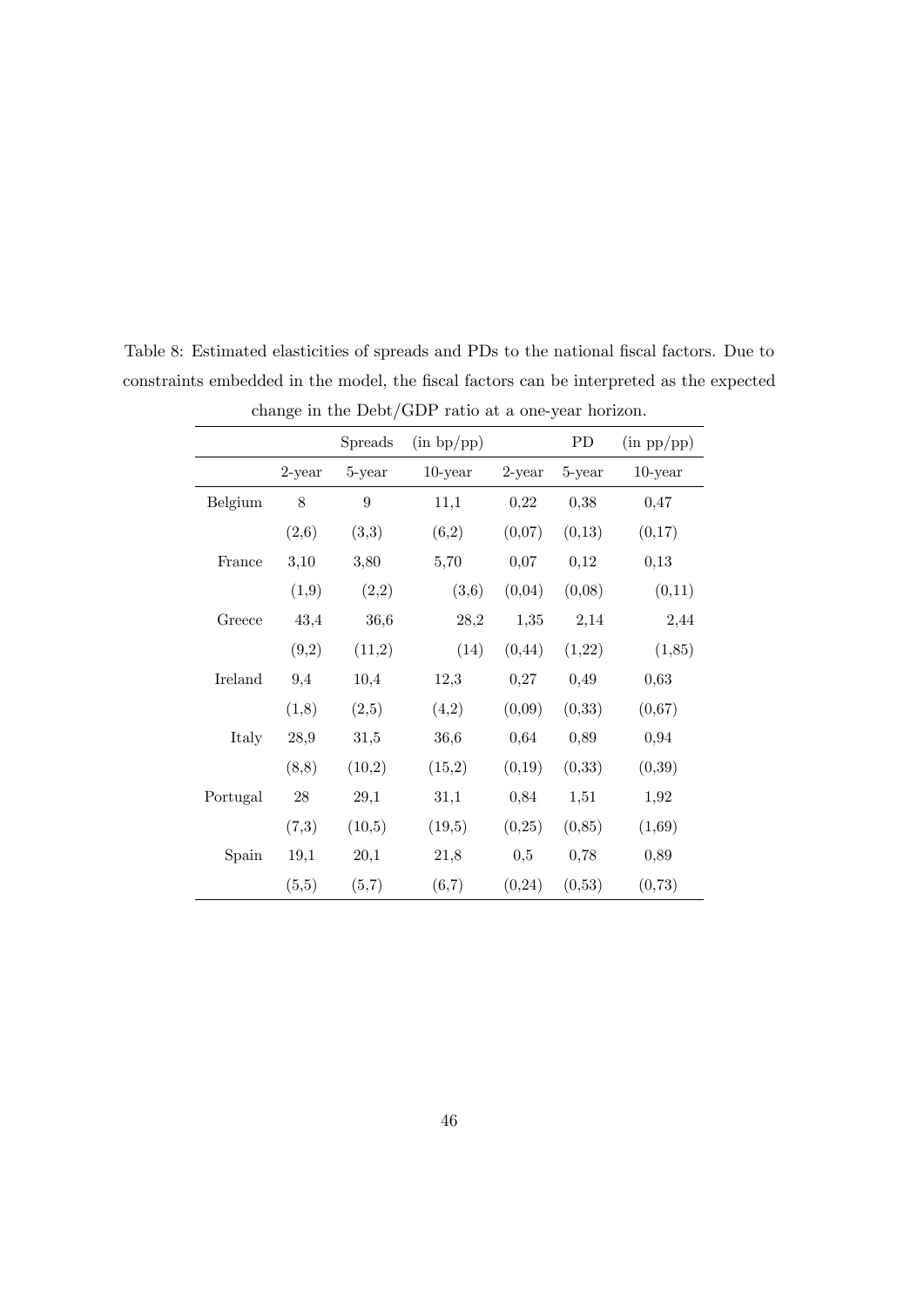

Figure 1: 10-year sovereign bond spreads of selected euro area countries against Germany. Vertical lines indicate months when Greece, Ireland and Portugal asked for assistance to the EFSF (in May 2010, November 2010 and April 2011 resp.)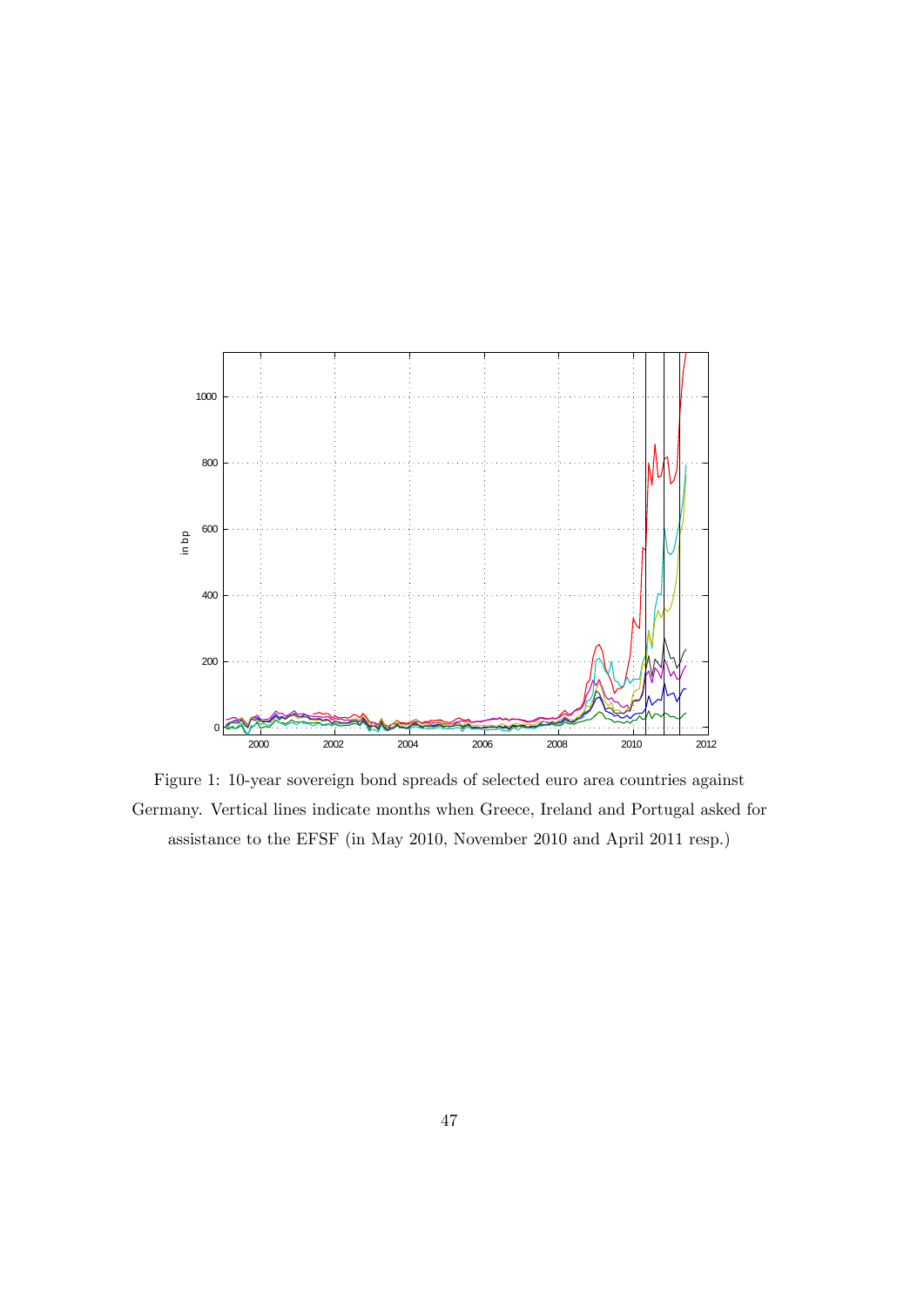

Figure 2: Fitted (dashed) and observed (solid) German yields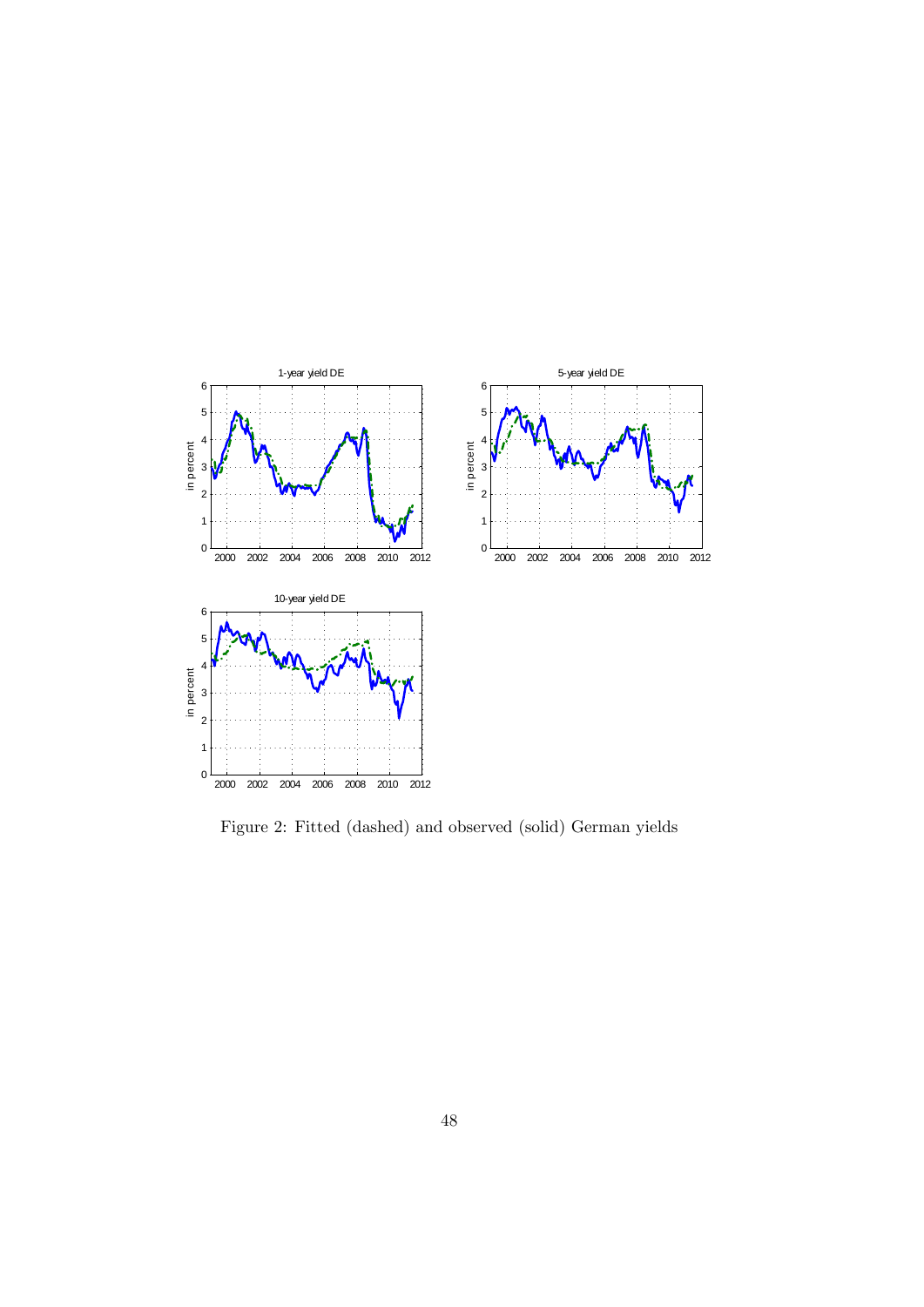

Figure 3: Fitted (dashed) and observed (solid) spreads, together with the contribution of the three euro area observed factors (dotted lines).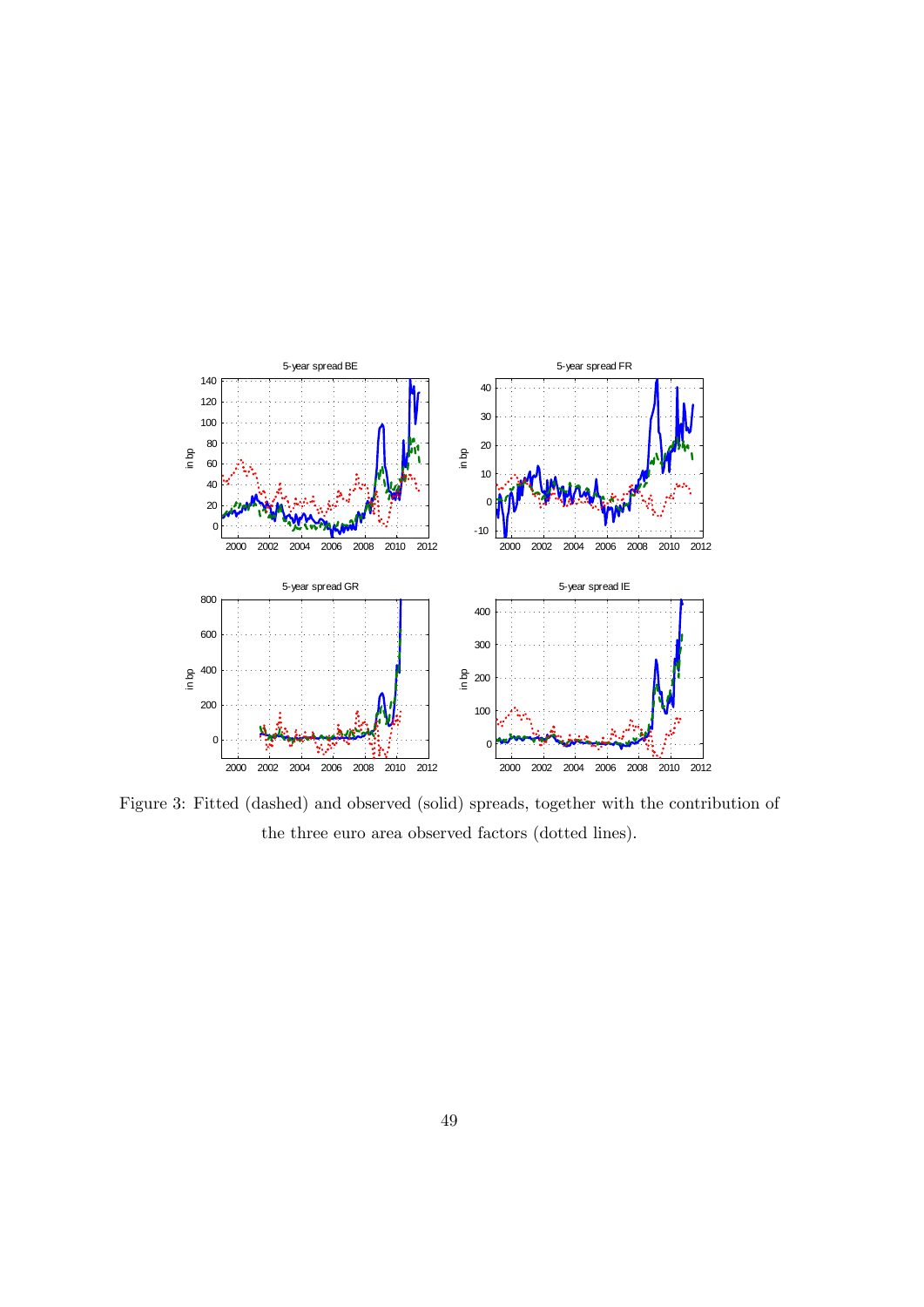

Figure 4: Fitted (dashed) and observed (solid) spreads, together with the contribution of the three euro area observed factors (dotted lines).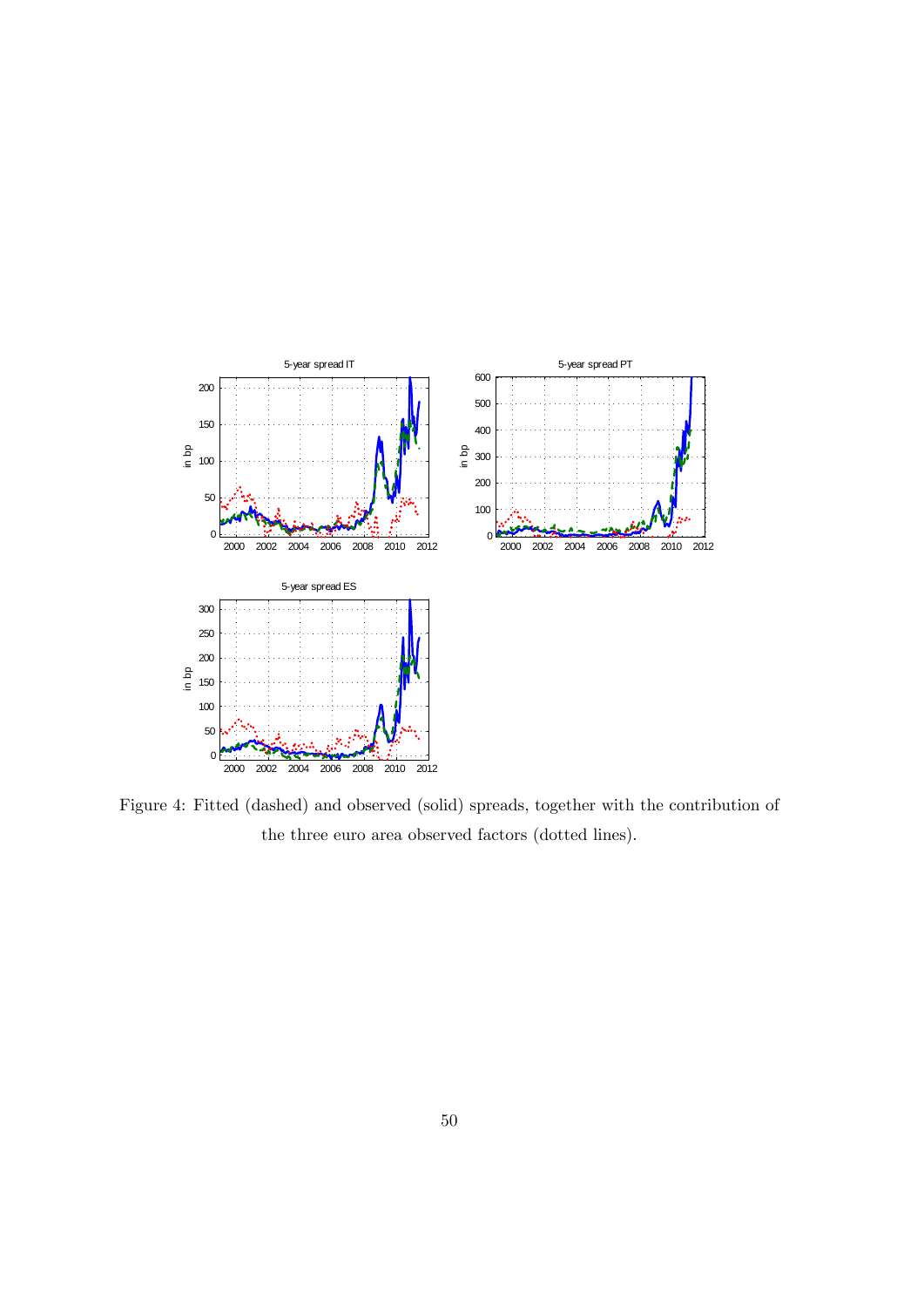

Figure 5: Survey-based (solid) and model-implied (dashed) forecasts of 3-month EURIBOR.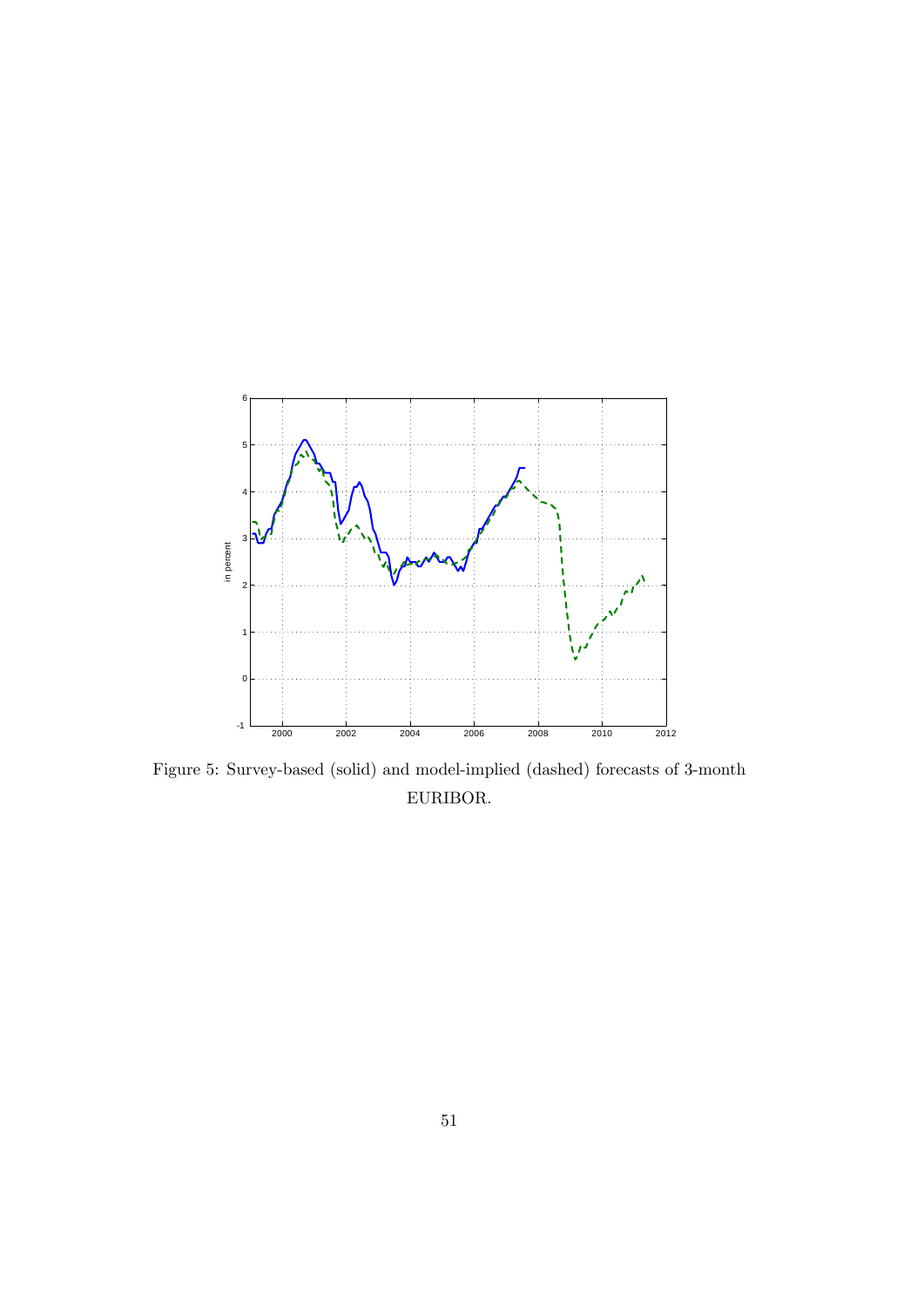

Figure 6: Survey-based (solid) and model-implied (dashed) forecasts of 10-year German yields and French, Italian and Spanish 10-year spreads.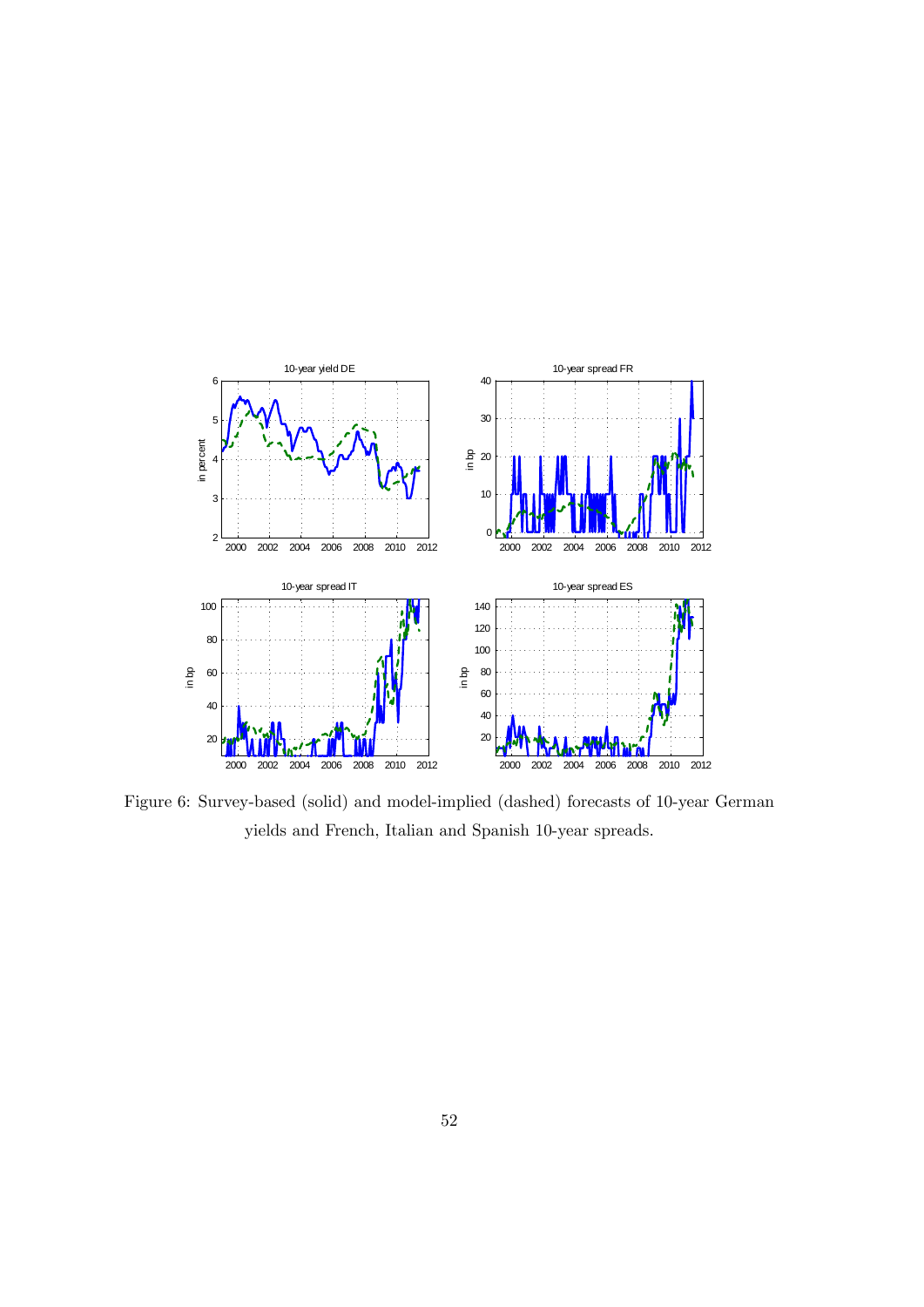

Figure 7: Model-implied "observed" (circles) and estimated (solid) expected one-year-ahead change in the Debt/GDP ratio, together with real-time OECD forecasts (diamonds). The grey-shaded areas correspond to  $95\%$  confidence interval (reflecting the Kalman-filtering errors).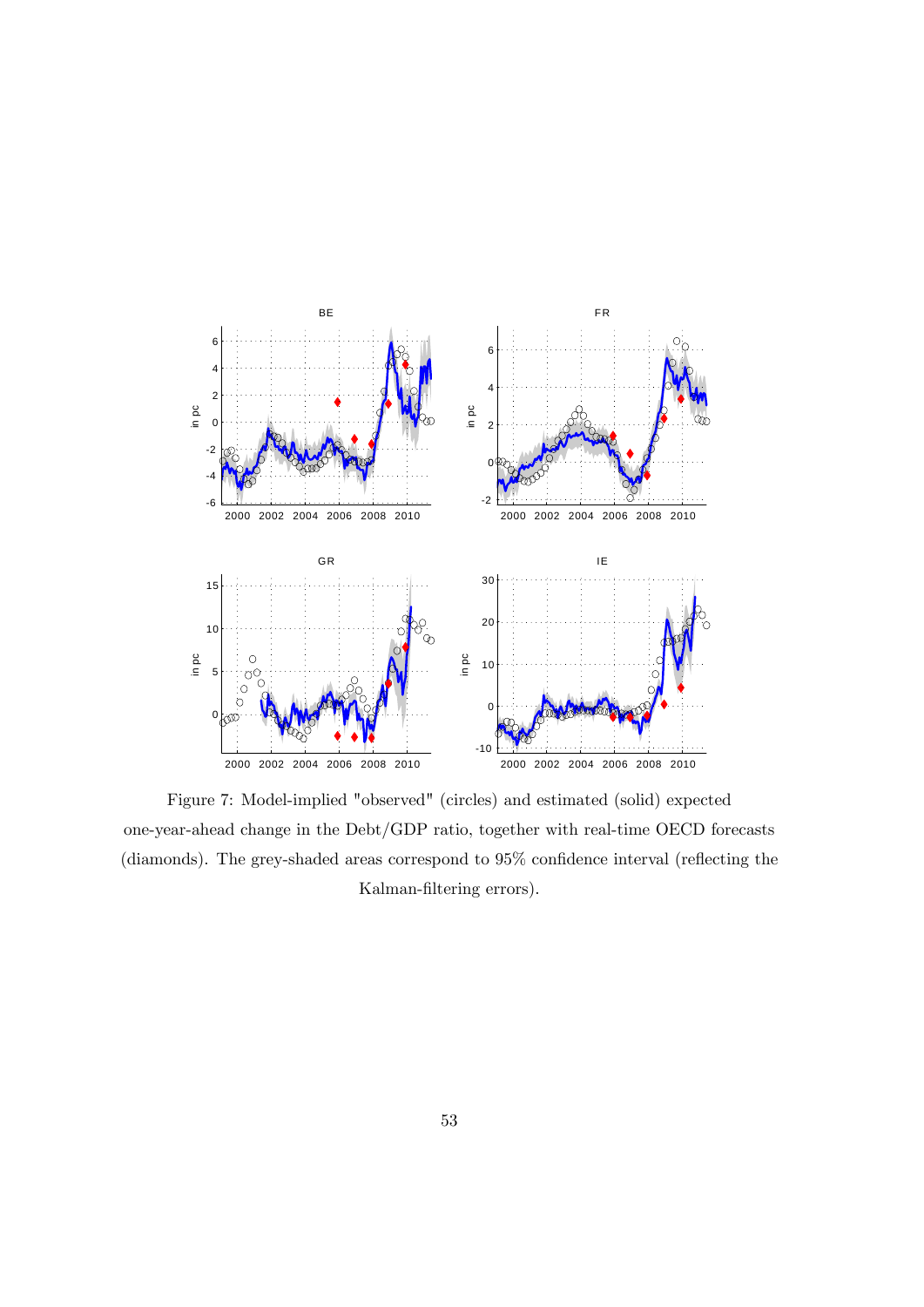

Figure 8: Model-implied "observed" (circles) and estimated (solid) expected one-year-ahead change in the Debt/GDP ratio, together with real-time OECD forecasts (diamonds) (cont'd). The grey-shaded areas correspond to  $95\%$  confidence interval (reflecting the Kalman-filtering errors).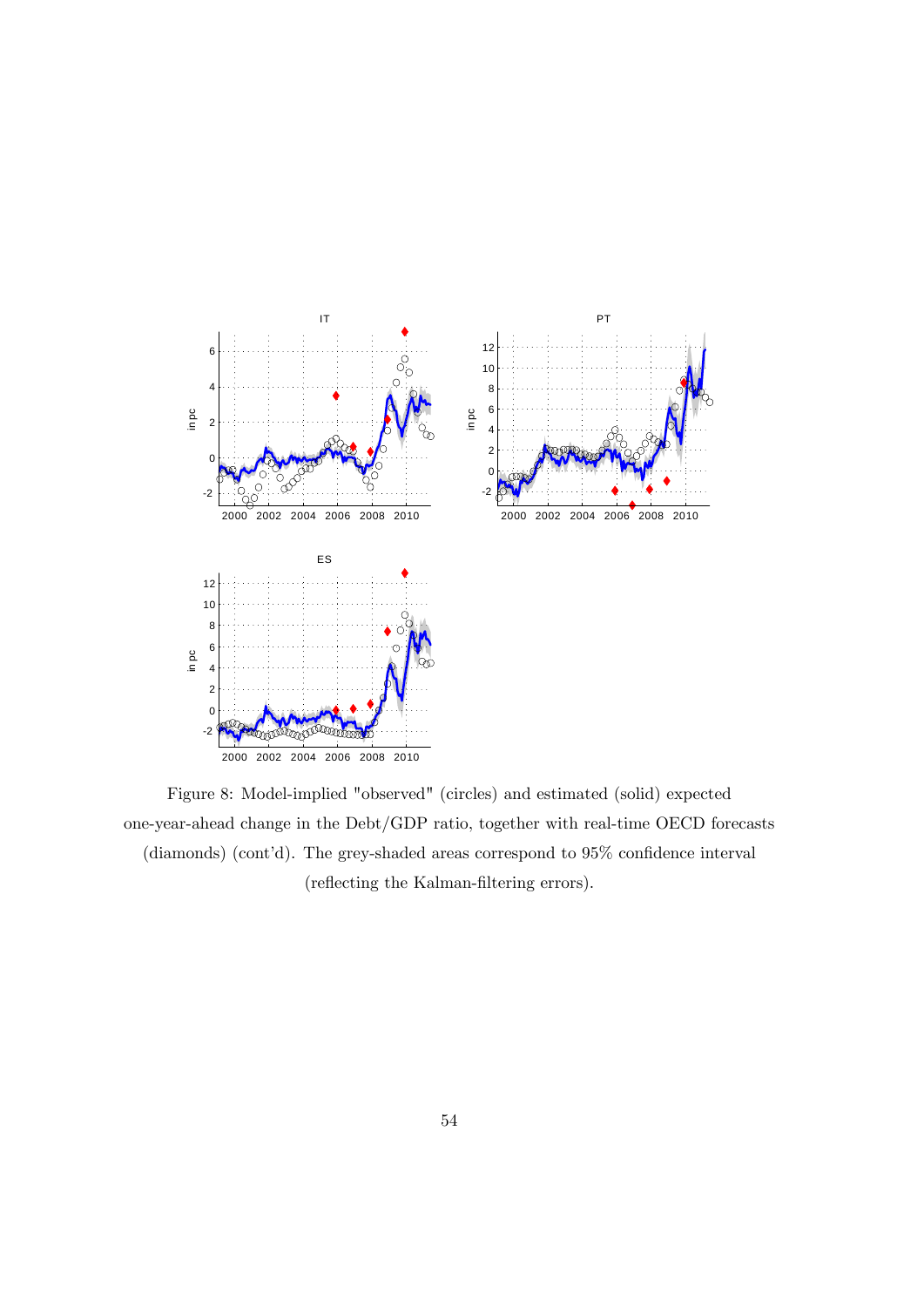

Figure 9: 5-year spreads (solid) vs term premia (dotted) and compensations for default (dashed)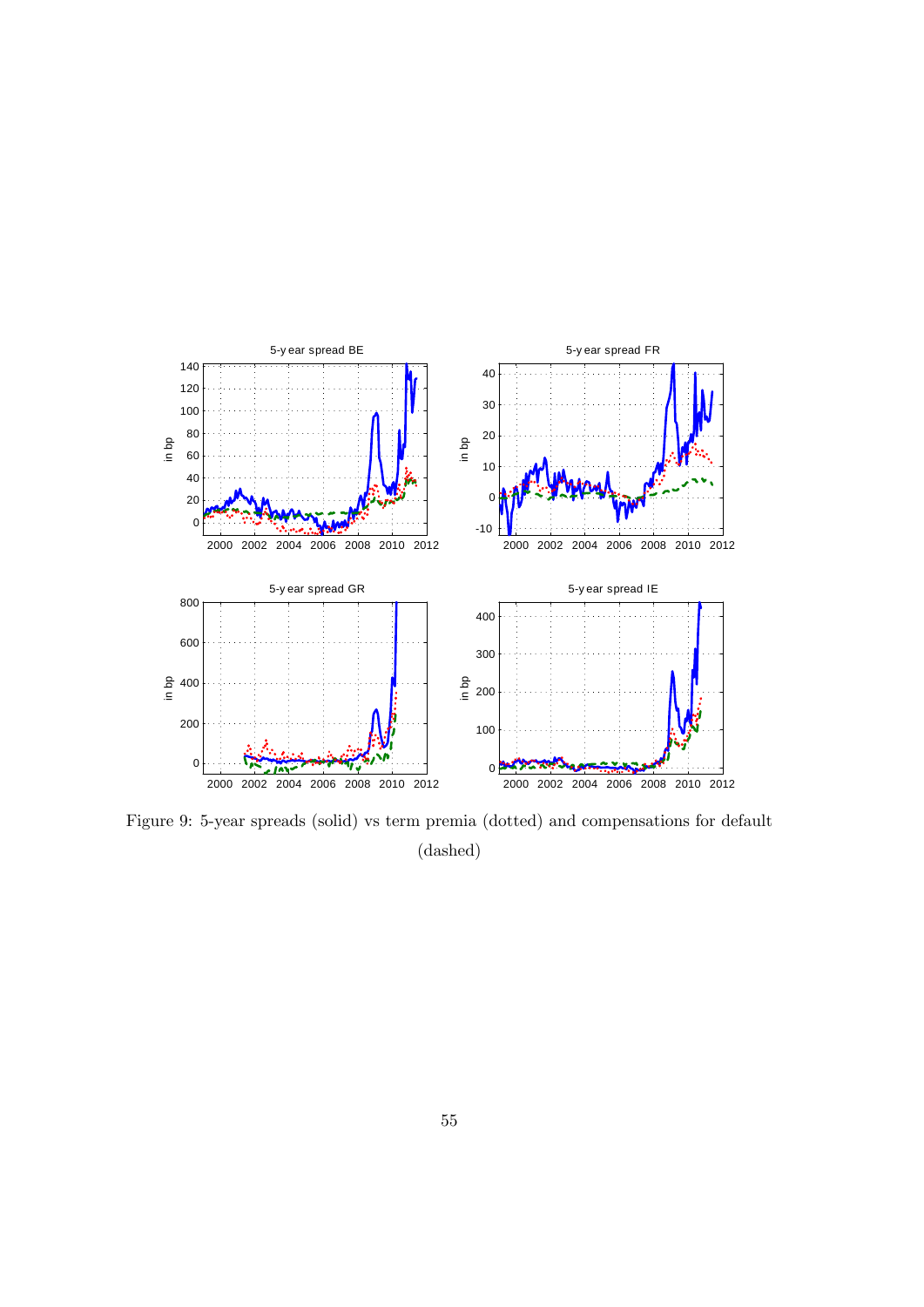

Figure 10: 5-year spreads (solid) vs term premia (dotted) and compensations for default (dashed)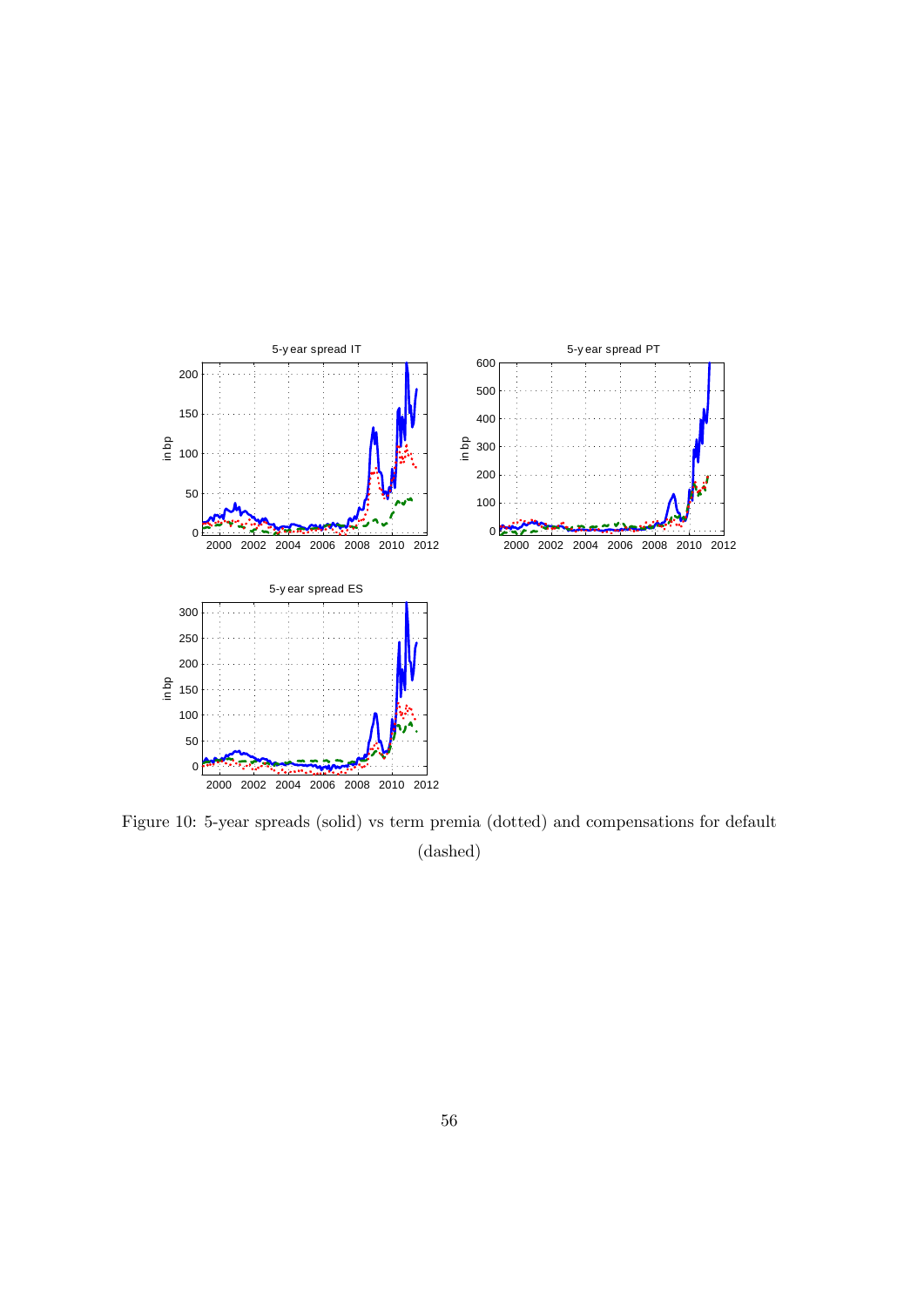

Figure 11: Expected default probabilities at 5 years horizon (assuming LGD of 50%). The grey-shaded areas correspond to  $90\%$  confidence intervals.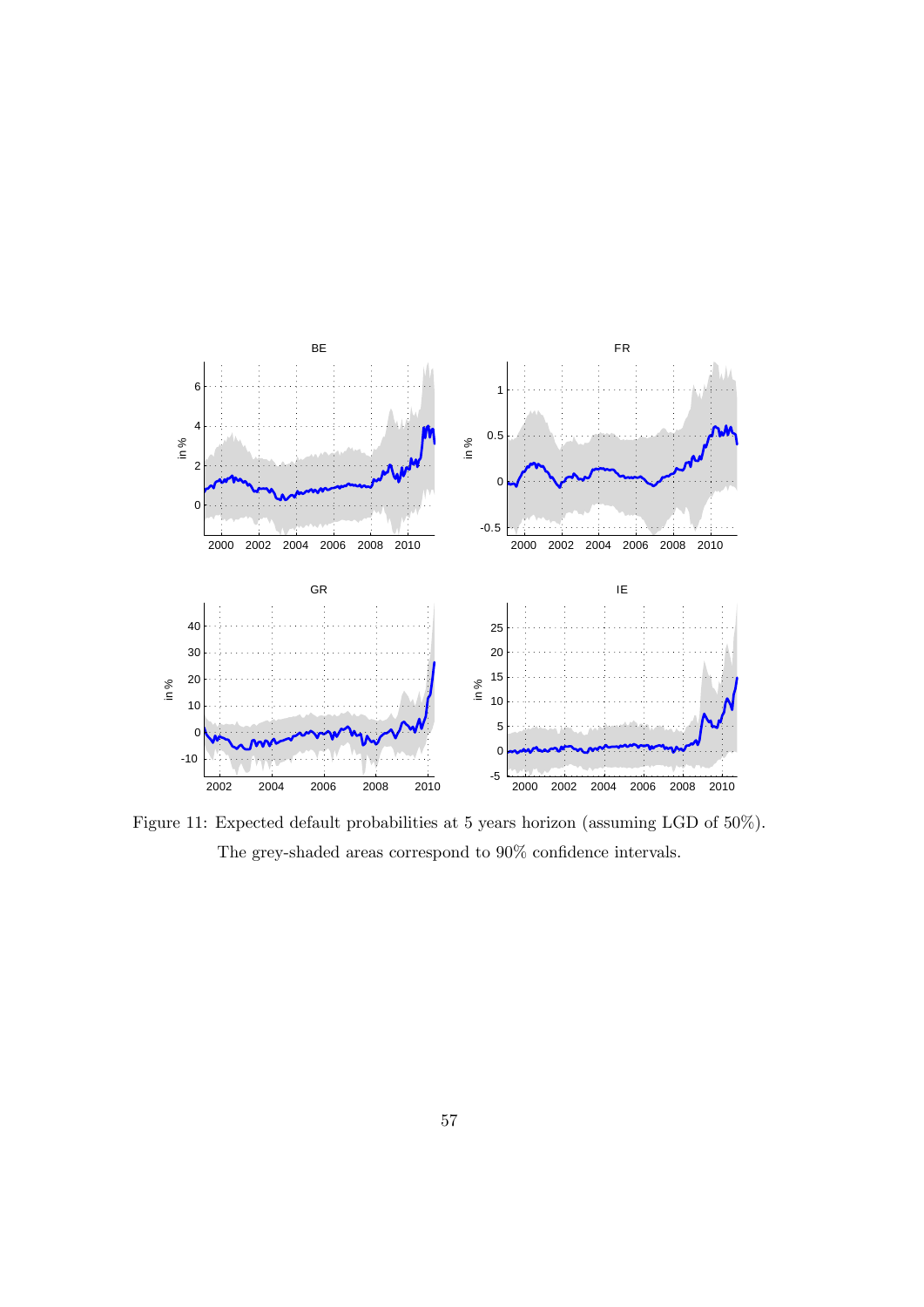

Figure 12: Expected default probabilities at 5 years horizon (assuming LGD of 50%). (cont'd). The grey-shaded areas correspond to  $90\%$  confidence intervals.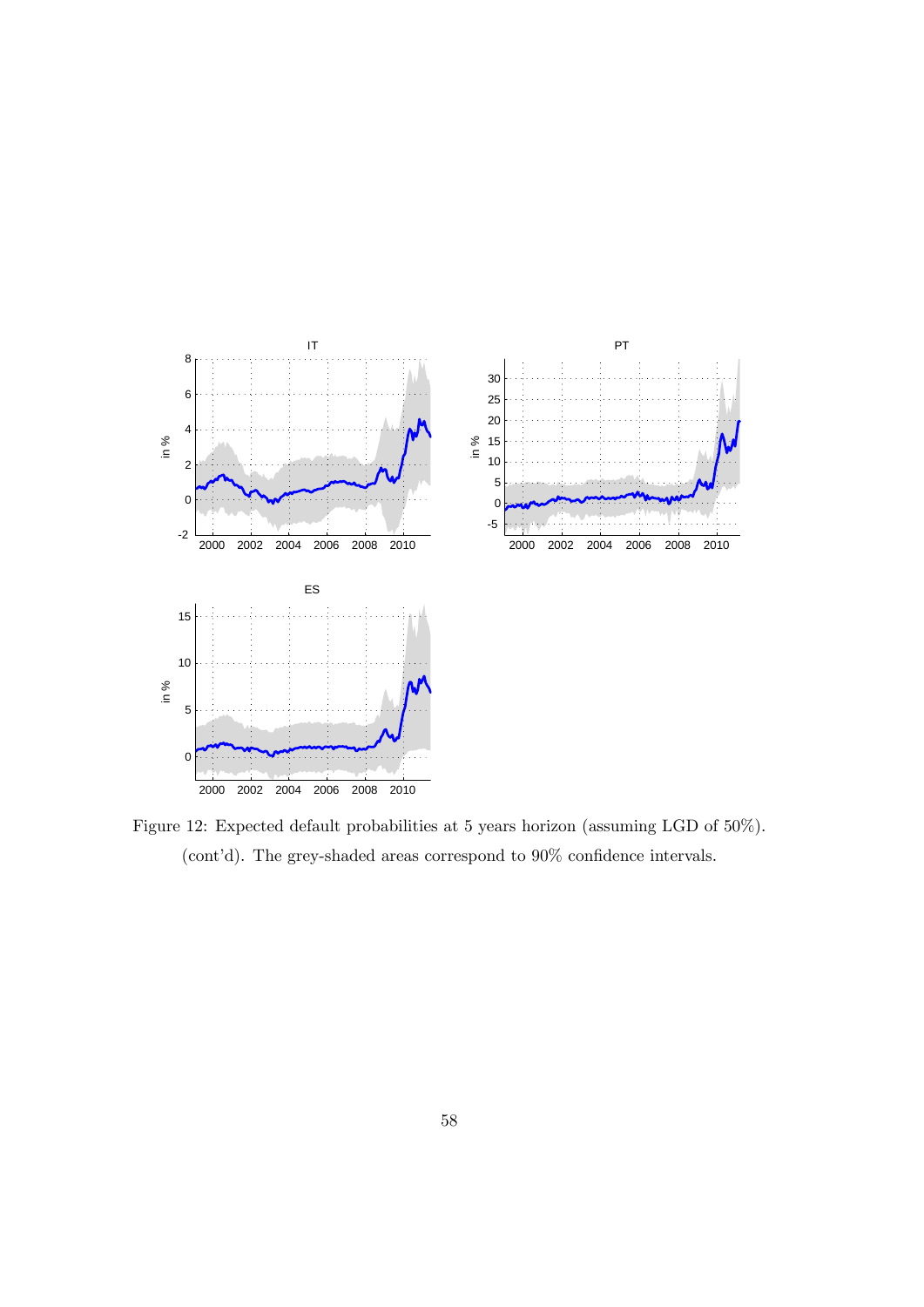

Figure 13: Term structure of perceived default probabilities as of end April 2010. The grey-shaded areas correspond to  $90\%$  confidence intervals.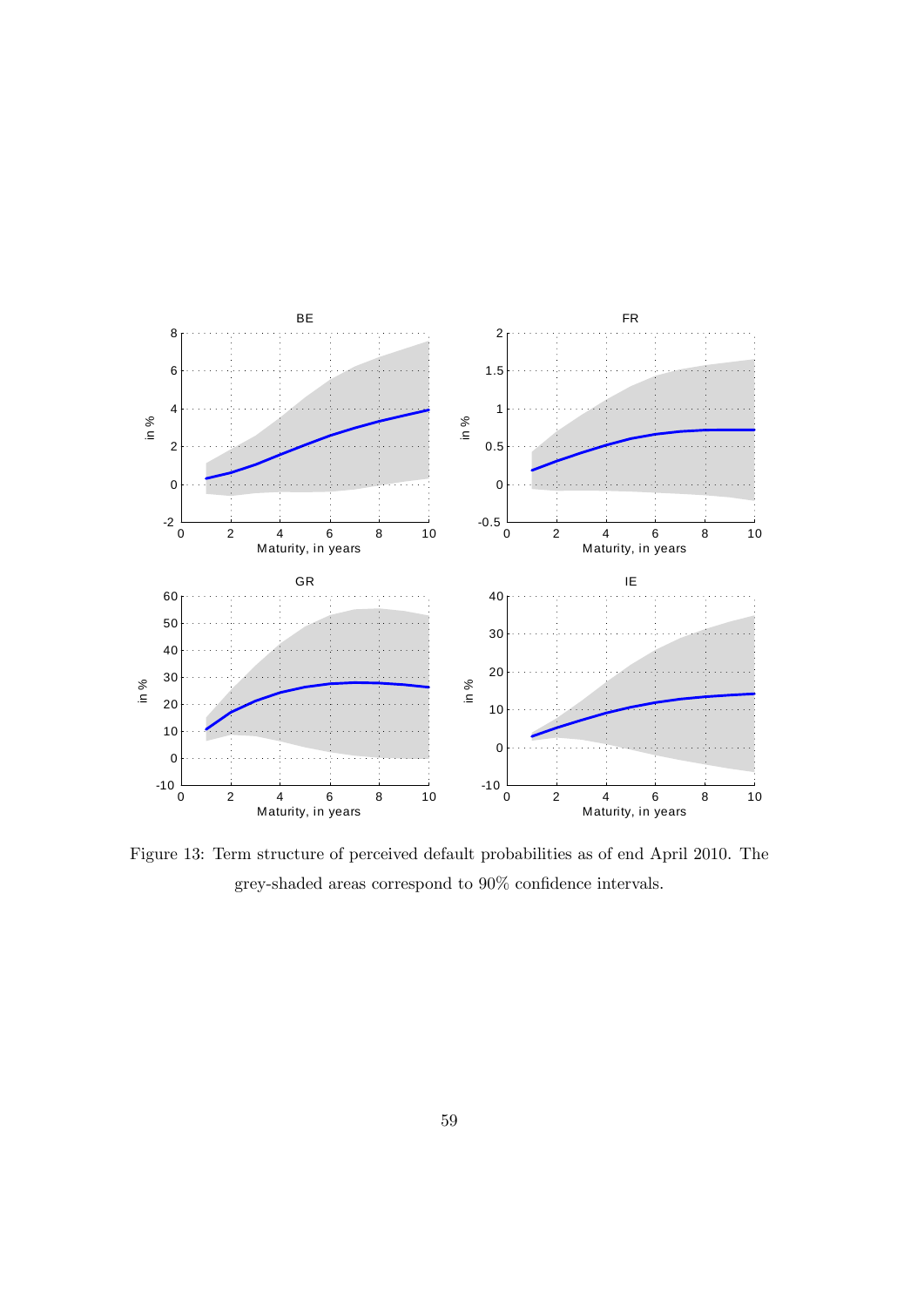

Figure 14: Term structure of perceived default probabilities as of end April 2010. (cont'd). The grey-shaded areas correspond to  $90\%$  confidence intervals.